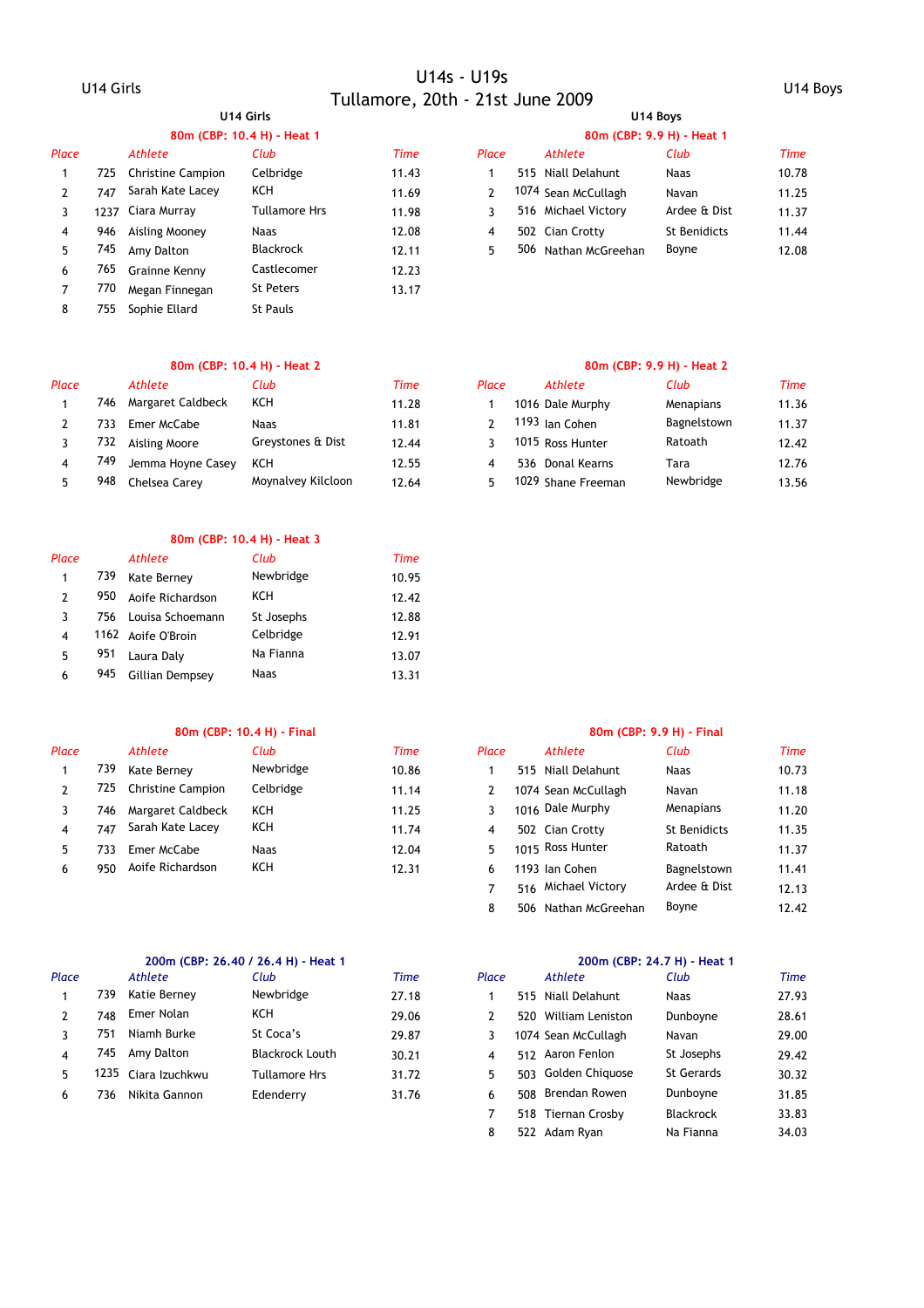|       | 200m (CBP: 26.40 / 26.4 H) - Heat 2 |                   |               |             |       | 200m (CBP: 24.7 H) - Heat 2 |                     |               |       |  |  |
|-------|-------------------------------------|-------------------|---------------|-------------|-------|-----------------------------|---------------------|---------------|-------|--|--|
| Place |                                     | Athlete           | Club          | <b>Time</b> | Place |                             | Athlete             | Club          | Time  |  |  |
|       | 730.                                | Catriona Carroll  | Bree          | 28.45       |       | 521                         | Aaron Whelan        | St Abbans     | 28.24 |  |  |
|       | 746.                                | Margaret Caldbeck | KCH           | 28.90       |       |                             | 516 Michael Victory | Ardee & Dist  | 28.82 |  |  |
|       | 741                                 | Niamh Ouinn       | North Laois   | 29.06       |       |                             | 523 Caoilte Hickey  | St Peters     | 29.02 |  |  |
| 4     |                                     | 1237 Ciara Murray | Tullamore Hrs | 30.75       | 4     |                             | 502 Cian Crotty     | St Benidicts  | 29.22 |  |  |
| 5.    | 1089                                | Danielle McGee    | Kilmore       | 31.73       | 5.    | 517                         | Boidu Sayeh         | Mullingar Hrs | 30.22 |  |  |
| 6     | 740                                 | Ruth Quinn        | Trim          | 32.54       | 6     | 537                         | Daniel Carroll      | <b>DMP</b>    | 31.45 |  |  |

### **200m (CBP: 26.40 / 26.4 H) - Heat 3**

| Place         |     | Athlete               | Club                   | Time  |
|---------------|-----|-----------------------|------------------------|-------|
| 1             | 750 | Caoimhe Whitaker      | St Cocas               | 28.50 |
| $\mathcal{P}$ |     | 747 Sarah Kate Lacey  | KCH                    | 29.94 |
| 3             |     | 1088 Taylor Bates     | Kilmore                | 30.63 |
| 4             | 744 | Meghan   Hoey         | <b>Blackrock Louth</b> | 31.00 |
| 5             |     | 1236 Emma Cunnsingham | <b>Tullamore Hrs</b>   | 31.13 |

### **200m (CBP: 26.40 / 26.4 H) - Final 200m (CBP: 24.7 H) - Final**

| Place |      | Athlete           | Club        | <b>Time</b> | Place |      | Athlete             | Club             | <b>Time</b> |
|-------|------|-------------------|-------------|-------------|-------|------|---------------------|------------------|-------------|
|       | 739  | Katie Berney      | Newbridge   | 26.98       |       |      | 515 Niall Delahunt  | <b>Naas</b>      | 26.85       |
| 2     | 750. | Caoimhe Whittaker | St Coca's   | 27.75       |       | 520. | William Lenniston   | Dunboyne         | 27.08       |
|       | 730. | Catriona Carroll  | Bree        | 28.32       |       | 521  | Aaron Whelan        | St Abbans        | 27.57       |
| 4     | 746  | Margaret Caldbeck | ксн         | 28.98       | 4     |      | 502 Cian Crotty     | St Benedicts     | 28.46       |
| 5     | 748  | Emer Nolan        | KCH         | 29.04       | 5.    |      | 516 Michael Victory | Ardee & Dist     | 28.74       |
| 6     | 747  | Sarah K Lacey     | KCH         | 30.08       | 6     |      | 1074 Sean McCullagh | Navan            | 29.17       |
| 7     | 741  | Niamh Ouinn       | North Laois | 30.28       |       |      | 523 Caoilte Hickey  | <b>St Peters</b> | 29.97       |
| 8     | 751  | Niamh Burke       | St Coca's   | 30.30       |       |      |                     |                  |             |

| Place |     | <b>Athlete</b>       | Club                 | <b>Time</b> | Place          |     | Athlete                 | Club                 | Time    |
|-------|-----|----------------------|----------------------|-------------|----------------|-----|-------------------------|----------------------|---------|
| 1     | 716 | Linda Conroy         | Mullingar Hrs        | 2.23.36     | 1              | 515 | Niall Delahunt          | Naas                 | 2.19.46 |
| 2     | 750 | Caoimhe Whitaker     | St Cocas             | 2.24.50     | $\overline{2}$ | 538 | Mark Rogers             | <b>St Peters</b>     | 2.21.65 |
| 3     | 737 | Eileen Rafter        | Edenderry            | 2.27.46     | 3              | 527 | Liam O'Reilly           | <b>Mullingar Hrs</b> | 2.23.11 |
| 4     | 944 | Siobhan McArdle      | <b>Naas</b>          | 2.29.12     | 4              | 531 | <b>Conor Rennicks</b>   | Bohermeen            | 2.25.88 |
| 5     | 719 | Nicola Fearon        | Glenmore             | 2.32.44     | 5              |     | 505 Aonghus Meehan      | <b>Dunleer</b>       | 2.26.30 |
| 6     |     | 1238 Nicole Cuskelly | <b>Tullamore Hrs</b> | 2.34.44     | 6              |     | 530 James Moore         | St Abbans            | 2.26.46 |
| 7     | 751 | Niamh Burke          | St Cocas             | 2.34.76     | 7              |     | 526 Gavin Maher         | Dunshaughlin         | 2.28.79 |
| 8     | 752 | Amy McTeggert        | Boyne                | 2.39.26     | 8              |     | 533 Peter Tuohy         | Naas                 | 2.37.86 |
| 9     |     | 1235 Ciara Izuchkwu  | <b>Tullamore Hrs</b> | 2.40.52     | 9              |     | 1160 Fiachra MacSuibhne | Le Cheile            | 2.41.44 |
| 10    | 712 | Jane Fagan           | <b>Inbhear Dee</b>   | 2.41.01     | 10             |     | 1017 Jack McGowen       | Bohermeen            | 2.43.85 |
| 11    | 953 | Katie Milner         | St Cocas             | 2.41.43     | 11             |     | 528 Robin Mooney        | <b>Inbhear Dee</b>   | 2.45.41 |
| 12    | 710 | Laura Farrell        | Fr Murphys           | 2.41.92     | 12             | 523 | Caoilte Hickey          | <b>St Peters</b>     | 2.51.11 |
| 13    | 943 | Megan O'Brien        | Tara                 | 2.52.02     | 13             |     | 1029 Shane Freeman      | Newbridge            | 3.03.14 |
| 14    | 956 | Aoife Fenlon         | Naas                 | 2.53.55     |                |     |                         |                      |         |
| 15    | 958 | Anna Sheehan         | KCH                  | 2.54.66     |                |     |                         |                      |         |
| 16    | 947 | Kathlyn McDonald     | Newbridge            | 3.00.07     |                |     |                         |                      |         |
| 17    | 749 | Jemma Hoyne Casey    | KCH                  | 3.02.57     |                |     |                         |                      |         |
| 18    | 950 | Aoibhe Richardson    | KCH                  |             |                |     |                         |                      |         |

7 507 33.72 Evan Phelan Dunboyne

| <b>lace</b> | <b>Athlete</b>        | Club                | Time  |
|-------------|-----------------------|---------------------|-------|
| 1           | 515 Niall Delahunt    | <b>Naas</b>         | 26.85 |
| 2           | 520 William Lenniston | Dunboyne            | 27.08 |
| 3           | 521 Aaron Whelan      | St Abbans           | 27.57 |
| 4           | 502 Cian Crotty       | <b>St Benedicts</b> | 28.46 |
| 5           | 516 Michael Victory   | Ardee & Dist        | 28.74 |
| 6           | 1074 Sean McCullagh   | Navan               | 29.17 |
| 7           | 523 Caoilte Hickey    | <b>St Peters</b>    | 29.97 |
|             |                       |                     |       |

### **800m (CBP: 2.22) 800m (CBP: 2.12.59)**

| Club            | Time    | Place |     | Athlete                 | Club                 | Time    |
|-----------------|---------|-------|-----|-------------------------|----------------------|---------|
| Mullingar Hrs   | 2.23.36 | 1     |     | 515 Niall Delahunt      | Naas                 | 2.19.46 |
| <b>St Cocas</b> | 2.24.50 | 2     | 538 | <b>Mark Rogers</b>      | <b>St Peters</b>     | 2.21.65 |
| Edenderry       | 2.27.46 | 3     | 527 | Liam O'Reilly           | <b>Mullingar Hrs</b> | 2.23.11 |
| <b>Naas</b>     | 2.29.12 | 4     |     | 531 Conor Rennicks      | <b>Bohermeen</b>     | 2.25.88 |
| Glenmore        | 2.32.44 | 5.    |     | 505 Aonghus Meehan      | Dunleer              | 2.26.30 |
| Tullamore Hrs   | 2.34.44 | 6     | 530 | James Moore             | St Abbans            | 2.26.46 |
| <b>St Cocas</b> | 2.34.76 | 7     |     | 526 Gavin Maher         | Dunshaughlin         | 2.28.79 |
| Boyne           | 2.39.26 | 8     |     | 533 Peter Tuohy         | Naas                 | 2.37.86 |
| Tullamore Hrs   | 2.40.52 | 9     |     | 1160 Fiachra MacSuibhne | Le Cheile            | 2.41.44 |
| Inbhear Dee     | 2.41.01 | 10    |     | 1017 Jack McGowen       | <b>Bohermeen</b>     | 2.43.85 |
| <b>St Cocas</b> | 2.41.43 | 11    |     | 528 Robin Mooney        | <b>Inbhear Dee</b>   | 2.45.41 |
| Fr Murphys      | 2.41.92 | 12    |     | 523 Caoilte Hickey      | <b>St Peters</b>     | 2.51.11 |
| Tara            | 2.52.02 | 13    |     | 1029 Shane Freeman      | Newbridge            | 3.03.14 |
|                 |         |       |     |                         |                      |         |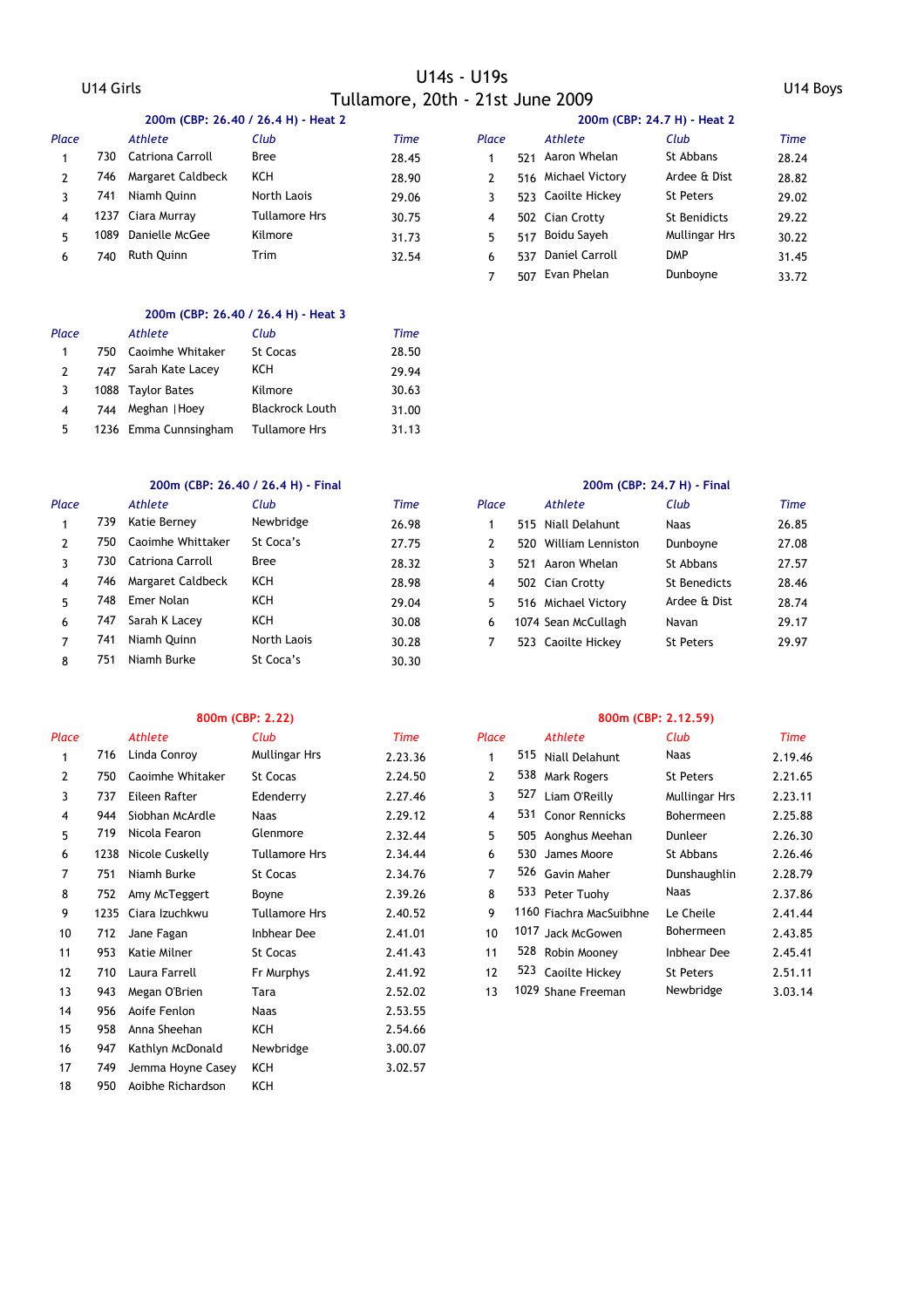|       |     |                       | 1500m (CBP: 5.05.3)  |             |       | 1500m (CBP: 4.26.98) |                      |         |  |
|-------|-----|-----------------------|----------------------|-------------|-------|----------------------|----------------------|---------|--|
| Place |     | Athlete               | Club                 | <b>Time</b> | Place | Athlete              | Club                 | Time    |  |
|       |     | 716 Linda Conroy      | <b>Mullingar Hrs</b> | 5.06.74     |       | 524 Hugh Morgan      | St Senans            | 4.51.53 |  |
| 2     | 719 | Nicola Fearon         | Glenmore             | 5.11.48     | 2     | 531 Conor Rennicks   | <b>Bohermeen</b>     | 4.52.42 |  |
| 3     |     | 1238 Nicole Cuskelly  | <b>Tullamore Hrs</b> | 5.14.62     | 3     | 527 Liam O'Reilly    | <b>Mullingar Hrs</b> | 4.55.49 |  |
| 4     | 737 | Eileen Rafter         | Edenderry            | 5.23.95     | 4     | 526 Gavin Maher      | Dunshaughlin         | 4.56.59 |  |
| 5.    | 710 | Laura Farrell         | Fr Murphy            | 5.31.73     | 5     | 530 James Moore      | St Abbans            | 4.58.93 |  |
| 6     |     | 713 Claire Stephenson | Adamstown            | 5.40.01     | 6     | 505 Aonghus Meehan   | Dunleer              | 5.04.55 |  |
| 7     | 721 | Aine Breen            | Glenmore             | 5.41.62     |       | 528 Robin Moonev     | Inbhear Dee          | 5.29.20 |  |
| 8     | 718 | Niamh O'Connor        | <b>Naas</b>          | 5.42.54     | 8     | 518 Tiernan Crosby   | <b>Blackrock</b>     | 5.53.46 |  |
| 9     | 712 | Jane Fagan            | <b>Inbhear Dee</b>   | 5.45.13     |       |                      |                      |         |  |
| 10    |     | 1203 Catherine Murphy | Gowran               | 6.01.70     |       |                      |                      |         |  |

### **75m Hurdles (CBP: 12.2 H) - Heat 1**

| Place |     | Athlete               | Club              | Time        |
|-------|-----|-----------------------|-------------------|-------------|
| 1     |     | 725 Christine Campion | <b>Celbridge</b>  | 11.77 (CBP) |
| 2     | 730 | Catriona Carroll      | <b>Bree</b>       | 13.35       |
| 3     |     | 732 Aisling Moore     | Greystones & Dist | 14.30       |
| 4     | 735 | Aine Breen            | Glenmore          | 15.24       |
| 5     | 737 | Eileen Rafter         | Edenderry         | 15.28       |
| 6     | 727 | <b>Emily Rowe</b>     | <b>St Andrews</b> | 16.11       |

### **75m Hurdles (CBP: 12.2 H) - Heat 2**

| Place |     | Athlete            | Club                   | Time  |
|-------|-----|--------------------|------------------------|-------|
| 1     |     | 726 Shauna Minnock | Celbridge              | 13.90 |
| 2     | 733 | Emer McCabe        | Naas                   | 14.35 |
| ٦     |     | 736 Nikita Gannon  | Edenderry              | 15.12 |
| 4     | 728 | Megan McGuigan     | <b>Blackrock Louth</b> | 15.46 |
| 5     | 731 | Orlagh Connor      | Greystones & Dist      | 19.11 |

### **75m Hurdles (CBP: 12.2 H) - Final 75m Hurdles (CBP: 12.30) - Final**

| Place |      | Athlete            | Club              | Time  | Place |      | Athlete              | Club         | Time        |
|-------|------|--------------------|-------------------|-------|-------|------|----------------------|--------------|-------------|
|       | 725. | Christine Champion | Celbridge         | 12.21 |       |      | 504 Paddy Deveraux   | <b>Bree</b>  | 12.26 (CBP) |
|       | 730  | Catriona Carroll   | Bree              | 13.23 |       |      | 502 Cian Crotty      | St Benedicts | 14.23       |
|       | 726. | Shauna Minnock     | Celbridge         | 13.95 |       | 507  | Evan Phelan          | Dunboyne     | 15.49       |
|       | 733  | Emer McCabe        | Naas              | 14.16 | 4     |      | 506 Nathan McGreehan | Bovne        | 16.55       |
|       | 732. | Aisling Moore      | Greystones & Dist | 14.38 |       | -50. | Oisin Walsh          | Trim         | 16.68       |
|       | 736  | Nikita Gannon      | Edenderry         | 15.15 |       |      | 574 Lewis Gregory    | Trim         | 18.40       |

| Place |     | Athlete           | :lub                 | Time     | Place | Athlete          | Club          | <b>Time</b>    |
|-------|-----|-------------------|----------------------|----------|-------|------------------|---------------|----------------|
|       | 724 | Sinead Burke      | St Cocas             | 12.01.03 |       | 513 Cormac Byrne | <b>Bree</b>   | 11.00.56 (CBP) |
|       |     | 1094 Edel Glennon | <b>Mullingar Hrs</b> | 12.20.69 |       | 514 Niall Cornyn | Dunboyne      | 12.25.08       |
|       | 723 | Dervla McCabe     | Bree                 | 14.02.17 |       | 1092 Oisin Ouinn | Mullingar Hrs | 12.37.85       |

| Place |      | Athlete           | Club            | Height | Place |     | Athlete         | Club             | <b>Height</b> |
|-------|------|-------------------|-----------------|--------|-------|-----|-----------------|------------------|---------------|
|       |      | 752 Amy McTeggant | Boyne           | 1.47   |       |     | 538 Mark Rogers | <b>St Peters</b> | $1,60$ (CBP)  |
|       | 741  | Niamh Ouinn       | North Laois     | 1.41   |       | 521 | Aaron Whelan    | St Abbans        | 1.40          |
|       | 755. | Sophie Ellard     | <b>St Pauls</b> | 1.30   |       | 536 | Donal Kearns    | Tara             | 1.30          |
|       | 754  | Leah Kelly        | Fr Murphy       | 1.30   |       |     |                 |                  |               |
|       |      | 1204 Sinead Naddy | Gowran          | 1.25   |       |     |                 |                  |               |

| : 12.2 H) - Final |       |       |                           | 75m Hurdles (CBP: 12.30) - Final |             |
|-------------------|-------|-------|---------------------------|----------------------------------|-------------|
| Club              | Time  | Place | Athlete                   | Club                             | Time        |
| Celbridge         | 12.21 |       | <b>504 Paddy Deveraux</b> | <b>Bree</b>                      | 12.26 (CBP) |
| Bree              | 13.23 |       | 502 Cian Crotty           | St Benedicts                     | 14.23       |
| Celbridge         | 13.95 | 3     | 507 Evan Phelan           | Dunboyne                         | 15.49       |
| <b>Naas</b>       | 14.16 | 4     | 506 Nathan McGreehan      | Boyne                            | 16.55       |
| Greystones & Dist | 14.38 | 5.    | 501 Oisin Walsh           | Trim                             | 16.68       |
| Edenderry         | 15.15 | 6     | 574 Lewis Gregory         | Trim                             | 18.40       |

# **2000m Walk (CBP: 11.03.38) 2000m Walk (CBP: 11.01)** 4 512 Aaron Fenlon St Josephs 13.53.90

### **High Jump (CBP: 1.50) High Jump (CBP: 1.59)**

| Place          | Athlete          | Club             | Height       |
|----------------|------------------|------------------|--------------|
| $\blacksquare$ | 538 Mark Rogers  | <b>St Peters</b> | $1,60$ (CBP) |
| $\mathcal{P}$  | 521 Aaron Whelan | St Abbans        | 1.40         |
| <sup>3</sup>   | 536 Donal Kearns | Tara             | 1.30         |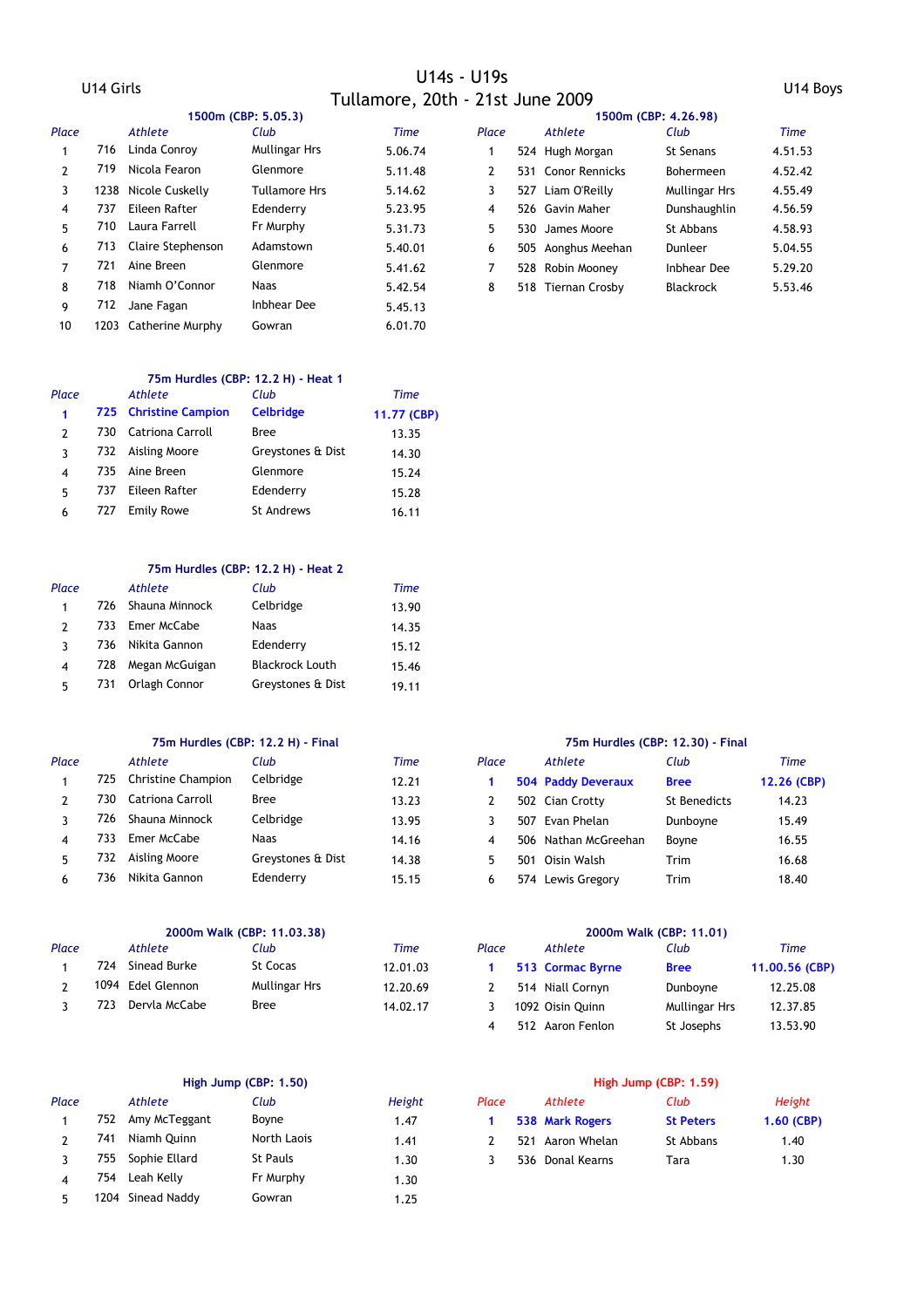|       | Long Jump (CBP: 5.04) |                          |                      |                 |       | Long Jump (CBP: 5.40) |                    |                   |                 |  |  |
|-------|-----------------------|--------------------------|----------------------|-----------------|-------|-----------------------|--------------------|-------------------|-----------------|--|--|
| Place |                       | <b>Athlete</b>           | Club                 | <b>Distance</b> | Place |                       | <b>Athlete</b>     | Club              | <b>Distance</b> |  |  |
| 1     | 730                   | <b>Catriona Carroll</b>  | <b>Bree</b>          | 4.63            | 1     | 538                   | <b>Mark Rogers</b> | <b>St Peters</b>  | 5.02            |  |  |
| 2     | 754                   | Leah Kelly               | Fr Murphy            | 4.62            | 2     | 504                   | Paddy Deveraux     | <b>Bree</b>       | 4.82            |  |  |
| 3     | 739                   | Kate Berney              | Newbridge            | 4.59            | 3     | 1027                  | Ruairi MacArtain   | Glenmore          | 4.81            |  |  |
| 4     | 944                   | Siobhan McArdle          | <b>Naas</b>          | 4.30            | 4     | 537                   | Daniel Condell     | <b>DMP</b>        | 4.60            |  |  |
| 5     | 736                   | Nikita Gannon            | Edenderry            | 4.29            | 5.    | 535                   | Dean Mcguire       | <b>St Gerards</b> | 4.33            |  |  |
| 6     | 145                   | Amy Dalton               | <b>Blackrock</b>     | 4.25            | 6     | 508                   | Brendan Rowen      | Dunboyne          | 4.17            |  |  |
| 7     | 726                   | Shauna Minnock           | Celbridge            | 4.19            | 7     | 503                   | Golden Chigosi     | <b>St Gerards</b> | 4.14            |  |  |
| 8     | 733                   | Emer McCabe              | <b>Naas</b>          | 4.16            | 8     | 501                   | Oisin Walsh        | Trim              | 4.02            |  |  |
| 9     | 746                   | Margaret Caldbeck        | <b>KCH</b>           | 4.15            |       |                       |                    |                   |                 |  |  |
| 10    | 752                   | Amy McTeggant            | Boyne                | 4.14            |       |                       |                    |                   |                 |  |  |
| 11    | 1226                  | Emma Cunningham          | <b>Tullamore Hrs</b> | 4.08            |       |                       |                    |                   |                 |  |  |
| 12    | 755                   | Sophie Ellard            | <b>St Pauls</b>      | 4.03            |       |                       |                    |                   |                 |  |  |
| 13    | 718                   | Niamh O'Connor           | <b>Naas</b>          | 4.03            |       |                       |                    |                   |                 |  |  |
| 14    | 725                   | <b>Christine Campion</b> | Celbridge            | 3.87            |       |                       |                    |                   |                 |  |  |
| 15    | 956                   | Aoife Fenlon             | <b>Naas</b>          | 3.70            |       |                       |                    |                   |                 |  |  |
| 16    | 732                   | Aisling Moore            | Greystones & Dist    | 3.61            |       |                       |                    |                   |                 |  |  |
| 17    | 747                   | Sarah Kate Lacey         | <b>KCH</b>           | 3.60            |       |                       |                    |                   |                 |  |  |
| 18    | 950                   | Aoibhe Richardson        | <b>KCH</b>           | 3.45            |       |                       |                    |                   |                 |  |  |
| 19    | 759                   | Louisa Schoemann         | St Josephs           | 3.37            |       |                       |                    |                   |                 |  |  |
| 20    | 959                   | Sarah Campion            | <b>St Andrews</b>    | 3.36            |       |                       |                    |                   |                 |  |  |
| 21    | 946                   | Aisling Mooney           | <b>Naas</b>          | 3.35            |       |                       |                    |                   |                 |  |  |
| 22    | 943                   | Megan O'Brien            | Tara                 | 3.30            |       |                       |                    |                   |                 |  |  |
| 23    | 731                   | <b>Orlaith Connor</b>    | Greystones & Dist    | 3.21            |       |                       |                    |                   |                 |  |  |
| 24    |                       | Aoife O'Brien            | Celbridge            | 3.19            |       |                       |                    |                   |                 |  |  |
| 25    | 945                   | <b>Gillian Dempsey</b>   | <b>Naas</b>          | 2.63            |       |                       |                    |                   |                 |  |  |

# 1 538 Mark Rogers St Peters 5.02

| <b>Naas</b>      | 4.30 |   |     | 537 Daniel Condell | <b>DMP</b>        | 4.60 |
|------------------|------|---|-----|--------------------|-------------------|------|
| Edenderry        | 4.29 |   |     | 535 Dean Mcguire   | <b>St Gerards</b> | 4.33 |
| <b>Blackrock</b> | 4.25 |   |     | 508 Brendan Rowen  | Dunboyne          | 4.17 |
| Celbridge        | 4.19 |   |     | 503 Golden Chigosi | <b>St Gerards</b> | 4.14 |
| <b>Naas</b>      | 4.16 | 8 | 501 | Oisin Walsh        | Trim              | 4.02 |
|                  |      |   |     |                    |                   |      |

### **Hammer (CBP: 34.56) Hammer (CBP: 32.07)**

| Place | Athlete              | Club       | <b>Mark</b> | Place | Athlete | Club | Mark |
|-------|----------------------|------------|-------------|-------|---------|------|------|
|       | 762 Sharon Kelly     | St Abbans  | 19.55       |       |         |      |      |
|       | 764 Jennifer Bohanna | <b>DMP</b> | 17.15       |       |         |      |      |

| Place |      | <b>Athlete</b>     | Club                   | <b>Distance</b> | Place |     | Athlete                 | Club              | <b>Distance</b> |
|-------|------|--------------------|------------------------|-----------------|-------|-----|-------------------------|-------------------|-----------------|
|       | 759  | <b>Rosie Stack</b> | North Laois            | 8.84            |       |     | 1020 Ger Curran         | <b>SLOT</b>       | 10.16           |
| 2     | 727  | <b>Emily Bowe</b>  | <b>St Andrews</b>      | 8.48            | 2     |     | 1019 Johnnie Furey      | SLOT              | 9.43            |
| 3     | 763  | Hannah Mahon       | Enniscorthy            | 8.39            | 3     | 520 | William Leniston        | Dunboyne          | 8.55            |
| 4     | 765  | Grainne Kenny      | Castlecomer            | 8.15            | 4     |     | 523 Caoilte Hickey      | <b>St Peters</b>  | 7.90            |
| 5     | 738  | Cliona Quirke      | <b>Brow Rangers</b>    | 8.05            | 5     |     | 1160 Fiachra MacSuibhne | Le Cheile         | 7.55            |
| 6     | 764  | Jennifer Bohanna   | D.M.P.                 | 8.02            | 6     |     | 1021 Garrett Kelly      | <b>St Andrews</b> | 7.45            |
| 7     | 728  | Megan McGuigan     | <b>Blackrock Louth</b> | 7.82            | 7     |     | 1024 Conor Morgan       | St Annes          | 6.95            |
| 8     | 762  | Sharon Kelly       | St Abbans              | 7.45            | 8     |     | 1155 Sean Kelly         | Le Cheile         | 6.78            |
| 9     | 758  | Tara Buggie        | North Laois            | 7.25            | 9     |     | 1022 PJ Judge           | Dunleer           | 6.38            |
| 10    | 1090 | Saoirse Burke      | Kilmore                | 7.10            | 10    |     | 1023 John Milson        | Dunleer           | 5.20            |
| 11    | 761  | Holli Dunne        | St Abbans              | 6.86            |       |     |                         |                   |                 |
| 12    | 771  | Orlagh Connor      | Greystones & Dist      | 6.62            |       |     |                         |                   |                 |
| 13    | 766  | Grace Deevy        | Castlecomer            | 6.56            |       |     |                         |                   |                 |
| 14    | 740  | <b>Ruth Quinn</b>  | Trim                   | 6.16            |       |     |                         |                   |                 |
| 15    | 770  | Megan Finnegan     | St Peters              | 5.96            |       |     |                         |                   |                 |
|       |      |                    |                        |                 |       |     |                         |                   |                 |

|       |         | <b>Hammer (CBP: 32.07)</b> |      |
|-------|---------|----------------------------|------|
| Place | Athlete | Club                       | Mark |

### **Shot Putt (CBP: 11.82) Shot Putt (CBP: 12.89)**

| Club                   | <b>Distance</b> | Place | <b>Athlete</b>          | Club              | <b>Distance</b> |
|------------------------|-----------------|-------|-------------------------|-------------------|-----------------|
| North Laois            | 8.84            | 1     | 1020 Ger Curran         | <b>SLOT</b>       | 10.16           |
| St Andrews             | 8.48            | 2     | 1019 Johnnie Furev      | <b>SLOT</b>       | 9.43            |
| Enniscorthy            | 8.39            | 3     | 520 William Leniston    | Dunboyne          | 8.55            |
| Castlecomer            | 8.15            | 4     | 523 Caoilte Hickey      | <b>St Peters</b>  | 7.90            |
| <b>Brow Rangers</b>    | 8.05            | 5.    | 1160 Fiachra MacSuibhne | Le Cheile         | 7.55            |
| D.M.P.                 | 8.02            | 6     | 1021 Garrett Kelly      | <b>St Andrews</b> | 7.45            |
| <b>Blackrock Louth</b> | 7.82            | 7     | 1024 Conor Morgan       | St Annes          | 6.95            |
| St Abbans              | 7.45            | 8     | 1155 Sean Kelly         | Le Cheile         | 6.78            |
| North Laois            | 7.25            | 9     | 1022 PJ Judge           | Dunleer           | 6.38            |
| Kilmore                | 7.10            | 10    | 1023 John Milson        | Dunleer           | 5.20            |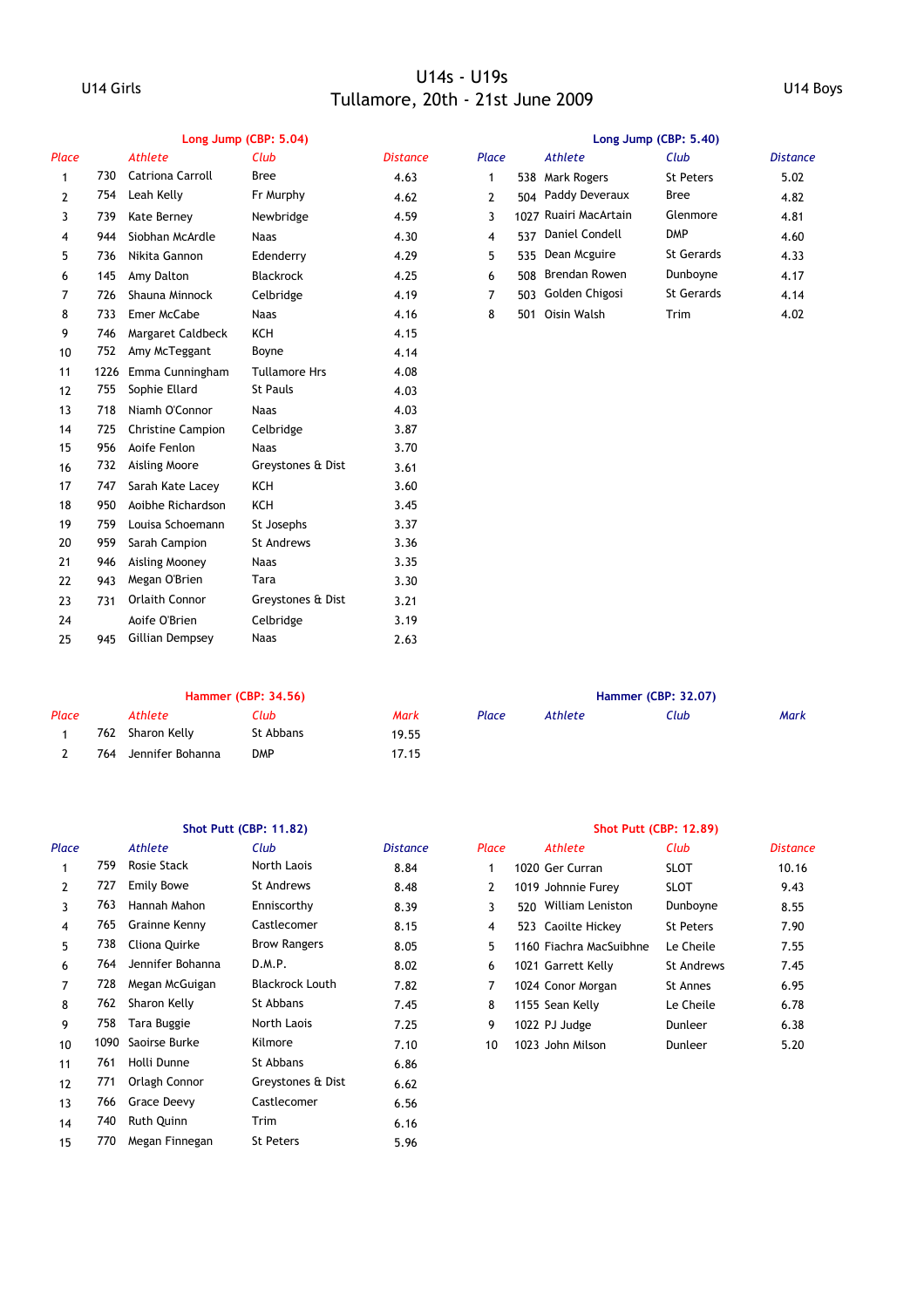|       |      |              | <b>Discus (CBP: 29.16)</b> |                 | Discus (CBP: 33.41) |     |                  |                   |          |  |  |
|-------|------|--------------|----------------------------|-----------------|---------------------|-----|------------------|-------------------|----------|--|--|
| Place |      | Athlete      | Club                       | <b>Distance</b> | Place               |     | Athlete          | Club              | Distance |  |  |
|       | 763  | Hannah Mahon | Enniscorthy                | 21.13           |                     | 520 | William Leniston | Dunboyne          | 28.32    |  |  |
|       | 762  | Sharon Kelly | St Abbans                  | 20.44           |                     | 508 | Brendan Rowan    | Dunboyne          | 20.24    |  |  |
|       | 759. | Rosie Stack  | North Laois                | 18.01           |                     |     | 513 Cormac Byrne | <b>Bree</b>       | 18.42    |  |  |
| 4     | 951  | Laura Dalv   | Na Fianna                  | 16.25           | 4                   | 501 | Oisin Walsh      | Trim              | 17.56    |  |  |
|       |      |              |                            |                 |                     | 535 | Dean Mcguire     | <b>St Gerards</b> | 16.26    |  |  |

### **Javelin (CBP: 27.90) Javelin (CBP: 38.60)**

| Place |     | Athlete           | Club          | <b>Distance</b> | Place | Athlete               | Club       | <b>Distand</b> |
|-------|-----|-------------------|---------------|-----------------|-------|-----------------------|------------|----------------|
|       | 764 | Jennifer Bohanna  | <b>DMP</b>    | 26.23           |       | 1027 Ruairi MacArtain | Glenmore   | 28.43          |
|       | 726 | Shauna Minnock    | Celbridge     | 24.34           |       | 534 Garrett Kelly     | St Andrews | 23.56          |
|       | 763 | Hannah Mahon      | Enniscorthy   | 22.35           |       | 512 Aaron Fenlon      | St Josephs | 21.92          |
| 4     | 754 | Leah Kelly        | Fr Murphy     | 21.13           | 4     | 1025 Shane Fox        | Bohermeen  | 20.60          |
| 5.    | 090 | Saoirse Burke     | Kilmore       | 17.38           | 5     | 1028 Noel Crosby      | Boyne      | 20.26          |
| 6     |     | 1098 Ciara Sexton | Mullingar Hrs | 16.27           | 6     | 1024 Conor Morgan     | St Annes   | 19.35          |
|       | 758 | Tara Buggie       | North Laois   | 11.19           |       | 1115 Jordan Byrne     | Adamstown  | 18.91          |
|       |     |                   |               |                 |       |                       |            | .              |

6 534 Lewis Gregory Trim 16.02 7 514 Niall Cornyn Dunboyne 14.03

| Club          | <b>Distance</b> | Place         | <b>Athlete</b>        | Club              | <b>Distance</b> |
|---------------|-----------------|---------------|-----------------------|-------------------|-----------------|
| <b>DMP</b>    | 26.23           | 1             | 1027 Ruairi MacArtain | Glenmore          | 28.43           |
| Celbridge     | 24.34           | $\mathcal{P}$ | 534 Garrett Kelly     | <b>St Andrews</b> | 23.56           |
| Enniscorthy   | 22.35           | 3             | 512 Aaron Fenlon      | St Josephs        | 21.92           |
| Fr Murphy     | 21.13           | 4             | 1025 Shane Fox        | Bohermeen         | 20.60           |
| Kilmore       | 17.38           | 5             | 1028 Noel Crosby      | Boyne             | 20.26           |
| Mullingar Hrs | 16.27           | 6             | 1024 Conor Morgan     | St Annes          | 19.35           |
| North Laois   | 11.19           | 7             | 1115 Jordan Byrne     | Adamstown         | 18.91           |
|               |                 | 8             | 514 Niall Cornyn      | Dunboyne          | 18.18           |
|               |                 | 9             | 1026 Jack Brennan     | Castlcomer        | 17.93           |
|               |                 |               | 1023 John Milson      | Dunleer           | NT              |
|               |                 |               |                       |                   |                 |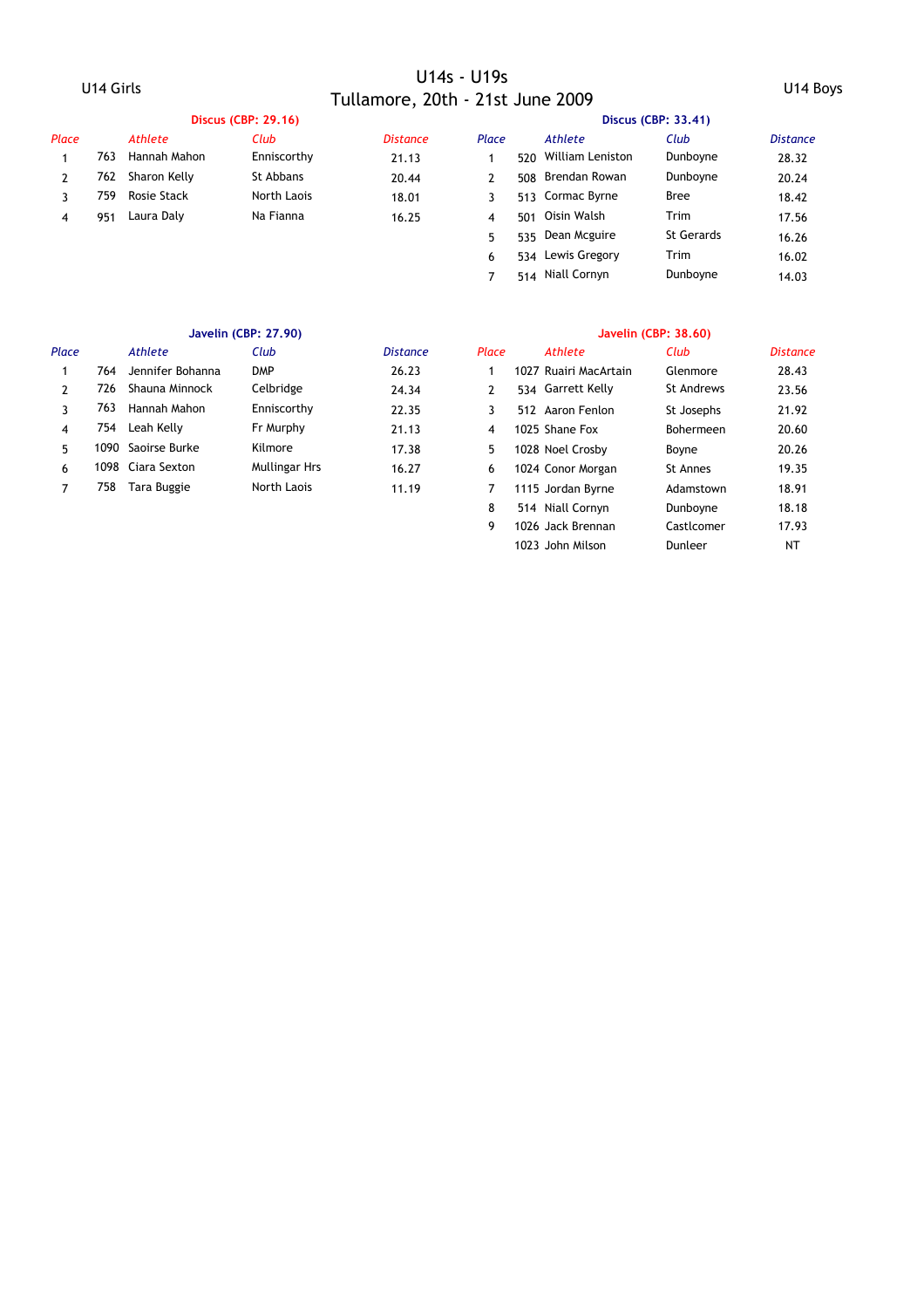### **U15 Girls U15 Boys**

|       |     |                 | 100m (CBP: 11.6 H) - Heat 1 |             | 100m (CBP: 11.88) - Heat 1 |      |                   |                    |             |  |  |
|-------|-----|-----------------|-----------------------------|-------------|----------------------------|------|-------------------|--------------------|-------------|--|--|
| Place |     | Athlete         | Club                        | <b>Time</b> | Place                      |      | Athlete           | Club               | <b>Time</b> |  |  |
|       |     | Ciara Jackson   | Na Fianna                   | 14.05       |                            | 550  | Colin Nolan       | Enniscorthy        | 12.73       |  |  |
|       | 961 | Katie McGowan   | Bohermeen                   | 14.22       |                            | 556  | Eoghan Buggy      | St Abbans          | 13.04       |  |  |
|       | 797 | Savanna Craib   | Greystones & Dist           | 14.44       |                            | 1044 | Shane McGinn      | Glenmore           | 14.71       |  |  |
| 4     | 815 | Shannon O'Brien | St Pauls                    | 14.93       | 4                          |      | 1036 Karl Kiernan | St Brigids         | 15.42       |  |  |
| 5.    | 74  | Laura Kelly     | Boyne                       | 14.96       |                            |      | 1035 Shane Whelan | <b>St Killians</b> | <b>DNF</b>  |  |  |

### **100m (CBP: 11.6 H) - Heat 2 100m (CBP: 11.88) - Heat 2**

| Place |      | Athlete              | Club              | Time  | Place |      | Athlete             | Club        | Time  |
|-------|------|----------------------|-------------------|-------|-------|------|---------------------|-------------|-------|
|       |      | 784 Cliodhna Manning | KCH               | 13.35 |       | 559  | Marcus Lawlor       | <b>SLOT</b> | 13.05 |
|       | 777  | Naoise Baker         | Parnell           | 14.47 |       |      | 1170 Patrick Kyne   | Newbridge   | 13.30 |
|       | 962  | Niamh Butler         | Menapians         | 14.88 |       | 1031 | Michael Burton      | Roundwood   | 15.01 |
|       | 960  | Lara Whelan          | Greystones & Dist | 15.97 |       |      | 1034 Stephen Browne | St Brigids  | 16.20 |
|       | 1080 |                      |                   | 16.40 |       |      |                     |             |       |

### **100m (CBP: 11.6 H) - Final 100m (CBP: 11.88) - Final**

| Place |     | Athlete          | Club              | Time  | Place |      | Athlete              | Club        | Time        |
|-------|-----|------------------|-------------------|-------|-------|------|----------------------|-------------|-------------|
|       | 784 | Cliodhna Manning | KCH               | 13.23 |       | 559  | <b>Marcus Lawlor</b> | <b>SLOT</b> | 11.80 (CBP) |
|       | 773 | Ciara Jackson    | Na Fianna         | 13.92 |       | 550  | Colin Nolan          | Enniscorthy | 12.56       |
|       | 961 | Katie McGowan    | Bohermeen         | 14.07 |       | 556  | Eoghan Buggy         | St Abbans   | 13.04       |
|       | 777 | Naoise Baker     | Parnell           | 14.10 |       |      | 1170 Patrick Kyne    | Newbridge   | 13.21       |
|       | 962 | Niamh Butler     | Menapians         | 14.45 |       | 1044 | Shane McGinn         | Glenmore    | 14.85       |
|       | 797 | Savanna Craib    | Greystones & Dist | 14.52 |       | 1031 | Michael Burton       | Roundwood   | 14.98       |

### **200m (CBP: 25.0 H) - Heat 1 200m (CBP: 24.0 H) - Heat 1**

| Place |     | Athlete            | Club          | Time  | Place |      | Athlete           | Club              |
|-------|-----|--------------------|---------------|-------|-------|------|-------------------|-------------------|
|       | 776 | Shannon Whelan     | St Abbans     | 28.03 |       | 558  | Mark Furey        | <b>SLOT</b>       |
|       |     | 773 Ciara Jackson  | Na Fianna     | 29.00 | 2     | 1221 | Dylan Cleary      | Tullamore         |
|       |     | 782 Meave O'Connor | Thomastown    | 29.25 | 3     | 553  | Kai Jameson       | Roundwoo          |
|       |     | 791 Aoife Donnelly | Ardee & Dist  | 30.07 | 4     |      | 542 Jack Greene   | <b>St Gerards</b> |
|       |     | 1232 Anna Redmond  | Tullamore Hrs | 30.39 | 5.    |      | 1044 Shane McGinn | Glenmore          |
| 6     |     | 779 Emer O'Leary   | Enniscorthy   | 31.81 |       |      |                   |                   |
|       |     | 785 Raphalle Smyth | Roundwood     | 32.42 |       |      |                   |                   |
|       | 792 | Marie Clarke       | <b>Naas</b>   | 33.16 |       |      |                   |                   |
|       |     |                    |               |       |       |      |                   |                   |

| Place |     | Athlete            | Club          | Time  | Place |     | Athlete                  | Club                 |
|-------|-----|--------------------|---------------|-------|-------|-----|--------------------------|----------------------|
|       | 777 | Naoise Baker       | Parnell       | 28.44 |       | 559 | Marcus Lawlor            | <b>SLOT</b>          |
|       | 783 | Rachel Smith       | Dunboyne      | 28.76 | 2     | 556 | Eoghan Buggy             | St Abbans            |
|       | 780 | Jessica McHugh     | Celbridge     | 29.27 | 3     |     | 1222 Aaron O'Leary Doyle | <b>Tullamore Hrs</b> |
| 4     |     | 793 Emma Ryder     | St Coca's     | 29.96 | 4     | 552 | Eoghan Marah             | Roundwood            |
| 5.    |     | 1231 Aoife Dempsey | Tullamore Hrs | 30.31 | 5.    | 539 | David McGrath            | Naas                 |
| 6     |     | 774 Laura Kelly    | Boyne         | 30.65 |       |     |                          |                      |
|       |     | 786 Ciara McKenna  | Roundwood     | 31.38 |       |     |                          |                      |
| 8     | 789 | Alice O'Hare       | Ardee & Dist  | 35.75 |       |     |                          |                      |

|     | 784 Cliodhna Manning | KCH               | 13.35 | 559. | Marcus Lawlor       | <b>SLOT</b> | 13.05 |
|-----|----------------------|-------------------|-------|------|---------------------|-------------|-------|
| 777 | Naoise Baker         | Parnell           | 14.47 |      | 1170 Patrick Kyne   | Newbridge   | 13.30 |
|     | 962 Niamh Butler     | Menapians         | 14.88 | 1031 | Michael Burton      | Roundwood   | 15.01 |
| 960 | Lara Whelan          | Greystones & Dist | 15.97 |      | 1034 Stephen Browne | St Brigids  | 16.20 |

# 8 1036 15.66 Karl Kiernan St Brigids

7 1034 Stephen Browne St Brigids 15.63

St Brigids

|       |      |                   | 200m (CBP: 25.0 H) - Heat 1 |       | 200m (CBP: 24.0 H) - Heat 1 |      |              |                      |       |  |  |
|-------|------|-------------------|-----------------------------|-------|-----------------------------|------|--------------|----------------------|-------|--|--|
| Place |      | Athlete           | Club                        | Time  | Place                       |      | Athlete      | Club                 | Time  |  |  |
|       | 776  | Shannon Whelan    | St Abbans                   | 28.03 |                             | 558  | Mark Furev   | <b>SLOT</b>          | 26.96 |  |  |
|       | 773  | Ciara Jackson     | Na Fianna                   | 29.00 |                             | 1221 | Dylan Cleary | <b>Tullamore Hrs</b> | 28.25 |  |  |
|       | 782. | Meave O'Connor    | Thomastown                  | 29.25 |                             | 553  | Kai Jameson  | Roundwood            | 29.43 |  |  |
|       | 791  | Aoife Donnelly    | Ardee & Dist                | 30.07 |                             | 542  | Jack Greene  | <b>St Gerards</b>    | 30.05 |  |  |
|       |      | 1232 Anna Redmond | Tullamore Hrs               | 30.39 |                             | 1044 | Shane McGinn | Glenmore             | 30.65 |  |  |
|       |      |                   |                             |       |                             |      |              |                      |       |  |  |

### **200m (CBP: 25.0 H) - Heat 2 200m (CBP: 24.0 H) - Heat 2**

| Place |     | <b>Athlete</b> | Club          | Time  | Place |     | Athlete                  | Club          | <b>Time</b> |
|-------|-----|----------------|---------------|-------|-------|-----|--------------------------|---------------|-------------|
|       | 777 | Naoise Baker   | Parnell       | 28.44 |       | 559 | Marcus Lawlor            | <b>SLOT</b>   | 27.05       |
|       | 783 | Rachel Smith   | Dunboyne      | 28.76 |       | 556 | Eoghan Buggy             | St Abbans     | 27.34       |
|       | 780 | Jessica McHugh | Celbridge     | 29.27 |       |     | 1222 Aaron O'Leary Doyle | Tullamore Hrs | 28.85       |
|       | 793 | Emma Ryder     | St Coca's     | 29.96 |       | 552 | Eoghan Marah             | Roundwood     | 29.46       |
|       | 231 | Aoife Dempsey  | Tullamore Hrs | 30.31 |       | 539 | David McGrath            | Naas          | 29.52       |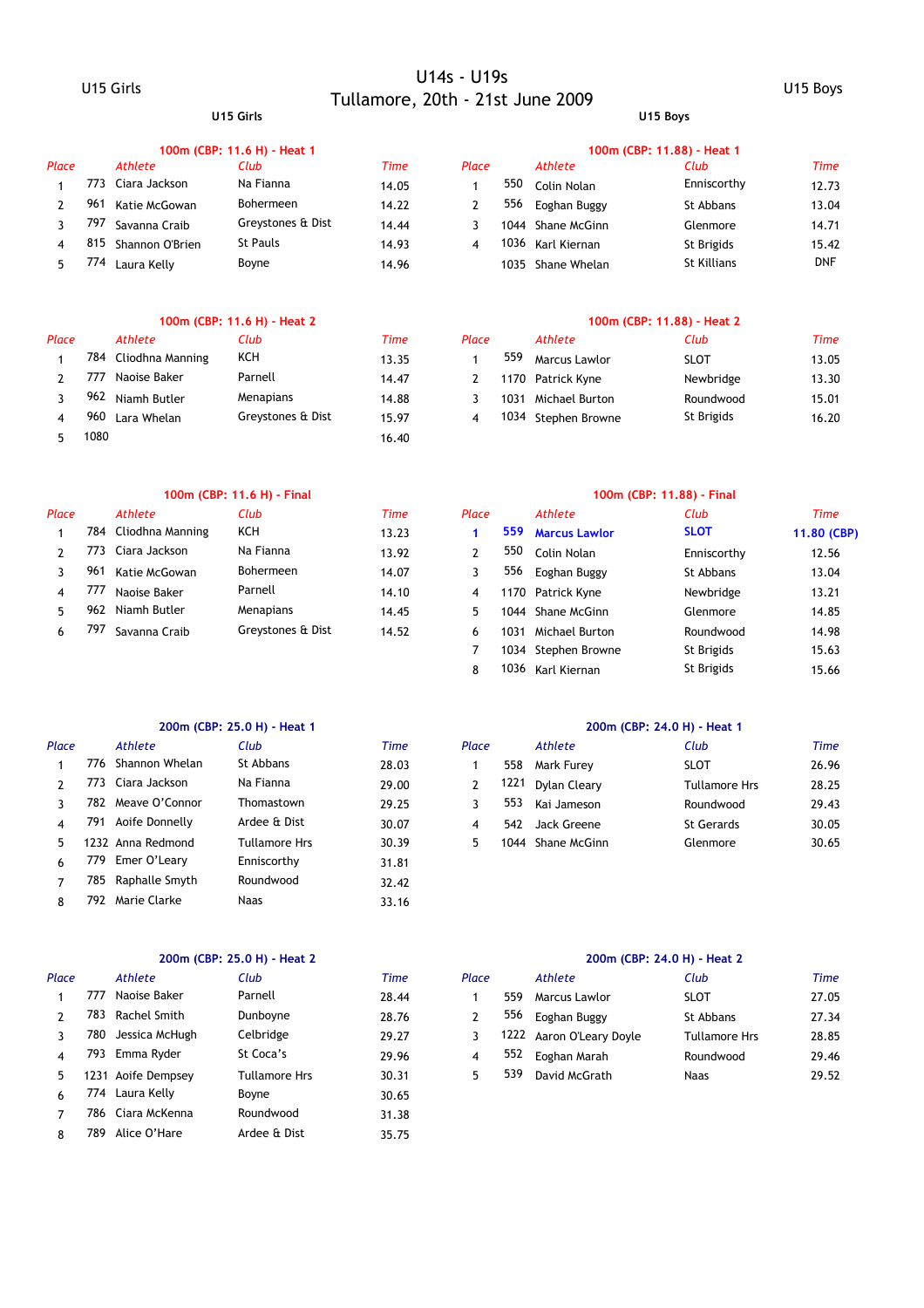|  |  |  | 200m (CBP: 25.0 H) - Heat 3 |
|--|--|--|-----------------------------|
|--|--|--|-----------------------------|

| Place |      | Athlete              | Club               | <b>Time</b> |
|-------|------|----------------------|--------------------|-------------|
| 1     |      | 784 Cliodhna Manning | KCH                | 27.15       |
| 2     |      | 778 Niamh Reynolds   | Cushinstown        | 28.41       |
| ٦     |      | 775 Zoe Lematy       | <b>Inbhear Dee</b> | 29.59       |
| 4     | 787  | Niamh Fossey         | <b>St Peters</b>   | 29.75       |
| 5     | 790  | Ciara Leacy          | Ardee & Dist       | 30.23       |
| 6     | 1083 |                      |                    | 30.84       |
|       | 781  | Vivian Fleischer     | Celbridge          | 31.68       |

### **200m (CBP: 25.0 H) - Final 200m (CBP: 24.0 H) - Final**

| Place |     | Athlete              | Club        | <b>Time</b> | Place |      | Athlete                  | Club                 | Time     |
|-------|-----|----------------------|-------------|-------------|-------|------|--------------------------|----------------------|----------|
|       |     | 784 Cliodhna Manning | KCH         | 27.04       |       | 559  | <b>Marcus Lawlor</b>     | <b>SLOT</b>          | 23.78 (C |
|       | 776 | Shannon Whelan       | St Abbans   | 27.76       |       | 556  | Eoghan Buggy             | St Abbans            | 26.25    |
|       | 773 | Ciara Jackson        | Na Fianna   | 28.70       |       | 558  | Mark Furev               | <b>SLOT</b>          | 27.00    |
| 4     | 777 | Naoise Baker         | Parnell     | 28.93       | 4     | 553  | Kai Jameson              | Roundwood            | 28.32    |
| 5.    | 783 | Rachel Smith         | Dunboyne    | 28.97       | 5.    |      | 1222 Aaron O'Leary Doyle | <b>Tullamore Hrs</b> | 28.65    |
| 6     | 778 | Niamh Revnolds       | Cushinstown | 29.67       | 6     | 552  | Eoghan Marah             | Roundwood            | 29.13    |
|       | 782 | Meave O'Connor       | Thomastown  | 29.68       |       | 1221 | Dylan Cleary             | <b>Tullamore Hrs</b> | 29.70    |
| 8     | 780 | Jessica McHugh       | Celbridge   | 20.29       | 8     | 539  | David McGrath            | Naas                 | 29.82    |

| Place |     | <b>Athlete</b>     | Club                 | Time    | Place |     | Athlete              | Club                 |
|-------|-----|--------------------|----------------------|---------|-------|-----|----------------------|----------------------|
|       | 805 | Megan Morrissey    | Thomastown           | 2.25.78 |       |     | 568 Shane Fitzsimons | <b>Mullingar Hrs</b> |
|       | 808 | Lorraine Daly      | Mullingar Hrs        | 2.27.90 | 2     | 570 | Aaron Hanlon         | Dunleer              |
|       | 809 | Ciara Hewson       | <b>Mullingar Hrs</b> | 2.30.19 | 3     | 573 | Daniel Lawlor        | <b>SLOT</b>          |
| 4     |     | 804 Amy Howard     | Greystones           | 2.31.58 | 4     | 572 | Stephen Gorman       | Adamstown            |
| 5.    | 793 | Emma Ryder         | St Cocas             | 2.32.93 | 5.    | 567 | Thomas Lynn          | <b>Mullingar Hrs</b> |
| 6     |     | 1231 Aoife Dempsey | Tullamore Hrs        | 2.38.46 | 6     | 569 | Ciaran Connaughton   | Dunleer              |
|       | 802 | Ailson Daly        | Na Fianna            | 2.39.32 |       |     | 1169 Harry Flynn     | <b>Tullamore Hrs</b> |
| 8     |     | 1232 Anna Redmond  | Tullamore Hrs        | 2.39.51 | 8     |     | 1038 James Kells     | Enniscorthy          |
| 9     |     | 1233 Sinead Rigney | Tullamore Hrs        | 2.41.51 | 9     |     | 1037 Cathal McCannon | St Cocas             |
| 10    | 782 | Maeve O'Connor     | Thomastown           | 2.44.53 | 10    | 578 | Adam Horan           | Enniscorthy          |

| Place |      | Athlete          | Club        | Time  | Place |      | Athlete              | Club                 | Time        |
|-------|------|------------------|-------------|-------|-------|------|----------------------|----------------------|-------------|
|       | 784  | Cliodhna Manning | KCH         | 27.04 |       | 559  | <b>Marcus Lawlor</b> | <b>SLOT</b>          | 23.78 (CBP) |
|       | 776. | Shannon Whelan   | St Abbans   | 27.76 |       | 556  | Eoghan Buggy         | St Abbans            | 26.25       |
|       | 773. | Ciara Jackson    | Na Fianna   | 28.70 |       | 558  | Mark Furey           | <b>SLOT</b>          | 27.00       |
|       | 777  | Naoise Baker     | Parnell     | 28.93 | 4     | 553  | Kai Jameson          | Roundwood            | 28.32       |
|       | 783. | Rachel Smith     | Dunboyne    | 28.97 | 5     | 1222 | Aaron O'Leary Doyle  | Tullamore Hrs        | 28.65       |
| 6     | 778. | Niamh Reynolds   | Cushinstown | 29.67 | 6     | 552  | Eoghan Marah         | Roundwood            | 29.13       |
|       | 782. | Meave O'Connor   | Thomastown  | 29.68 |       | 1221 | Dylan Cleary         | <b>Tullamore Hrs</b> | 29.70       |
| 8     | 780  | Jessica McHugh   | Celbridge   | 20.29 | 8     | 539  | David McGrath        | Naas                 | 29.82       |

|               |      |                    | 800m (CBP: 2.20.64)  |         | 800m (CBP: 2.07.2) |      |                         |                      |                 |  |  |
|---------------|------|--------------------|----------------------|---------|--------------------|------|-------------------------|----------------------|-----------------|--|--|
| Place         |      | Athlete            | Club                 | Time    | Place              |      | Athlete                 | Club                 | Time            |  |  |
|               | 805  | Megan Morrissey    | Thomastown           | 2.25.78 |                    | 568  | <b>Shane Fitzsimons</b> | <b>Mullingar Hrs</b> | $2.01.29$ (CBP) |  |  |
| $\mathcal{P}$ | 808  | Lorraine Daly      | <b>Mullingar Hrs</b> | 2.27.90 | 2                  | 570  | Aaron Hanlon            | Dunleer              | 2.09.31         |  |  |
| 3             | 809  | Ciara Hewson       | Mullingar Hrs        | 2.30.19 | 3                  | 573  | Daniel Lawlor           | <b>SLOT</b>          | 2.12.14         |  |  |
| 4             | 804  | Amy Howard         | Greystones           | 2.31.58 | 4                  | 572  | Stephen Gorman          | Adamstown            | 2.12.68         |  |  |
| 5.            | 793  | Emma Ryder         | St Cocas             | 2.32.93 | 5                  | 567  | Thomas Lynn             | <b>Mullingar Hrs</b> | 2.16.12         |  |  |
| 6             | 1231 | Aoife Dempsey      | <b>Tullamore Hrs</b> | 2.38.46 | 6                  | 569  | Ciaran Connaughton      | Dunleer              | 2.19.64         |  |  |
| 7             | 802  | Ailson Dalv        | Na Fianna            | 2.39.32 | 7                  | 1169 | Harry Flynn             | <b>Tullamore Hrs</b> | 2.22.70         |  |  |
| 8             |      | 1232 Anna Redmond  | <b>Tullamore Hrs</b> | 2.39.51 | 8                  | 1038 | James Kells             | Enniscorthy          | 2.24.07         |  |  |
| 9             |      | 1233 Sinead Rigney | <b>Tullamore Hrs</b> | 2.41.51 | 9                  | 1037 | Cathal McCannon         | <b>St Cocas</b>      | 2.28.46         |  |  |
| 10            | 782  | Maeve O'Connor     | Thomastown           | 2.44.53 | 10                 | 578  | Adam Horan              | Enniscorthy          | 2.31.74         |  |  |
|               |      |                    |                      |         | 11                 | 1075 | Rob Tully               | Star of the Sea      | 2.34.36         |  |  |
|               |      |                    |                      |         | 12                 | 1222 | Aaron O'Leary Doyle     | <b>Tullamore Hrs</b> | 2.37.07         |  |  |
|               |      |                    |                      |         | 13                 | 561  | Kevin Kelly             | <b>St Cocas</b>      | 2.39.77         |  |  |

13 1045 Michael Flood 5t Brigids 5.37.46

|                |     |                    | 1500m (CBP: 4.55.8)  |         | 1500m (CBP: 4.26.7) |      |                         |                           |               |  |  |
|----------------|-----|--------------------|----------------------|---------|---------------------|------|-------------------------|---------------------------|---------------|--|--|
| Place          |     | Athlete            | Club                 | Time    | Place               |      | Athlete                 | Club                      | Time          |  |  |
|                | 809 | Ciara Hewson       | <b>Mullingar Hrs</b> | 4.58.82 |                     | 568  | <b>Shane Fitzsimons</b> | <b>Mullingar Hrs</b>      | 4.13.44 (CBP) |  |  |
| $\mathcal{P}$  | 805 | Megan Morrissey    | Thomastown           | 5.02.61 | $\mathbf{2}$        | 570  | Aaron Hanlon            | Dunleer                   | 4.30.62       |  |  |
| 3              | 808 | Lorraine Daly      | <b>Mullingar Hrs</b> | 5.09.93 | 3                   | 560  | Eoin Taggert            | <b>Blessington Valley</b> | 4.32.91       |  |  |
| 4              | 804 | Amy Howard         | Greystones           | 5.17.26 | 4                   | 567  | Thomas Lynn             | <b>Mullingar Hrs</b>      | 4.35.37       |  |  |
| 5.             | 811 | Emma Fay           | Ardee & Dist         | 5.19.37 | 5                   | 572  | Stephen Gorman          | Adamstown                 | 3.38.86       |  |  |
| 6              |     | 1233 Sinead Rigney | <b>Tullamore Hrs</b> | 5.27.32 | 6                   | 573  | Daniel Lawlor           | <b>SLOT</b>               | 4.43.72       |  |  |
| $\overline{7}$ | 810 | Ciara Rooney       | Navan                | 5.34.80 | 7                   | 1223 | Harry Flynn             | Tullamore Hrs             | 4.47.19       |  |  |
| 8              | 802 | Alison Daly        | Na Fianna            | 5.36.66 | 8                   | 569  | Ciaran Connaughton      | Dunleer                   | 4.50.61       |  |  |
| 9              | 813 |                    |                      | 5.39.60 | 9                   | 562  | Samuel Allen            | <b>St Cocas</b>           | 4.54.06       |  |  |
| 10             | 791 | Aoife Donnelly     | Ardee & Dist         | 5.43.56 | 10                  | 564  | David Mulhare           | North Laois               | 5.06.98       |  |  |
| 11             | 785 | Raphaelle Smyth    | Roundwood            | 5.48.68 | 11                  | 1075 | Rob Tully               | Star of the Sea           | 5.17.56       |  |  |
| 12             | 789 | Alison O'Hare      | Ardee & Dist         | 6.10.57 | 12                  | 561  | Kevin Kelly             | <b>St Cocas</b>           | 5.29.85       |  |  |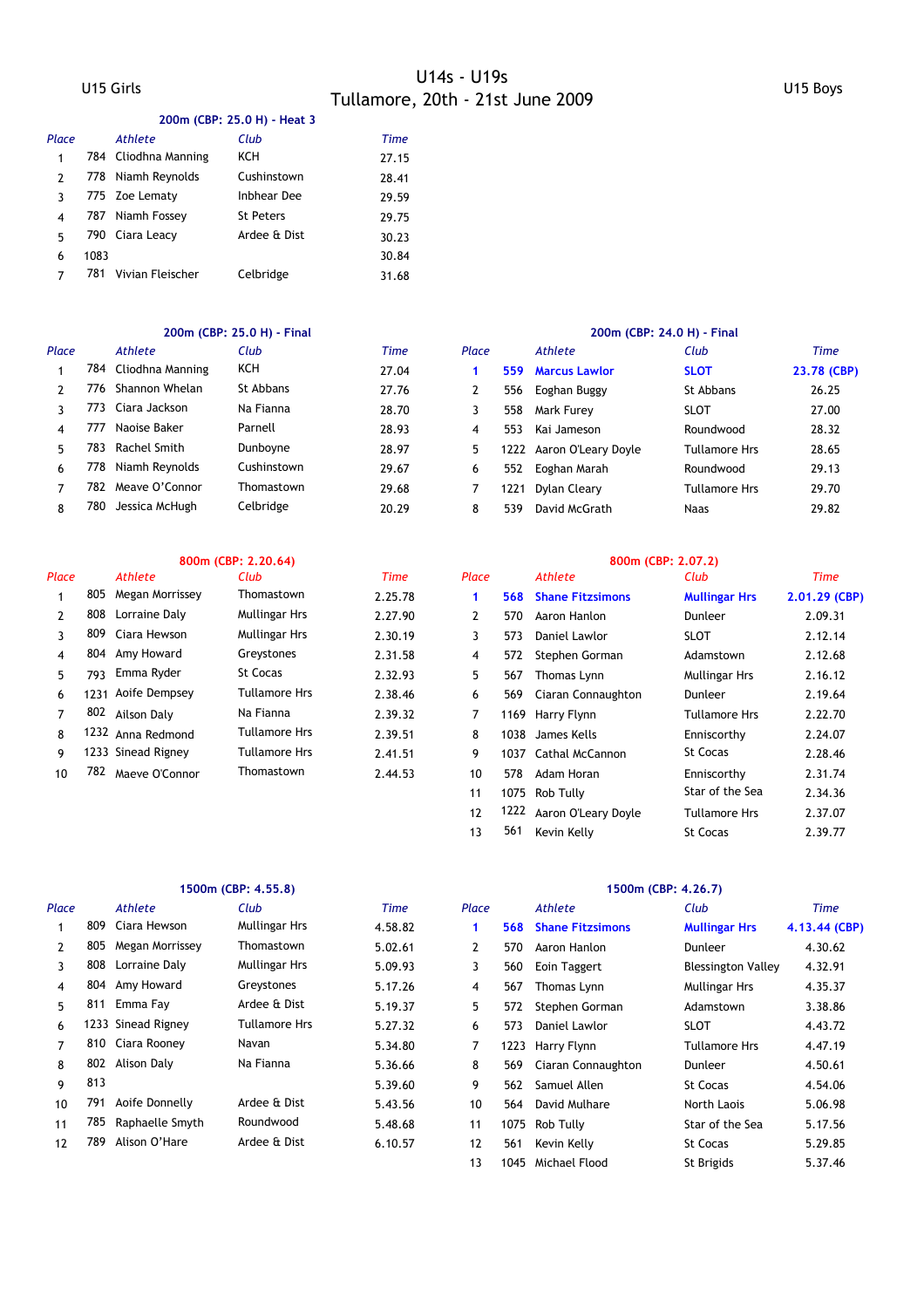### **80m Hurdles (CBP: 12.4 H)**

| Place | Athlete              | Club               | Time  |
|-------|----------------------|--------------------|-------|
| 1     | 796 Lynda Earls      | <b>Inbhear Dee</b> | 13.66 |
|       | 799 Sinead McDonough | ксн                | 14.83 |
|       | 787 Niamh Fussey     | <b>St Peters</b>   | 14.85 |
| 4     | 798 Aoife Conroy     | Parnell            | 15.47 |
|       |                      |                    |       |

### **80m Hurdles (CBP: 12.4 H)**

| Place | Athlete              | Club              | Time  |
|-------|----------------------|-------------------|-------|
|       | 797 Savanna Craib    | Greystones & Dist | 14.24 |
|       | 781 Vivian Fleischer | Celbridge         | 14.67 |
| ર     | 1005 Chloe Morrissey | Menapians         | 15.21 |
| 4     | 800 Catriona Twomey  | KCH               | 15.65 |
| 5     | 801 Lara Whelan      | Greystones & Dist | 18.89 |

### **80m Hurdles (CBP: 12.4 H) 80m Hurdles (CBP: 12.0 H)**

| Place |      | <b>Athlete</b>       | Club              | Time  | Place |     | Athlete                   | Club                 |
|-------|------|----------------------|-------------------|-------|-------|-----|---------------------------|----------------------|
|       |      | 796 Lynda Earls      | Inbhear Dee       | 13.31 |       | 541 | Oisin Folev               | Dunshaughlin         |
|       | 797  | Savanna Craib        | Greystones & Dist | 13.93 |       | 546 | Keith Noctor              | <b>SLOT</b>          |
|       | 781  | Vivian Fleischer     | Celbridge         | 14.04 |       |     | 1106 Philip Giles         | <b>Mullingar Hrs</b> |
| 4     |      | 799 Sinead McDonough | <b>KCH</b>        | 14.06 | 4     | 539 | David McGrath             | Naas                 |
| 5     | 798. | Aoife Conroy         | Parnell           | 14.94 | 5     | 543 | Aidan Higgins             | Na Fianna            |
| 6     |      | 1005 Chloe Morrissey | Menapians         | 14.94 | 6     | 540 | Robert O'Connell Sinclair | Tinahely             |
|       |      | 800 Catriona Twomey  | KCH               | 14.98 |       | 544 | Joseph Barry              | St Abbans            |
| 8     | 787  | Niamh Fussey         | <b>St Peters</b>  | 15.29 |       |     |                           |                      |

### **250m Hurdles (CBP: 36.5 H) - Final 250m Hurdles (CBP: 36.0 H)**

| Place |      | Athlete              | Club        | Time  | Place |     | Athlete        | Club         |
|-------|------|----------------------|-------------|-------|-------|-----|----------------|--------------|
|       |      | 784 Cliodhna Manning | KCH         | 39.32 |       | 541 | Oisin Foley    | Dunshaughlin |
|       |      | 796 Lynda Earls      | Inbhear Dee | 39.89 |       | 579 | Davin O'Connor | Enniscorthy  |
|       |      | 775 Zoe Lematy       | Inbhear Dee | 42.69 |       | 546 | Keith Noctor   | <b>SLOT</b>  |
|       |      | 798 Aoife Conroy     | Parnell     | 42.68 |       | 573 | Daniel Lawlor  | <b>SLOT</b>  |
|       | 963. | Alice Kelly          | Enniscorthy | 45.87 |       |     |                |              |
|       |      |                      |             |       |       |     |                |              |

| Place | Athlete              | Club       | Time     | Place |     | Athlete         | Club    | Time    |
|-------|----------------------|------------|----------|-------|-----|-----------------|---------|---------|
|       | 794 Claire Forristal | St Josephs | 12.00.90 |       | 547 | Phillip Healv   | Ratoath | 12.22.0 |
|       | 795 Gemma Avlward    | St Senans  | 13.21.04 |       | 549 | Nicholas Dunphy | KCH     | 14.01.8 |

| Place |     | Athlete              | Club              | Height | Place |     | Athlete       | Club             |
|-------|-----|----------------------|-------------------|--------|-------|-----|---------------|------------------|
|       |     | 799 Sinead McDonough | KCH               | 1.51   |       | 555 | Craig Coffey  | St Abbans        |
|       |     | 776 Shannon Whelan   | St Abbans         | 1.45   |       | 575 | Jamie Murtagh | <b>St Andrew</b> |
|       | 797 | Savanna Craib        | Greystones & Dist | 1.40   |       | 561 | Kevin Kelly   | St Cocas         |
| 4     |     | 800 Catriona Twomey  | KCH               | 1.40   |       |     |               |                  |
| 5.    |     | 816 Brona Fanning    | Cushinstown       | 1.35   |       |     |               |                  |
| 6     | 970 | Amber McGourty       | Fr Murphys        | 1.30   |       |     |               |                  |
|       | 962 | Niamh Butler         | Menapians         | 1.30   |       |     |               |                  |
| 8     | 815 | Shannon O'Brien      | <b>St Pauls</b>   | 1.25   |       |     |               |                  |

| Place |     | <b>Athlete</b>       | Club              | Time  | Place |     | Athlete                   | Club                 | Time  |
|-------|-----|----------------------|-------------------|-------|-------|-----|---------------------------|----------------------|-------|
|       | 796 | Lynda Earls          | Inbhear Dee       | 13.31 |       | 541 | Oisin Foley               | Dunshaughlin         | 12.80 |
|       | 797 | Savanna Craib        | Greystones & Dist | 13.93 |       | 546 | Keith Noctor              | <b>SLOT</b>          | 13.25 |
|       | 781 | Vivian Fleischer     | Celbridge         | 14.04 |       |     | 1106 Philip Giles         | <b>Mullingar Hrs</b> | 15.05 |
|       | 799 | Sinead McDonough     | KCH               | 14.06 | 4     | 539 | David McGrath             | Naas                 | 15.15 |
|       | 798 | Aoife Conroy         | Parnell           | 14.94 | 5     | 543 | Aidan Higgins             | Na Fianna            | 15.93 |
| 6     |     | 1005 Chloe Morrissey | Menapians         | 14.94 | 6     | 540 | Robert O'Connell Sinclair | Tinahely             | 16.47 |
|       | 800 | Catriona Twomev      | KCH               | 14.98 |       | 544 | Joseph Barry              | St Abbans            | 16.73 |
|       |     |                      |                   |       |       |     |                           |                      |       |

| Place |     | Athlete          | Club        | Time  | Place |     | <b>Athlete</b> | Club         | Time  |
|-------|-----|------------------|-------------|-------|-------|-----|----------------|--------------|-------|
|       | 784 | Cliodhna Manning | KCH         | 39.32 |       | 541 | Oisin Foley    | Dunshaughlin | 36.09 |
|       | 796 | Lynda Earls      | Inbhear Dee | 39.89 |       | 579 | Davin O'Connor | Enniscorthy  | 37.67 |
|       | 775 | Zoe Lematy       | Inbhear Dee | 42.69 |       | 546 | Keith Noctor   | <b>SLOT</b>  | 39.50 |
|       | 798 | Aoife Conroy     | Parnell     | 42.68 |       | 573 | Daniel Lawlor  | <b>SLOT</b>  | 41.20 |

### **2000m Walk (CBP: 10.28.7) 2000m Walk (CBP: 10.22)**

| асе | Athlete              | :lub       | Time     | Place |     | Athlete         | Club    | <b>Time</b> |
|-----|----------------------|------------|----------|-------|-----|-----------------|---------|-------------|
|     | 794 Claire Forristal | St Josephs | 12.00.90 |       | 547 | Phillip Healy   | Ratoath | 12.22.67    |
|     | 795 Gemma Avlward    | St Senans  | 13.21.04 |       | 549 | Nicholas Dunphy | KCH     | 14.01.83    |

### **High Jump (CBP: 1.61) High Jump (CBP: 1.76)**

| Place |      | Athlete          | Club              | Height | Place |     | Athlete       | Club       | Mark |
|-------|------|------------------|-------------------|--------|-------|-----|---------------|------------|------|
|       | 799. | Sinead McDonough | KCH               | 1.51   |       | 555 | Craig Coffey  | St Abbans  | 1.54 |
|       | 776  | Shannon Whelan   | St Abbans         | 1.45   |       | 575 | Jamie Murtagh | St Andrews | 1.51 |
|       | 797  | Savanna Craib    | Greystones & Dist | 40. ا  |       | 561 | Kevin Kelly   | St Cocas   | 1.40 |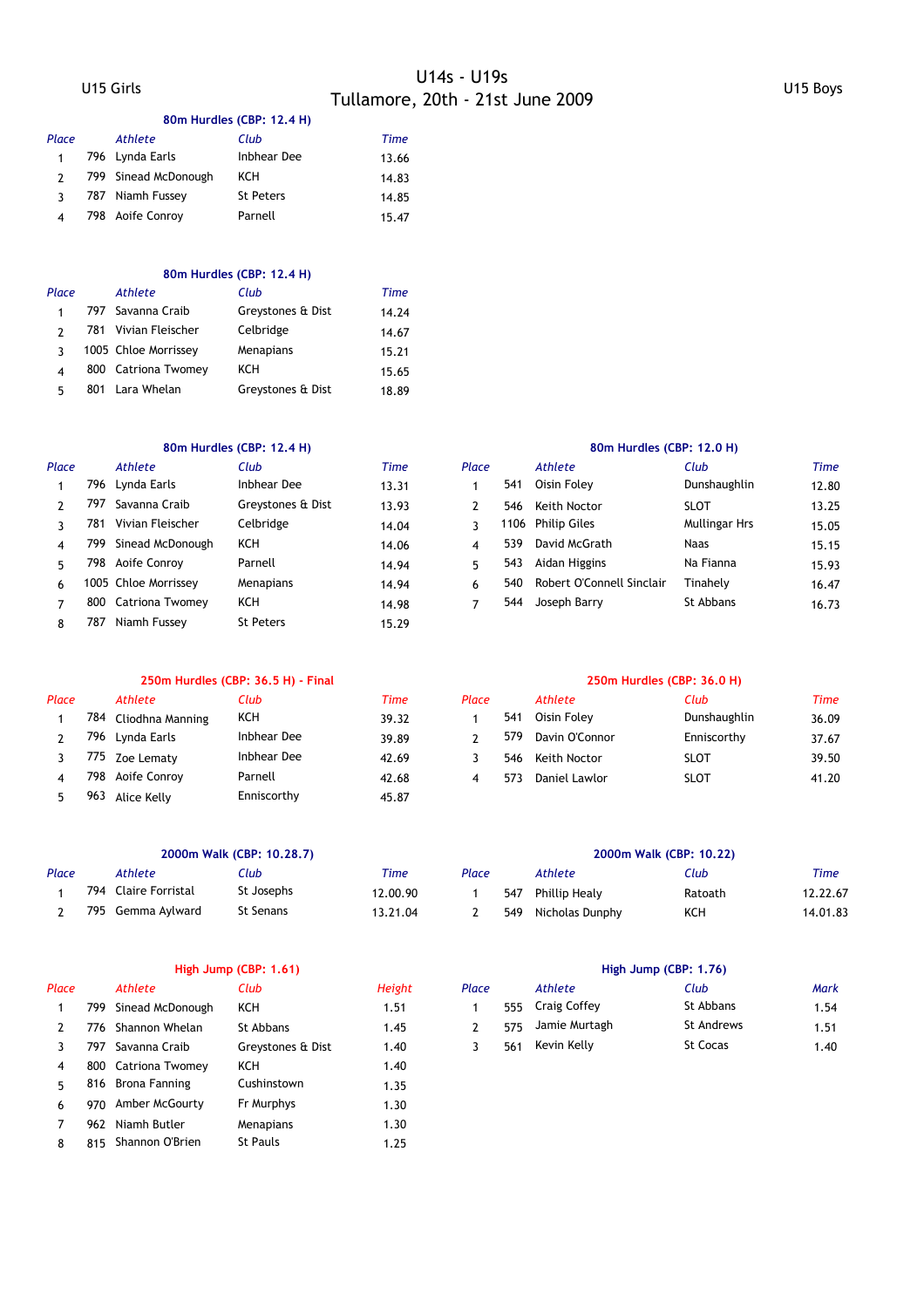|       | Triple Jump (CBP: 11.92) |                   |                 |                 |  |  |  |  |  |  |
|-------|--------------------------|-------------------|-----------------|-----------------|--|--|--|--|--|--|
| Place |                          | Athlete           | Club            | <b>Distance</b> |  |  |  |  |  |  |
| 1     | 579                      | Davin O'Connor    | Enniscorthy     | 10.52           |  |  |  |  |  |  |
| 2     | 556                      | Eoghan Buggy      | St Abbans       | 10.08           |  |  |  |  |  |  |
| 3     |                          | 1075 Robert Tully | Star of the Sea | 9.64            |  |  |  |  |  |  |
| 4     | 544                      | Joseph Barry      | St Abbans       | 7.90            |  |  |  |  |  |  |

### **Long Jump (CBP: 5.21) Long Jump (CBP: 5.80)**

| Place |      | <b>Athlete</b>       | Club                 | <b>Distance</b> | Place |      | <b>Athlete</b>      | Club                 |
|-------|------|----------------------|----------------------|-----------------|-------|------|---------------------|----------------------|
|       | 817  | Niamh Reynolds       | Cushinstown          | 4.50            | 1     | 1035 | Shane Whelan        | St Killians          |
| 2     | 811  | Emma Fay             | Ardee & Dist         | 4.46            | 2     | 550  | Colin Nolan         | Enniscorthy          |
| 3     |      | 1232 Anna Redmond    | <b>Tullamore Hrs</b> | 4.43            | 3     | 558  | Mark Furey          | SLOT                 |
| 4     | 781  | Vivian Fleischer     | Celbridge            | 4.40            | 4     | 1170 | Patrick Kyne        | Newbridge            |
| 5     | 962  | Niamh Butler         | Menapians            | 4.39            | 5     | 1041 | Joshua Devine       | Na Fianna            |
| 6     | 818  | Ellen Woods          | <b>Naas</b>          | 4.33            | 6     | 541  | Oisin Foley         | Dunshaughlin         |
| 7     | 814  | Kathryn Weir         | Crookstown Millview  | 4.26            | 7     | 1039 | James Kells         | Enniscorthy          |
| 8     | 815  | Shannon O'Brien      | <b>St Pauls</b>      | 4.26            | 8     |      | 1034 Stephen Browne | St Brigids           |
| 9     | 780  | Jessica McHugh       | Celbridge            | 4.12            | 9     | 575  | Jamie Murtagh       | St Andrews           |
| 10    | 813  | Aisling McCabe       | Gretstones & Dist    | 4.02            | 10    | 1223 | Harry Flynn         | <b>Tullamore Hrs</b> |
| 11    |      | 1005 Chloe Morrissey | Menapians            | 4.02            | 11    | 1222 | Aaron O'Leary Doyle | Tullamore Hrs        |
| 12    | 816  | Brona Fanning        | Cushinstown          | 3.99            | 12    | 544  | Joseph Barry        | St Abbans            |
| 13    |      | 1231 Aoife Dempsey   | <b>Tullamore Hrs</b> | 3.95            | 13    | 1040 | Christopher Milson  | Dunleer              |
| 14    |      | 1083 Nicole Byrne    | <b>St Michaels</b>   | 3.87            |       |      |                     |                      |
| 15    | 787  | Niamh Fussey         | <b>St Peters</b>     | 3.86            |       |      |                     |                      |
| 16    | 779  | Emer O'Leary         | Enniscorthy          | 3.75            |       |      |                     |                      |
| 17    | 774  | Laura Kelly          | Boyne                | 3.70            |       |      |                     |                      |
| 18    | 801  | Lara Whelan          | Greystones & Dist    | 3.47            |       |      |                     |                      |
| 19    | 792. | Maria Clarke         | Naas                 | <b>NJ</b>       |       |      |                     |                      |
|       |      |                      |                      |                 |       |      |                     |                      |

| Place |      | Athlete              | Club                 | <b>Distance</b> | Place |      | Athlete             | Club          | <b>Distance</b> |
|-------|------|----------------------|----------------------|-----------------|-------|------|---------------------|---------------|-----------------|
|       | 817  | Niamh Reynolds       | Cushinstown          | 4.50            | 1     | 1035 | Shane Whelan        | St Killians   | 5.39            |
|       | 811  | Emma Fay             | Ardee & Dist         | 4.46            | 2     | 550  | Colin Nolan         | Enniscorthy   | 5.37            |
|       |      | 1232 Anna Redmond    | <b>Tullamore Hrs</b> | 4.43            | 3     | 558  | Mark Furey          | SLOT          | 5.08            |
| 4     | 781  | Vivian Fleischer     | Celbridge            | 4.40            | 4     | 1170 | Patrick Kyne        | Newbridge     | 4.93            |
| 5.    | 962  | Niamh Butler         | Menapians            | 4.39            | 5     | 1041 | Joshua Devine       | Na Fianna     | 4.73            |
| 6     | 818  | Ellen Woods          | <b>Naas</b>          | 4.33            | 6     | 541  | Oisin Foley         | Dunshaughlin  | 4.60            |
|       | 814  | Kathryn Weir         | Crookstown Millview  | 4.26            | 7     | 1039 | James Kells         | Enniscorthy   | 4.35            |
| 8     | 815  | Shannon O'Brien      | St Pauls             | 4.26            | 8     |      | 1034 Stephen Browne | St Brigids    | 4.24            |
| 9     | 780  | Jessica McHugh       | Celbridge            | 4.12            | 9     | 575  | Jamie Murtagh       | St Andrews    | 4.23            |
| 10    | 813  | Aisling McCabe       | Gretstones & Dist    | 4.02            | 10    | 1223 | Harry Flynn         | Tullamore Hrs | 4.22            |
| 11    |      | 1005 Chloe Morrissey | Menapians            | 4.02            | 11    | 1222 | Aaron O'Leary Doyle | Tullamore Hrs | 4.17            |
| 12    | 816  | Brona Fanning        | Cushinstown          | 3.99            | 12    | 544  | Joseph Barry        | St Abbans     | 3.80            |
| 13    | 1231 | Aoife Dempsey        | <b>Tullamore Hrs</b> | 3.95            | 13    | 1040 | Christopher Milson  | Dunleer       | 3.23            |
|       |      |                      |                      |                 |       |      |                     |               |                 |

| Place |      | Athlete         | Club        | <b>Distance</b> | Place |      | Athlete             | Club                 |
|-------|------|-----------------|-------------|-----------------|-------|------|---------------------|----------------------|
|       | 820  | Mary Bohama     | D.M.P.      | 33.69           |       |      | 1220 James Mulligan | <b>Tullamore Hrs</b> |
|       | 821  | Laura Dolan     | Ferbane     | 32.56           |       | 580  | Paul Rickard        | Fr Murphys           |
|       |      | 1084 Lydia Jein | Dunleer     | 23.11           |       | 1082 | Michael Hanlon      | Dunboyne             |
|       | 775. | Zoe Lematy      | Inbhear Dee | 17.00           |       |      |                     |                      |
|       | 812  | Laura Dalv      | Inbhear Dee | 14.46           |       |      |                     |                      |
|       |      | 796 Lynda Earls | Inbhear Dee | 13.41           |       |      |                     |                      |

### **Hammer (CBP: 41.05) Hammer (CBP: 48.27)**

| Place |     | Athlete         | Club    | <i>Distance</i> | Place |      | Athlete        | Club          | Distance |
|-------|-----|-----------------|---------|-----------------|-------|------|----------------|---------------|----------|
|       | 820 | Mary Bohama     | D.M.P.  | 33.69           |       | 220  | James Mulligan | Tullamore Hrs | 39.52    |
|       | 821 | Laura Dolan     | Ferbane | 32.56           |       | 580  | Paul Rickard   | Fr Murphys    | 31.06    |
|       |     | 1084 Lydia Jein | Dunleer | 23.11           |       | 1082 | Michael Hanlon | Dunboyne      | 25.85    |

| Place |      | Athlete          | Club                | <b>Distance</b> | Place |     | Athlete             | Club                 |
|-------|------|------------------|---------------------|-----------------|-------|-----|---------------------|----------------------|
|       |      | 814 Kathryn Weir | Crookstown Millview | 10.43           |       | 558 | Mark Furey          | <b>SLOT</b>          |
|       |      | Laura Dolan      | Ferbane             | 9.71            |       |     | 1220 James Mulligan | <b>Tullamore Hrs</b> |
|       | 786  | Ciara McKenna    | Roundwood           | 8.84            |       | 579 | Davin O'Connor      | Enniscorthy          |
|       |      | 1008 Alice Kelly | Enniscorthy         | 6.94            |       |     | 1166 Mark Walker    | North Westme         |
|       | 1011 | Ellen McGuinness | <b>St Peters</b>    | 6.73            |       |     | 1014 Conor Byrne    | St Pats TOW          |

|       |      | <b>Shot Putt (CBP: 12.36)</b> |                     |                 | <b>Shot Putt (CBP: 13.68)</b> |      |                         |                      |                 |  |
|-------|------|-------------------------------|---------------------|-----------------|-------------------------------|------|-------------------------|----------------------|-----------------|--|
| Place |      | Athlete                       | Club                | <b>Distance</b> | Place                         |      | Athlete                 | Club                 | <b>Distance</b> |  |
|       | 814  | Kathryn Weir                  | Crookstown Millview | 10.43           |                               | 558  | Mark Furey              | <b>SLOT</b>          | 13.13           |  |
|       | 821  | Laura Dolan                   | Ferbane             | 9.71            | $\mathbf{2}$                  | 1220 | James Mulligan          | <b>Tullamore Hrs</b> | 11.74           |  |
| 3     | 786  | Ciara McKenna                 | Roundwood           | 8.84            | 3                             | 579  | Davin O'Connor          | Enniscorthy          | 9.75            |  |
| 4     |      | 1008 Alice Kelly              | Enniscorthy         | 6.94            | 4                             | 1166 | Mark Walker             | North Westmeath      | 9.31            |  |
| 5.    | 1011 | Ellen McGuinness              | <b>St Peters</b>    | 6.73            | 5.                            |      | 1014 Conor Byrne        | <b>St Pats TOW</b>   | 9.16            |  |
|       |      |                               |                     |                 | 6                             | 1151 | Daryl Brierton          | <b>Bray Runners</b>  | 8.96            |  |
|       |      |                               |                     |                 | 7                             | 1195 | <b>Niall Roberts</b>    | <b>St Finians</b>    | 8.89            |  |
|       |      |                               |                     |                 | 8                             | 1042 | Michael Burton          | Roundwood            | 9.92            |  |
|       |      |                               |                     |                 | 9                             |      | 1170 Patrick Kyne       | Newbridge            | 8.08            |  |
|       |      |                               |                     |                 | 10                            | 542  | <b>Bobby Geraghty</b>   | Cushinstown          | 7.00            |  |
|       |      |                               |                     |                 | 11                            | 593  | <b>Patrick McDonald</b> | Cushinstown          | 7.00            |  |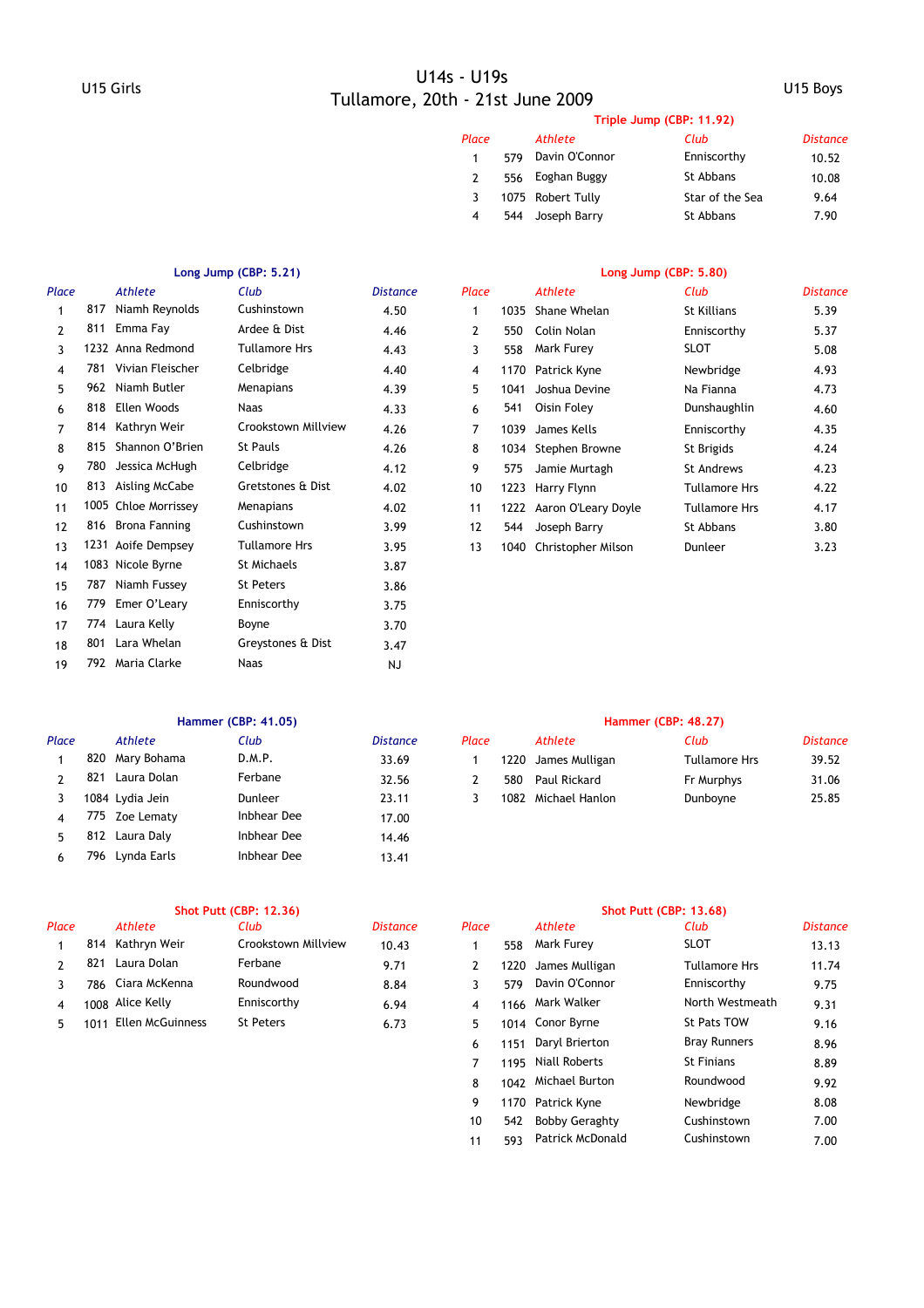|       | Discus (CBP: 34.45) |                  |                     |                 |       | Discus (CBP: 39.30) |                    |                      |                 |  |  |
|-------|---------------------|------------------|---------------------|-----------------|-------|---------------------|--------------------|----------------------|-----------------|--|--|
| Place |                     | Athlete          | Club                | <b>Distance</b> | Place |                     | Athlete            | Club                 | <b>Distance</b> |  |  |
|       | 814                 | Kathryn Weir     | Crookstown Millview | 25.32           |       | 1220                | James Mulligan     | <b>Tullamore Hrs</b> | 34.56           |  |  |
|       |                     | 1084 Lydia Jein  | Dunleer             | 21.94           |       | 1082                | Michael Hanlon     | Dunboyne             | 33.94           |  |  |
|       | 820                 | Mary Bohama      | D.M.P.              | 19.90           |       | 553                 | Kai Jameson        | Roundwood            | 33.23           |  |  |
| 4     | 799                 | Sinead McDonough | K.C.H.              | 19.67           | 4     | 578                 | Adam Horan         | Enniscorthy          | 21.87           |  |  |
|       |                     |                  |                     |                 | 5.    | 552                 | Eoghan Marah       | Roundwood            | 19.61           |  |  |
|       |                     |                  |                     |                 | 6     | 580                 | Paul Rickard       | Fr Murphys           | 19.30           |  |  |
|       |                     |                  |                     |                 |       | 577                 | <b>Brian Moore</b> | Celbridge            | 18.29           |  |  |

|       |     |                       | <b>Javelin (CBP: 30.40)</b> |                 | Javelin (CBP: 43.06) |     |                           |                   |                               |  |  |
|-------|-----|-----------------------|-----------------------------|-----------------|----------------------|-----|---------------------------|-------------------|-------------------------------|--|--|
| Place |     | Athlete               | Club                        | <b>Distance</b> | Place                |     | Athlete                   | Club              | <b>Distance</b>               |  |  |
|       |     | 1091 Mary Bohanna     | <b>DMP</b>                  | 31.36 (CBP)     |                      | 553 | Kai Jameson               | Roundwood         | 37.40                         |  |  |
| 2     | 968 | <b>Mairead Druitt</b> | Naas                        | 26.62           | $\mathbf{2}$         | 552 | Eoghan Marah              | Roundwood         | 31.45                         |  |  |
| 3     | 966 | Orla McDonnell        | Fr Murphys                  | 26.58           | 3                    | 578 | Adam Horan                | Enniscorthy       | 30.84                         |  |  |
| 4     | 821 | Laura Dolan           | Ferbane                     | 23.95           | 4                    | 577 | Brian Moore               | Celbridge         | 26.16                         |  |  |
| 5     |     | 1084 Lydia Jein       | Dunleer                     | 23.54           | 5.                   | 540 | Robert O'Connell Sinclair | Tinahely          | 21.09                         |  |  |
| 6     |     | 800 Catriona Twomey   | KCH                         | 22.12           | 6                    | 575 | Jamie Murtagh             | <b>St Andrews</b> | 21.07                         |  |  |
|       |     | 1198 Ciara McKenna    | Roundwood                   | 20.36           | 7                    | 543 | Aidan Higgins             | Na Fianna         | 20.52                         |  |  |
| 8     | 967 | Sarah Fox             | <b>Bohermeen</b>            | 13.49           | 8                    | 582 | <b>Bobby Geraghty</b>     | Cushinstown       | 19.50                         |  |  |
| 9     | 969 | Ellen McGuinness      | <b>St Peters</b>            | 13.36           | 9                    | 539 | David McGrath             | Naas              | 19.45                         |  |  |
|       |     |                       |                             |                 |                      |     | _ _ _ _ _ _ _ _ _         | _ _ _             | $\cdot$ $\cdot$ $\sim$ $\sim$ |  |  |

| асе |      | <b>Athlete</b>        | Club             | <b>Distance</b> | Place |     | Athlete                   | Club              | <b>Distance</b> |
|-----|------|-----------------------|------------------|-----------------|-------|-----|---------------------------|-------------------|-----------------|
| 1   |      | 1091 Mary Bohanna     | <b>DMP</b>       | 31.36 (CBP)     |       | 553 | Kai Jameson               | Roundwood         | 37.40           |
| 2   | 968  | <b>Mairead Druitt</b> | Naas             | 26.62           | 2     | 552 | Eoghan Marah              | Roundwood         | 31.45           |
| 3   | 966  | Orla McDonnell        | Fr Murphys       | 26.58           | 3     | 578 | Adam Horan                | Enniscorthy       | 30.84           |
| 4   | 821  | Laura Dolan           | Ferbane          | 23.95           | 4     | 577 | <b>Brian Moore</b>        | Celbridge         | 26.16           |
| 5   |      | 1084 Lydia Jein       | Dunleer          | 23.54           | 5     | 540 | Robert O'Connell Sinclair | Tinahely          | 21.09           |
| 6   | 800  | Catriona Twomey       | ксн              | 22.12           | 6     | 575 | Jamie Murtagh             | <b>St Andrews</b> | 21.07           |
| 7   |      | 1198 Ciara McKenna    | Roundwood        | 20.36           | 7     | 543 | Aidan Higgins             | Na Fianna         | 20.52           |
| 8   | 967  | Sarah Fox             | <b>Bohermeen</b> | 13.49           | 8     | 582 | <b>Bobby Geraghty</b>     | Cushinstown       | 19.50           |
| 9   | 969. | Ellen McGuinness      | <b>St Peters</b> | 13.36           | 9     | 539 | David McGrath             | Naas              | 19.45           |
|     |      |                       |                  |                 | 10    | 543 | <b>Patrick McDonald</b>   | Cushinstown       | 14.88           |
|     |      |                       |                  |                 |       | 584 | Lorcan Nolan              | <b>St Andrews</b> | NT              |
|     |      |                       |                  |                 |       |     |                           |                   |                 |

8 543 Aidan Higgins Na Fianna 18.23

Na Fianna

|       | 4*100m Inter-County Relay |             | 4*100m Inter-County Relay |         |             |  |  |
|-------|---------------------------|-------------|---------------------------|---------|-------------|--|--|
| Place | County                    | <b>Time</b> | Place                     | County  | <b>Time</b> |  |  |
|       | Kilkenny                  | 53.74       |                           | Wexford | 49.71       |  |  |
|       | Wicklow                   | 54.58       | 2                         | Carlow  | 49.76       |  |  |
|       | Kildare                   | 55.15       | 3                         | Wicklow | 55.90       |  |  |
| 4     | Laois                     | 55.60       | 4                         | Louth   | 56.39       |  |  |
| 5     | Wexford                   | 56.23       | 5                         | Meath   | 57.65       |  |  |
| 6     |                           | 56.89       |                           |         |             |  |  |
|       |                           | 56.94       |                           |         |             |  |  |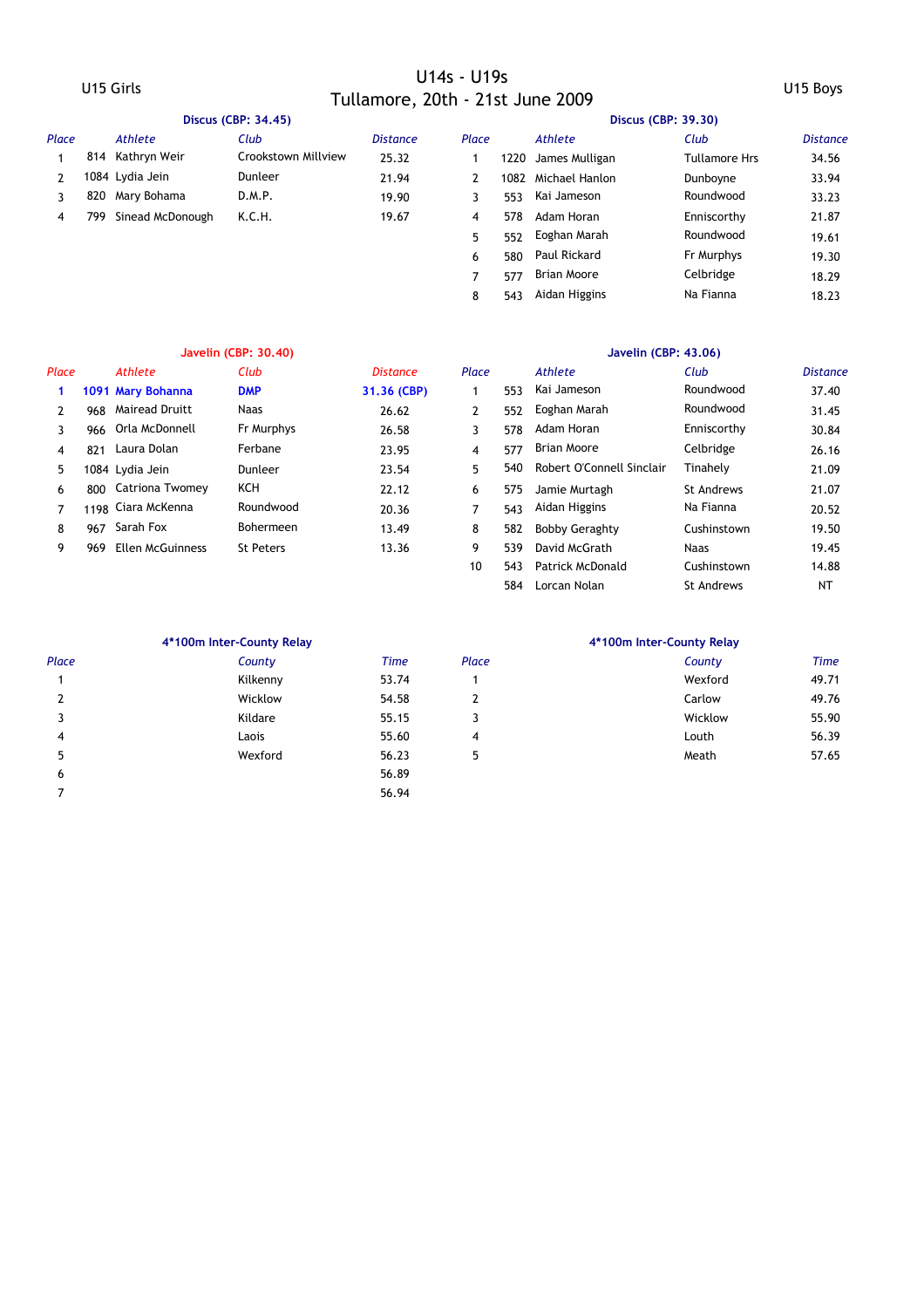## U16 Girls U14s - U19s Tullamore, 20th - 21st June 2009 U16 Boys **U16 Girls U16 Boys**

|       |     | 100m (CBP: 12.2 H) |           |       | 100m (CBP: 11.2 H) - Heat 1 |      |                         |                      |             |  |
|-------|-----|--------------------|-----------|-------|-----------------------------|------|-------------------------|----------------------|-------------|--|
| Place |     | Athlete            | Club      | Time  | Place                       |      | Athlete                 | Club                 | <b>Time</b> |  |
|       | 832 | Amy Flanagan       | Bree      | 13.77 |                             | 596  | <b>Tony Stafford</b>    | <b>Bree</b>          | 12.44       |  |
|       | 826 | Saragh Buggy       | St Abbans | 13.85 |                             | 1049 | Conor Wilson            | Menapians            | 12.61       |  |
|       | 838 | Shauna Grev        | Glenmore  | 14.16 |                             |      | 1214 Darragh McNamara   | <b>Tullamore Hrs</b> | 12.70       |  |
|       | 971 | Maria McLoughlin   | Dunleer   | 14.60 | 4                           |      | 1077 Padraig O'Driscoll | Enniscorthy          | 12.96       |  |
|       |     | 1072 Cara Shields  | Roundwood | 14.77 |                             | 1047 | Jonathan Lynn           | Glenmore             | 13.47       |  |

|       |      |                   | 100m (CBP: 12.2 H) |       | 100m (CBP: 11.2 H) - Heat 2 |      |                    |                      |       |  |  |
|-------|------|-------------------|--------------------|-------|-----------------------------|------|--------------------|----------------------|-------|--|--|
| Place |      | Athlete           | Club               | Time  | Place                       |      | Athlete            | Club                 | Time  |  |  |
|       |      | 1105 Ciara Conlon | <b>SLOT</b>        | 13.68 |                             | 591  | Niall Flanigan     | Cushinstown          | 12.86 |  |  |
|       | 973. | Emma O'Gorman     | Menapians          | 13.99 |                             |      | 1046 Cormac McGinn | Glenmore             | 13.62 |  |  |
|       | 860  | Hannah Brady      | <b>SLOT</b>        | 14.12 |                             | 1048 | Aidan McGrath      | <b>Bohermeen</b>     | 14.08 |  |  |
|       |      | 972 Ciara Daly    | St Killians        | 14.55 | 4                           |      | 1218 James Spollen | <b>Tullamore Hrs</b> | 15.00 |  |  |
|       | 976  | Anita McMahon     | Castlecomer        | 15.06 |                             |      |                    |                      |       |  |  |

|       |     | 100m (CBP: 12.2 H) |             |       | 100m (CBP: 11.2 H) - Final |     |                         |                      |      |  |  |
|-------|-----|--------------------|-------------|-------|----------------------------|-----|-------------------------|----------------------|------|--|--|
| Place |     | Athlete            | Club        | Time  | Place                      |     | Athlete                 | Club                 | Time |  |  |
|       | 832 | Amy Flanagan       | Bree        | 13.28 |                            | 596 | Tony Stafford           | <b>Bree</b>          |      |  |  |
|       |     | 1105 Ciara Conlon  | <b>SLOT</b> | 13.56 |                            |     | 1049 Conor Wilson       | Menapians            |      |  |  |
|       | 826 | Saragh Buggy       | St Abbans   | 13.57 |                            |     | 1214 Darragh McNamara   | <b>Tullamore Hrs</b> |      |  |  |
| 4     | 838 | Shauna Grev        | Glenmore    | 13.71 | 4                          | 591 | Niall Flanigan          | Cushinstown          |      |  |  |
| 5     | 973 | Emma O'Gorman      | Menapians   | 13.94 | 5.                         |     | 1077 Padraig O'Driscoll | Enniscorthy          |      |  |  |
| 6     | 860 | Hannah Brady       | <b>SLOT</b> | 14.15 | 6                          |     | 1046 Cormac McGinn      | Glenmore             |      |  |  |
|       |     |                    |             |       |                            |     | 1048 Aidan McGrath      | <b>Bohermeen</b>     |      |  |  |

|              |     | 200m Heat 1 (CBP: 24.6 H) |                  |       | 200m (CBP: 22.6 H) - Heat 1 |      |                |               |       |  |  |
|--------------|-----|---------------------------|------------------|-------|-----------------------------|------|----------------|---------------|-------|--|--|
| Place        |     | <b>Athlete</b>            | Club             | Time  | Place                       |      | Athlete        | Club          | Time  |  |  |
|              | 838 | Shauna Grey               | Glenmore         | 27.56 |                             | 593  | Eoin Murphy    | Newbridge     | 25.29 |  |  |
| $\mathbf{2}$ |     | 1105 Ciara Conlon         | <b>SLOT</b>      | 28.00 | 2                           | 586  | Dylan Walsh    | <b>Bree</b>   | 25.45 |  |  |
| 3            | 828 | Helen Sheelan             | Inbhear Dee      | 28.17 | 3                           | 591  | Niall Flanigan | Cushinstown   | 25.82 |  |  |
| 4            | 825 | Nessa Milet               | St Abbans        | 28.43 | 4                           | 1047 | Jonathan Lynn  | Glenmore      | 26.05 |  |  |
| 5.           |     | 834 Ciara Grant           | Navan            | 28.98 | 5                           | 1199 | Niall McCabe   | Dunboyne      | 27.01 |  |  |
| 6            | 823 | Karen Dunne               | <b>Bohermeen</b> | 30.07 | 6                           | 598  | Denis Brophy   | St Abbans     | 27.29 |  |  |
| 7            | 830 | Katie Kinch               | Dunleer          | 31.34 | 7                           | 1219 | Stephen Flynn  | Tullamore Hrs | 30.49 |  |  |
| 8            | 836 | Elaine Corrigan           | <b>Naas</b>      | 31.60 | 8                           | 1111 | James Shanahan | Tullamore Hrs | 32.31 |  |  |
|              |     |                           |                  |       |                             |      |                |               |       |  |  |

|       |      | 200m Heat 2 (CBP: 24.6 H) |                   |       | 200m (CBP: 22.6 H) - Heat 2 |      |                       |                      |       |  |  |
|-------|------|---------------------------|-------------------|-------|-----------------------------|------|-----------------------|----------------------|-------|--|--|
| Place |      | Athlete                   | Club              | Time  | Place                       |      | Athlete               | Club                 | Time  |  |  |
|       | 826  | Saragh Buggy              | St Abbans         | 28.61 |                             |      | 1214 Darragh McNamara | <b>Tullamore Hrs</b> | 24.55 |  |  |
|       | 832  | Amy Flanagan              | Bree              | 28.72 |                             | 596  | <b>Tony Stafford</b>  | Bree                 | 24.69 |  |  |
| 3     | 974  | Clare Murphy              | <b>SLOT</b>       | 29.15 |                             | 1049 | Conor Wilson          | Menapians            | 24.72 |  |  |
| 4     | 1099 | Julie Bovle               | Le Cheile         | 29.42 | 4                           | 592  | Jordan Broaders       | <b>St Pauls</b>      | 25.38 |  |  |
| 5.    | 835  | <b>Hazel McGuiness</b>    | Ardee & Dist      | 30.38 | 5                           | 599  | Christopher Buggy     | St Abbans            | 36.60 |  |  |
| 6     | 829  | Laura Kavanagh            | Roundwood         | 30.52 | 6                           | 594  | Christopher Higgins   | Na Fianna            | 28.34 |  |  |
|       | 824  | Hayley Fallon             | Greystones & Dist | 31.11 |                             | 1218 | James Spollen         | Tullamore Hrs        | 34.39 |  |  |
| 8     | 837  | Aisling Kilduff           | St Cocas          | 31.63 |                             |      |                       |                      |       |  |  |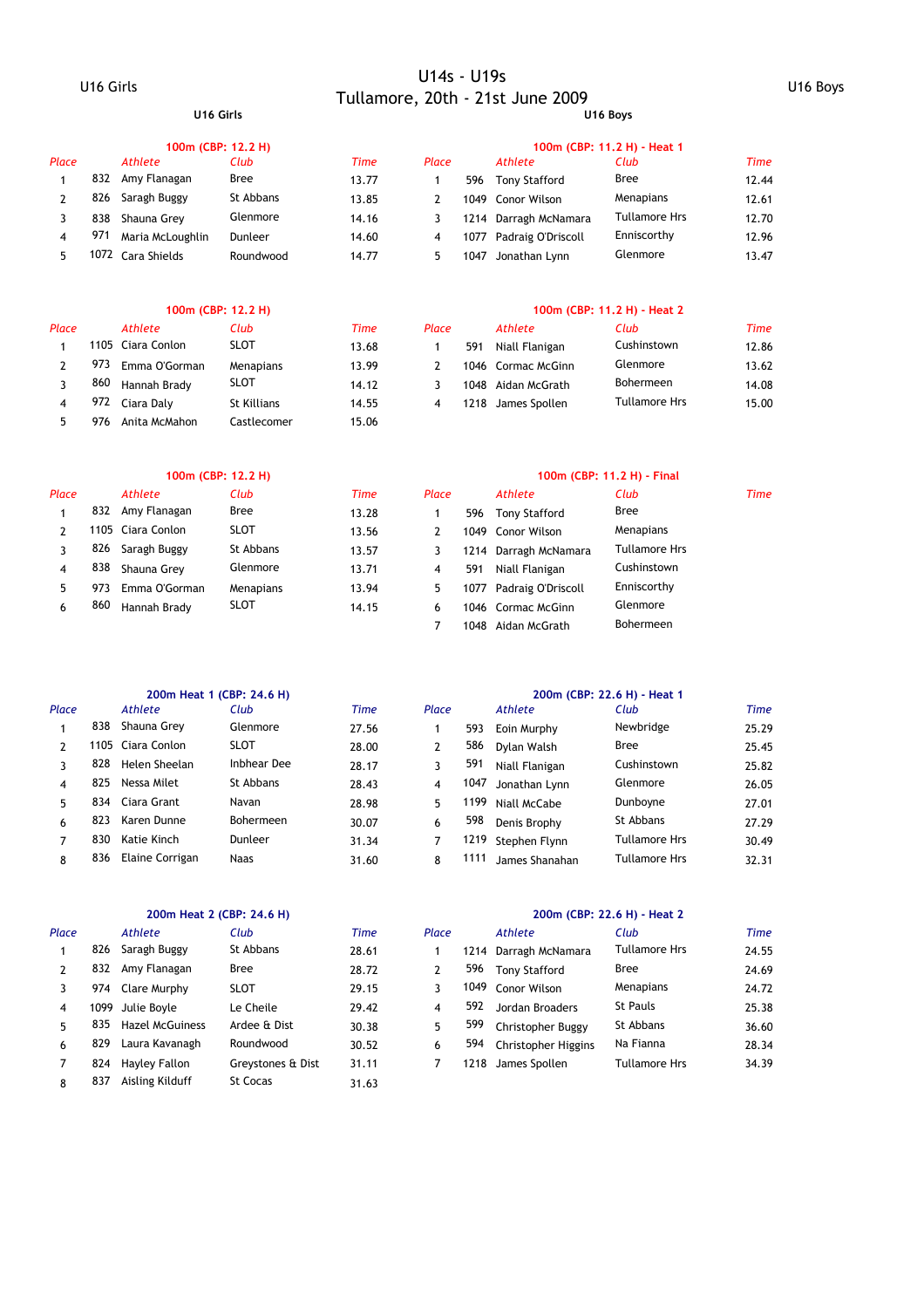### U16 Girls U14s - U19s Tullamore, 20th - 21st June 2009 U16 Boys

|       |     | 200m (CBP: 24.6 H) |             |       | 200m (CBP: 22.6 H) - Final |     |                       |                      |             |  |
|-------|-----|--------------------|-------------|-------|----------------------------|-----|-----------------------|----------------------|-------------|--|
| Place |     | Athlete            | Club        | Time  | Place                      |     | Athlete               | Club                 | <b>Time</b> |  |
|       | 838 | Shauna Grey        | Glenmore    | 27.41 |                            | 596 | <b>Tony Stafford</b>  | <b>Bree</b>          | 23.85       |  |
|       | 832 | Amy Flanagan       | Bree        | 27.57 | 2                          |     | 1214 Darragh McNamara | <b>Tullamore Hrs</b> | 24.10       |  |
|       | 826 | Saragh Buggy       | St Abbans   | 27.90 | 3                          |     | 1049 Conor Wilson     | Menapians            | 24.34       |  |
| 4     |     | 1105 Ciara Conlon  | <b>SLOT</b> | 27.99 | 4                          | 586 | Dvlan Walsh           | <b>Bree</b>          | 24.67       |  |
| 5     | 828 | Helen Sheelan      | Inbhear Dee | 28.16 | 5.                         | 593 | Eoin Murphy           | Newbridge            | 24.73       |  |
| 6     | 825 | Nessa Milet        | St Abbans   | 28.33 | 6                          | 592 | Jordan Broaders       | <b>St Pauls</b>      | 25.20       |  |
|       | 974 | Clare Murphy       | <b>SLOT</b> | 29.50 |                            | 591 | Niall Flanigan        | Cushinstown          | 25.72       |  |
|       |     |                    |             |       |                            |     |                       |                      |             |  |

# 3 855 Sinead McDonald Glenmore 2.31.45 3 4 852 Chloe Abbot Naas 2.38.85 4

14 849 Jessica Crean Gorey

| 5  | 833 | Aine O'Reilly           | Mullingar Hrs | 2.39.36 | 5  | 1131 | Mark Grennan        | <b>Tullamore Hrs</b> | 2.21.35 |
|----|-----|-------------------------|---------------|---------|----|------|---------------------|----------------------|---------|
| 6  | 846 | Sarah Kavanagh          | Roundwood     | 2.40.15 | 6  |      | 1154 Conor Murphy   | Le Cheile            | 2.23.73 |
| 7  | 853 | Ciara Cox               | Naas          | 2.40.36 |    | 1047 | Jonathan Lynn       | Glenmore             | 2.24.60 |
| 8  | 845 | Ali Geraghty            | Inbhaer Dee   | 2.42.97 | 8  |      | 1052 Conor Lewis    | North Laois          | 2.27.40 |
| 9  | 978 | Sinead Kelly            | St Cocas      | 2.47.99 | 9  | 1113 |                     |                      | 2.33.71 |
| 10 | 835 | <b>Hazel McGuinness</b> | Ardee & Dist  | 2.48.38 | 10 |      | 1219 Stephen Flynn  | <b>Tullamore Hrs</b> | 2.35.11 |
| 11 | 842 | Aoife Butler            | St Senans     | 2.55.56 | 11 |      | 1054 Brian Slattery | St Benedicts         | 2.36.62 |
| 12 | 841 | Orla Butler             | St Senans     | 2.57.37 |    |      |                     |                      |         |
| 13 | 891 |                         |               | 3.02.65 |    |      |                     |                      |         |
| 14 | 851 | Caroline Lee            | Greystones    | 3.06.16 |    |      |                     |                      |         |

### **800m (CBP: 2.18) 800m (CBP: 1.55.4)**

| Place         |     | <b>Athlete</b>          | Club                 | <b>Time</b> | Place        |      | <b>Athlete</b>        | Club                 | Time    |
|---------------|-----|-------------------------|----------------------|-------------|--------------|------|-----------------------|----------------------|---------|
|               | 854 | Emily Milner            | St Cocas             | 2.27.03     |              | 593  | Eoin Murphy           | Newbridge            | 2.09.54 |
| $\mathcal{P}$ | 844 | <b>Claire Fox</b>       | Greystones           | 2.29.20     | $\mathbf{2}$ | 1053 | Niall O'Reilly        | Glenmore             | 2.15.75 |
| 3             | 855 | Sinead McDonald         | Glenmore             | 2.31.45     | 3            | 589  | Stephen Nea           | Mullingar Hrs        | 2.18.31 |
| 4             | 852 | Chloe Abbot             | Naas                 | 2.38.85     | 4            | 599  | Christopher Buggy     | St Abbans            | 2.19.82 |
| 5.            | 833 | Aine O'Reilly           | <b>Mullingar Hrs</b> | 2.39.36     | 5            | 1131 | Mark Grennan          | <b>Tullamore Hrs</b> | 2.21.35 |
| 6             | 846 | Sarah Kavanagh          | Roundwood            | 2.40.15     | 6            |      | 1154 Conor Murphy     | Le Cheile            | 2.23.73 |
| 7             | 853 | Ciara Cox               | Naas                 | 2.40.36     | 7            | 1047 | Jonathan Lynn         | Glenmore             | 2.24.60 |
| 8             | 845 | Ali Geraghty            | Inbhaer Dee          | 2.42.97     | 8            |      | 1052 Conor Lewis      | North Laois          | 2.27.40 |
| 9             | 978 | Sinead Kelly            | St Cocas             | 2.47.99     | 9            | 1113 |                       |                      | 2.33.71 |
| 10            | 835 | <b>Hazel McGuinness</b> | Ardee & Dist         | 2.48.38     | 10           |      | 1219 Stephen Flynn    | <b>Tullamore Hrs</b> | 2.35.11 |
| 11            | 842 | Aoife Butler            | St Senans            | 2.55.56     | 11           | 1054 | <b>Brian Slattery</b> | <b>St Benedicts</b>  | 2.36.62 |

### **1500m (CBP: 4.42.20) 1500m (CBP: 4.11.9)** *Place Athlete Club Time Place Athlete Club Time* 1 854 Emily Milner St Cocas 5.00.17 1 601 Darragh Fitzgibbon St Cocas 4.27.47 2 855 Sinead McDonald Glenmore 5.02.36 2 610 Graham Power SLOT 4.28.47 3 844 Claire Fox Greystones 5.04.67 3 608 Kevin Brennan St Abbans 4.39.34 4 1202 Mary Ellen Doyle Gowran 5.10.61 4 606 Sam Bingham Dunleer 4.41.74 5 847 5.33.25 5 589 4.47.44 6 846 Sarah Kavanagh Roundwood 5.34.88 6 1199 Niall McCabe Dunboyne 4.51.54 7 852 Chloe Abbot Naas 5.36.84 7 607 Graham Phillips Roundwood 4.52.71 8 853 Ciara Cox 5.38.33 8 1131 4.54.08 Naas Mark Grennan Tullamore Hrs 9 845 5.45.94 9 604 Ben Murphy 4.55.08 10 839 Elaine McCabe Bree 6.27.70 10 602 Mark Ring Newbridge 4.55.84 11 848 6.35.71 11 1206 5.21.92 Eimear Gaffney St Killians Seppi Lysaght Gowran 12 837 Aisling Kilduff St Cocas 6.43.04 12 609 Davy Marnell KCH 5.26.56 13 851 Caroline lee Greystones 6.45.54 Glenmore St Abbans Sam Bingham Sarah Haak Dunleer 5.33.25 589 Stephen Nea Mullingar Hrs Dunboyne Naas Ali Geraghty Inbhaer Dee 5.45.94 9 604 Ben Murphy Gorey

|       | 3000m (CBP: 9.15.78) |      |             |  |  |  |  |  |  |
|-------|----------------------|------|-------------|--|--|--|--|--|--|
| Place | Athlete              | Club | <b>Time</b> |  |  |  |  |  |  |
| 1     |                      |      | 10.39.28    |  |  |  |  |  |  |
| 2     |                      |      | 10.46.69    |  |  |  |  |  |  |
| 3     |                      |      | 10.51.90    |  |  |  |  |  |  |
|       |                      |      | 10.56.90    |  |  |  |  |  |  |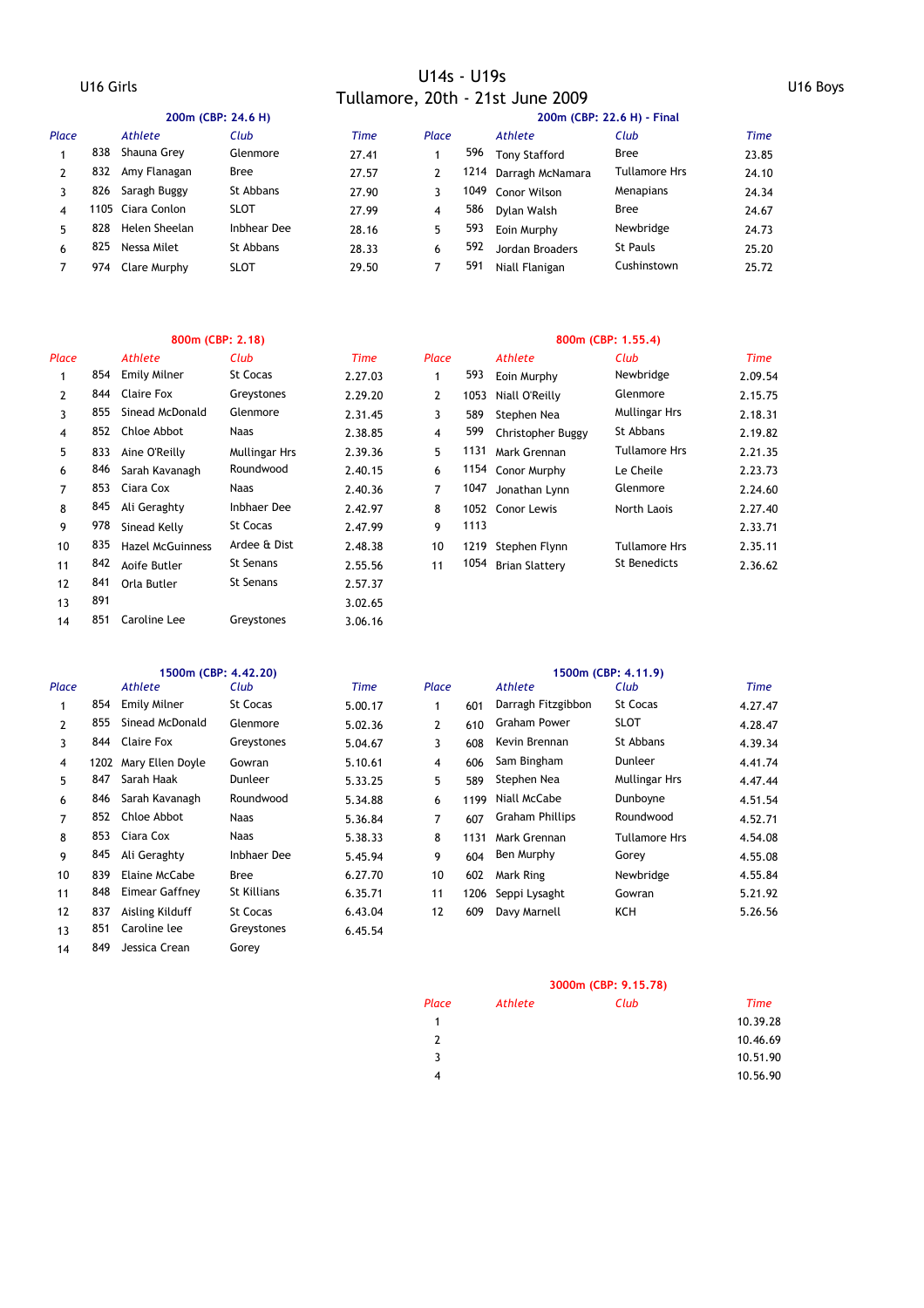# U16 Girls U14s - U19s Tullamore, 20th - 21st June 2009 U16 Boys

|       | 80m Hurdles (CBP: 12.2 H) |                       |             |       |       |     |                    | 100m Hurdles (CBP: 14.3 H)<br><b>Time</b><br>Club<br>St Abbans<br>14.86 |       |  |  |  |  |
|-------|---------------------------|-----------------------|-------------|-------|-------|-----|--------------------|-------------------------------------------------------------------------|-------|--|--|--|--|
| Place |                           | Athlete               | Club        | Time  | Place |     | Athlete            |                                                                         |       |  |  |  |  |
|       | 832                       | Amy Flanagan          | <b>Bree</b> | 12.87 |       | 587 | Conor Daly         |                                                                         |       |  |  |  |  |
|       |                           | 1099 Julie Boyle      | Le Cheile   | 14.35 |       | 585 | Eoin Power         | St Josephs                                                              | 15.25 |  |  |  |  |
|       |                           | 974 Claire Murphy     | <b>SLOT</b> | 14.37 |       |     | 1046 Cormac McGinn | Glenmore                                                                | 19.01 |  |  |  |  |
| 4     |                           | 1202 Mary Ellen Doyle | Gowran      | 15.59 |       |     |                    |                                                                         |       |  |  |  |  |
|       | 838                       | Shanuna Grey          | Glenmore    | 15.61 |       |     |                    |                                                                         |       |  |  |  |  |

# *Place Athlete Club Time Place Athlete Club Time*

| 973 | Emma O'Gorman     | Menapians   | 39.10 |  | 585 Eoin Power     | St Joseph: |
|-----|-------------------|-------------|-------|--|--------------------|------------|
|     | 825 Nessa Millet  | St Abbans   | 39.20 |  | 586 Dylan Walsh    | Bree       |
|     | 974 Clare Murphy  | <b>SLOT</b> | 39.30 |  | 598 Denis Brophy   | St Abbans  |
|     | 1105 Ciara Conlon | <b>SLOT</b> | 40.18 |  | 1046 Cormac McGinn | Glenmore   |
| 972 | Ciara Dalv        | St Killians | 41.48 |  |                    |            |
|     |                   |             |       |  |                    |            |

### **250m Hurdles (CBP: 36.6 H) 250m Hurdles (CBP: 33.5 H)**

| асе |     | Athlete           | Club        | Time  | Place |      | Athlete       | Club        | <b>Time</b> |
|-----|-----|-------------------|-------------|-------|-------|------|---------------|-------------|-------------|
|     | 973 | Emma O'Gorman     | Menapians   | 39.10 |       | 585  | Eoin Power    | St Josephs  | 34.45       |
|     | 825 | Nessa Millet      | St Abbans   | 39.20 |       | 586  | Dylan Walsh   | <b>Bree</b> | 35.37       |
|     | 974 | Clare Murphy      | <b>SLOT</b> | 39.30 |       | 598  | Denis Brophy  | St Abbans   | 39.00       |
|     |     | 1105 Ciara Conlon | <b>SLOT</b> | 40.18 |       | 1046 | Cormac McGinn | Glenmore    | 39.84       |

|       | 2000m Walk (CBP: 10.29.56) |               |             |          |       |     |             | 3000m Walk (CBP: 12, 14, 36) |      |
|-------|----------------------------|---------------|-------------|----------|-------|-----|-------------|------------------------------|------|
| Place |                            | Athlete       | Club        | Time     | Place |     | Athlete     | Club                         | Time |
|       | 839                        | Elaine McCabe | Bree        | 11.26.68 |       | 590 | Shane Byrne | <b>Bree</b>                  |      |
|       | 843                        | Sarah Burke   | St Coca's   | 11.53.36 |       |     |             |                              |      |
|       | 841                        | Orla Butler   | St Senans   | 12.39.77 |       |     |             |                              |      |
|       | 842                        | Aoife Butler  | St Senans   | 12.56.51 |       |     |             |                              |      |
|       | 827                        | Amee Mooney   | Inbhear Dee | 13.02.12 |       |     |             |                              |      |

|       | High Jump (CBP: 1.65) |                     |                  |               |       | High Jump (CBP: 1.81) |                    |                     |      |  |
|-------|-----------------------|---------------------|------------------|---------------|-------|-----------------------|--------------------|---------------------|------|--|
| Place |                       | Athlete             | Club             | <b>Height</b> | Place |                       | Athlete            | Club                | Mark |  |
|       | 858                   | <b>Emily Rogers</b> | <b>St Peters</b> | 1.60          |       | 587                   | Conor Daly         | St Abbans           | 1.80 |  |
|       | 860                   | Hannah Brady        | <b>SLOT</b>      | 1.40          |       |                       | 1056 Luke Allen    | <b>St Cocas</b>     | 1.65 |  |
|       | 857                   | Megan Dunne         | St Abbans        | 1.45          |       | 1152                  | Lorcan Murphy      | <b>Bray Runners</b> | 1.60 |  |
| 4     | 856                   | Clare McLernon      | Trim             | 1.35          | 4     |                       | 1055 Conor Shovlin | St Killians         | 1.55 |  |
|       |                       |                     |                  |               |       | 586                   | Dylan Walsh        | Bree                | 1.55 |  |

### **Triple Jump (CBP: 12.10)**

1219 Stephen Flynn Tullamore Hrs NH 1218 James Spollen Tullamore Hrs NH

Bree Tullamore Hrs Tullamore Hrs

| Place |      | Athlete                 | Club               | <b>Distance</b> |
|-------|------|-------------------------|--------------------|-----------------|
| 1     |      | 587 Conor Daly          | <b>St Abbans</b>   | 12.39 (CBP)     |
| 2     | 585  | Eoin Power              | St Josephs         | 11.32           |
| 3     | 599  | Christopher Buggy       | St Abbans          | 10.94           |
| 4     |      | 1055 Conor Shovlin      | <b>St Killians</b> | 10.46           |
| 5     |      | 1077 Padraig O'Driscoll | Enniscorthy        | 9.12            |
| 6     | 1057 | Jack Brennan            | Castlecomer        | 8.85            |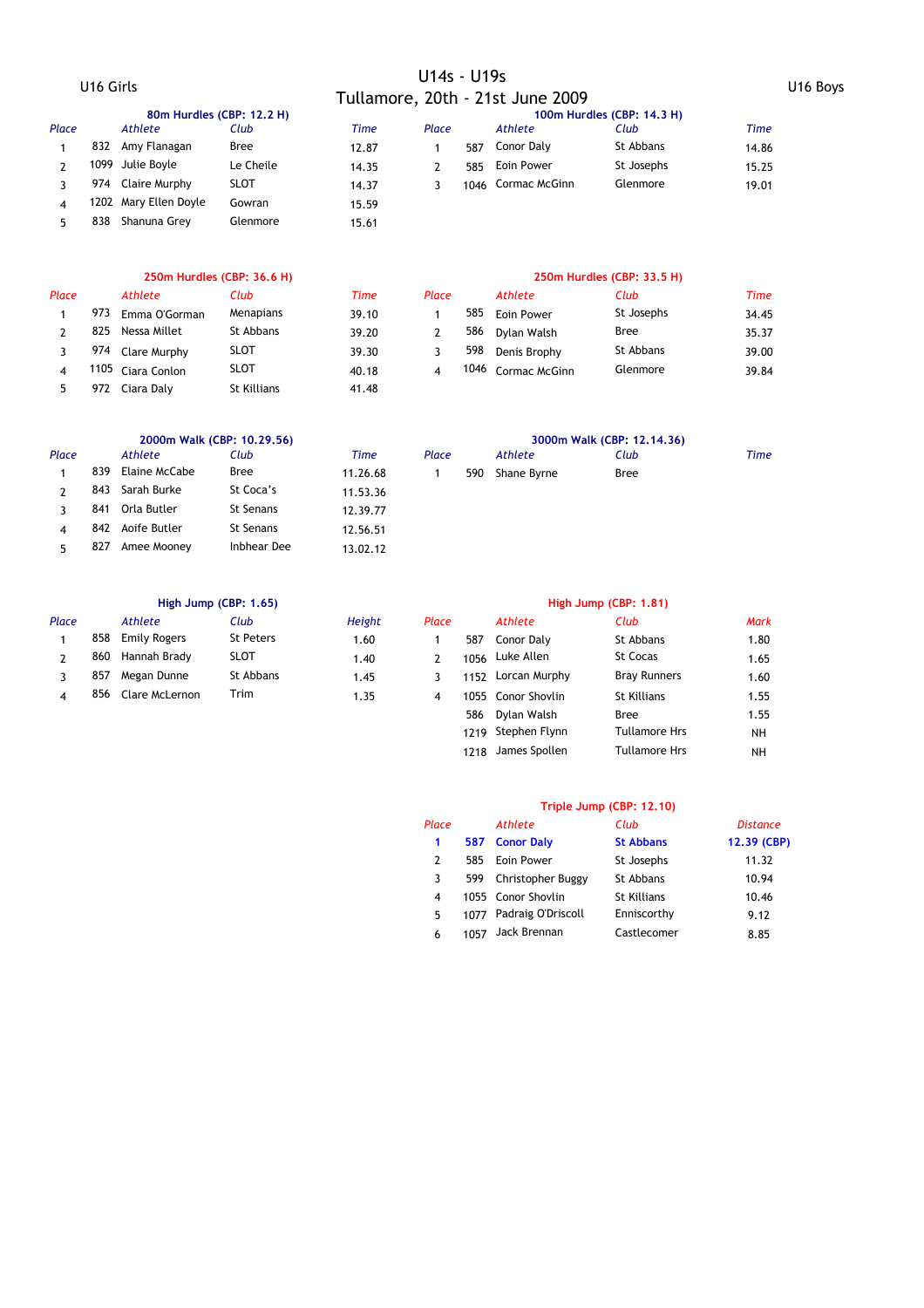### U16 Girls U14s - U19s Tullamore, 20th - 21st June 2009 U16 Boys

|              |     | Long Jump (CBP: 5.49) |                   |                 | Long Jump (CBP: 6.16) |      |                         |                      |                 |  |  |
|--------------|-----|-----------------------|-------------------|-----------------|-----------------------|------|-------------------------|----------------------|-----------------|--|--|
| Place        |     | Athlete               | Club              | <b>Distance</b> | Place                 |      | Athlete                 | Club                 | <b>Distance</b> |  |  |
|              | 826 | Sarah Buggy           | St Abbans         | 5.01            |                       | 596  | <b>Tony Stafford</b>    | <b>Bree</b>          | 6.10            |  |  |
| $\mathbf{2}$ | 980 | Karen Blaney          | Navan             | 4.77            | $\mathbf{2}$          | 592  | Jordan Broaders         | <b>St Pauls</b>      | 5.67            |  |  |
| 3            | 825 | Nessa Millet          | St Abbans         | 4.58            | 3                     |      | 1214 Darragh McNamara   | <b>Tullamore Hrs</b> | 5.62            |  |  |
| 4            | 856 | Clare McLernon        | Trim              | 4.45            | 4                     | 598  | Denis Brophy            | St Abbans            | 5.42            |  |  |
| 5            | 972 | Ciara Daly            | St Killians       | 4.42            | 5                     | 610  | Graham Power            | <b>SLOT</b>          | 5.25            |  |  |
| 6            | 971 | Maria McLoughlin      | Dunleer           | 4.34            | 6                     |      | 594 Christopher Higgins | Na Fianna            | 4.87            |  |  |
|              | 976 | Anita McMahon         | Castlecomer       | 4.33            | 7                     | 1199 | Niall McCabe            | Dunboyne             | 4.71            |  |  |
| 8            |     | 1072 Cara Shields     | Roundwood         | 4.16            | 8                     | 611  | Shane Aston             | <b>Trim</b>          | 4.31            |  |  |
| 9            | 978 | Sinead Kelly          | <b>St Cocas</b>   | 4.03            | 9                     | 612  | Jake Shanley            | <b>Trim</b>          | 4.10            |  |  |
| 10           |     | 1073 Lara Sheffman    | Roundwood         | 3.91            |                       |      |                         |                      |                 |  |  |
| 11           | 846 | Sarah Kavanagh        | Roundwood         | 3.83            |                       |      |                         |                      |                 |  |  |
| 12           | 851 | Caroline Lee          | Grevstones & Dist | 3.72            |                       |      |                         |                      |                 |  |  |

### **Hammer (CBP: 45.70) Hammer (CBP: 58.10)**

| Place |     | Athlete        | Club        | <b>Distance</b> | Place |     | Athlete       | Club            | Mark  |  |
|-------|-----|----------------|-------------|-----------------|-------|-----|---------------|-----------------|-------|--|
|       | 984 | Karen Monaghan | Fr Murphys  | 35.55           |       | 617 | Kieran Murphy | <b>St Pauls</b> | 43.37 |  |
|       | 985 | Louise Rickard | Fr Murphys  | 26.55           |       | 611 | Shane Aston   | Trim            | 34.73 |  |
|       | 827 | Amee Mooney    | Inbhear Dee | 13.78           |       | 619 | Jose Diago    | Trim            | 25.12 |  |

| Place |     | <b>Athlete</b>     | Club                 | <b>Distance</b> | Place |     | Athlete           | Club            | <b>Mark</b> |
|-------|-----|--------------------|----------------------|-----------------|-------|-----|-------------------|-----------------|-------------|
|       | 865 | Ciara Fogarty      | <b>Mullingar Hrs</b> | 10.00           |       | 620 | Paul Collins      | North Westmeath | 12.42       |
|       | 866 | Niamh Lister       | Navan                | 8.81            | 2     | 600 | Liam McWay        | KCH             | 11.63       |
|       | 829 | Laura Kavanagh     | Roundwood            | 8.55            |       |     | 1165 Shane Bardon | North Westmeath | 8.89        |
| 4     | 861 | Lisa Nolan         | <b>Ballon Rathoe</b> | 8.54            | 4     | 612 | Jake Shanley      | <b>Trim</b>     | 8.39        |
| 5     | 836 | Elaire Corrigan    | Naas                 | 8.15            |       |     |                   |                 |             |
| 6     | 867 | Karen Costelloe    | St Senans            | 8.00            |       |     |                   |                 |             |
|       | 862 | Aisling Stack      | North Laois          | 7.67            |       |     |                   |                 |             |
| 8     |     | 1201 Orlaith Byrne | Gowran               | 7.07            |       |     |                   |                 |             |

### **Shot Putt (CBP: 12.31) Shot Putt (CBP: 15.45)**

| сe |     | Athlete             | Club            | Mark  |
|----|-----|---------------------|-----------------|-------|
|    | 620 | <b>Paul Collins</b> | North Westmeath | 12.42 |
|    | 600 | Liam McWay          | KCH             | 11.63 |
|    |     | 1165 Shane Bardon   | North Westmeath | 8.89  |
|    | 612 | Jake Shanley        | Trim            | 8.39  |

### **Discus (CBP: 33.74) Discus (CBP: 48.32)** *Place Athlete Club Distance Place Athlete Club Distance* 1 829 Laura Kavanagh Roundwood 24.92 1 620 Paul Collins North Westmeath 43.64 2 984 Karen Monaghan 22.07 2 618 Aaron Whelan 33.54 3 862 Aisling Stack North Laois 18.28 3 617 Kieran Murphy St Pauls 31.46 4 986 Ciara Kennedy 16.34 4 615 24.46 St Senans Kalem Mahon Enniscorthy 5 1201 15.43 5 616 Tinahely 22.79 Orlaith Byrne Gowran Tadgh Gallagher 6 988 Rachel Mernagh 5t Josephs 6 15.36 6 619 Jose Diago Trim 20.10 7 987 14.61 Aoife Dennehy St Senans 8 989 Rebecca Mernagh St Josephs 13.82 618 Aaron Whelan 6 619 Jose Diago

|       | Javelin (CBP: 35.31) |                 |             |                 |       | Javelin (CBP: 48.58) |                         |             |                 |  |
|-------|----------------------|-----------------|-------------|-----------------|-------|----------------------|-------------------------|-------------|-----------------|--|
| Place |                      | Athlete         | Club        | <b>Distance</b> | Place |                      | Athlete                 | Club        | <b>Distance</b> |  |
|       | 866                  | Niamh Lister    | Navan       | 23.76           |       | 615                  | Kalem Mahon             | Enniscorthy | 33.02           |  |
|       | 836                  | Elaine Corrigan | <b>Naas</b> | 23.08           |       | 611                  | Shane Aston             | Trim        | 31.43           |  |
|       | 862                  | Aisling Stack   | North Laois | 17.30           |       | 616                  | Tadgh Gallagher         | Tinahely    | 30.49           |  |
|       |                      |                 |             |                 | 4     |                      | 594 Christopher Higgins | Na Fianna   | 27.58           |  |
|       |                      |                 |             |                 | 5.    |                      | 1112 Conor Shovlin      | St Killians | 26.18           |  |
|       |                      |                 |             |                 | 6     |                      | 1206 Seppi Lysaght      | Gowran      | 25.45           |  |

| <b>Pole Vault</b> |         |      |                 |       |                    | <b>Pole Vault</b> |      |
|-------------------|---------|------|-----------------|-------|--------------------|-------------------|------|
| Place             | Athlete | Club | <b>Distance</b> | Place | Athlete            | Club              | Mark |
|                   |         |      |                 |       | 1206 Seppi Lysaght | Gowran            | NΗ   |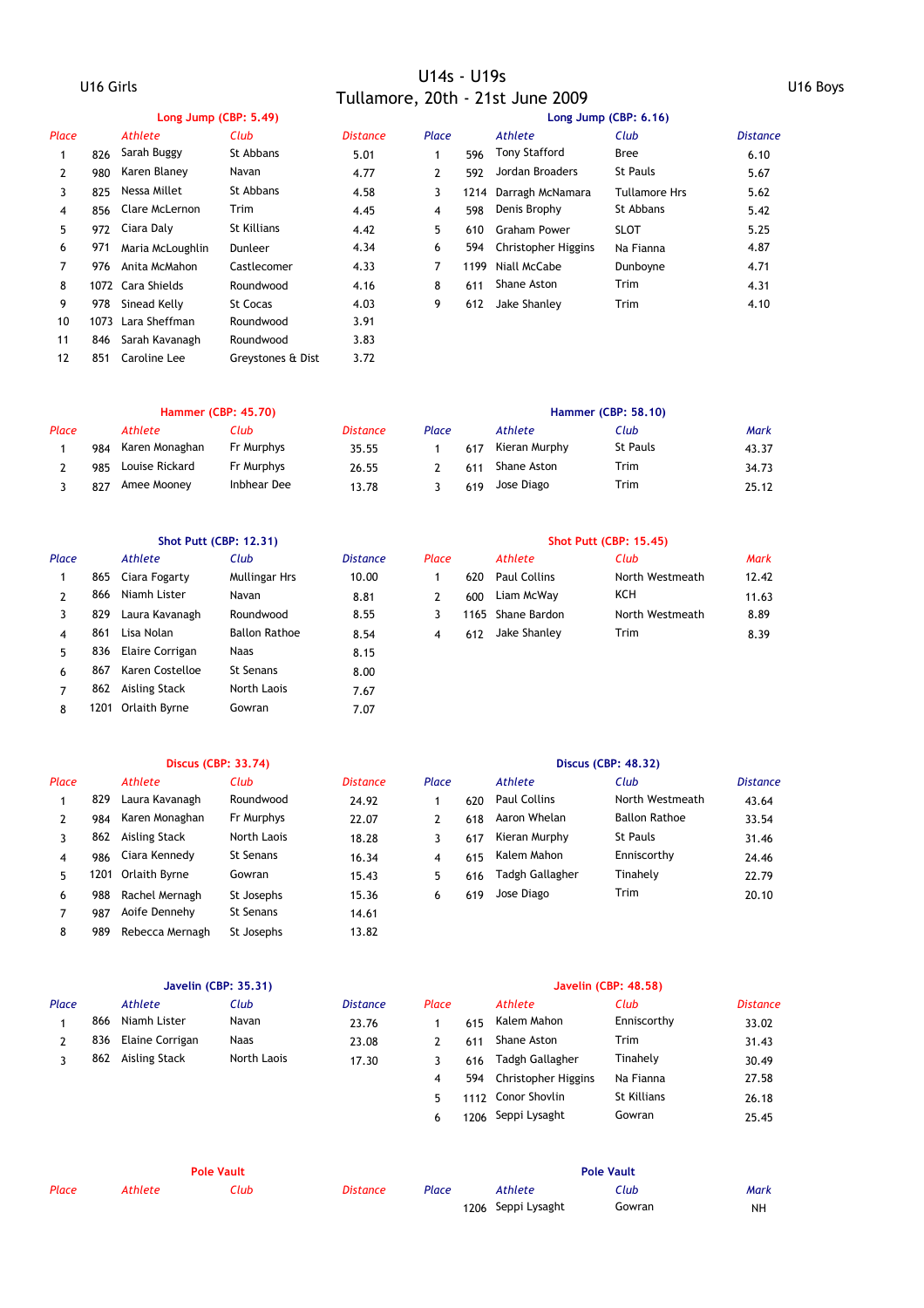# U17 Girls U14s - U19s Tullamore, 20th - 21st June 2009 U17 Boys **U17 Girls U17 Boys**

|         | 100m (CBP: 10.9 H) - Heat 1 |  |
|---------|-----------------------------|--|
| $5+1-1$ | $\mathcal{L}$               |  |

| Place |      | Athlete               | Club                 | <b>Time</b> |
|-------|------|-----------------------|----------------------|-------------|
| 1     | 1058 | Adam Dowling          | <b>Ballon Rathoe</b> | 12.43       |
| 2     | 1102 | Simon Doyle           | <b>SLOT</b>          | 12.79       |
| 3     | 627  | Michael Lanigan       | <b>KCH</b>           | 12.84       |
| 4     | 623  | Simon Mernagh         | <b>St Pauls</b>      | 12.98       |
| 5     | 1212 | <b>Richard Coffee</b> | <b>Tullamore Hrs</b> | 13.94       |
| 6     | 625  | Des Cleary            | St Josephs           | 13.94       |

### **100m (CBP: 10.9 H) - Heat 2**

| Place |      | Athlete       | Club                 | Time  |
|-------|------|---------------|----------------------|-------|
|       | 1211 | Merve Solako  | <b>Tullamore Hrs</b> | 11.76 |
| 2     | 624  | Jack Saunders | St Josephs           | 11.89 |
| 3     | 1059 | Craig Maher   | Menapians            | 11.93 |
| 4     | 628  | David McGeary | KCH                  | 12.35 |
| 5     | 626  | John Murphy   | St Josephs           | 12.37 |

|       | 100m (CBP: 12.2 H) |                    |             |             | 100m (CBP: 10.9 H) - Final |      |               |                      |       |
|-------|--------------------|--------------------|-------------|-------------|----------------------------|------|---------------|----------------------|-------|
| Place |                    | Athlete            | Club        | <b>Time</b> | Place                      |      | Athlete       | Club                 | Time  |
|       |                    | 1096 Sinead Lawlor | Celbridge   | 13.15       |                            |      | Merve Solako  | <b>Tullamore Hrs</b> | 11.73 |
|       | 876                | Laura Langton      | KCH         | 13.38       |                            | 1059 | Craig Maher   | Menapians            | 11.89 |
|       | 879                | Aileen Kyne        | Newbridge   | 13.48       |                            | 1058 | Adam Dowling  | <b>Ballon Rathoe</b> | 11.92 |
|       | 881                | Katie Brennan      | Castlecomer | 14.61       |                            | 624  | Jack Saunders | St Josephs           | 11.99 |

| Club        | <b>Time</b> | Place |      | Athlete           | Club                 | <b>Time</b> |
|-------------|-------------|-------|------|-------------------|----------------------|-------------|
| Celbridge   | 13.15       |       | 1211 | Merve Solako      | <b>Tullamore Hrs</b> | 11.73       |
| KCH         | 13.38       | 2     |      | 1059 Craig Maher  | Menapians            | 11.89       |
| Newbridge   | 13.48       | 3     |      | 1058 Adam Dowling | <b>Ballon Rathoe</b> | 11.92       |
| Castlecomer | 14.61       | 4     | 624  | Jack Saunders     | St Josephs           | 11.99       |
|             |             | 5     | 626  | John Murphy       | St Josephs           | 12.40       |
|             |             | 6     | 628  | David McGeary     | <b>KCH</b>           | 12.46       |
|             |             |       | 1102 | Simon Doyle       | <b>SLOT</b>          | 12.51       |
|             |             | 8     | 627  | Michael Lanigan   | KCH                  | 12.55       |

### **200m (CBP: 22.7 H) - Heat 1**

| Place         |      | Athlete                  | Club                 | Time  |
|---------------|------|--------------------------|----------------------|-------|
| 1             | 1211 | Merve Salako             | <b>Tullamore Hrs</b> | 23.50 |
| $\mathcal{P}$ | 588  | Paul Byrne               | <b>SLOT</b>          | 24.43 |
| 3             | 628  | David McGeary            | KCH                  | 24.93 |
| 4             | 634  | lan Boland               | KCH                  | 25.12 |
| 5             | 631  | <b>Richard Schoemann</b> | St Josephs           | 25.32 |
| 6             | 626  | John Murphy              | St Josephs           | 25.44 |

### **200m (CBP: 22.7 H) - Heat 2**

| Place         |     | <b>Athlete</b>      | Club                 | Time  |
|---------------|-----|---------------------|----------------------|-------|
| 1             | 624 | Jack Saunders       | St Josephs           | 25.03 |
| $\mathcal{P}$ |     | 1102 Simon Doyle    | <b>SLOT</b>          | 25.21 |
| ર             | 627 | Michael Lanigan     | <b>KCH</b>           | 25.62 |
| 4             |     | 625 Des Cleary      | <b>SLOT</b>          | 28.01 |
| 5             |     | 1212 Richard Coffee | <b>Tullamore Hrs</b> | 28.11 |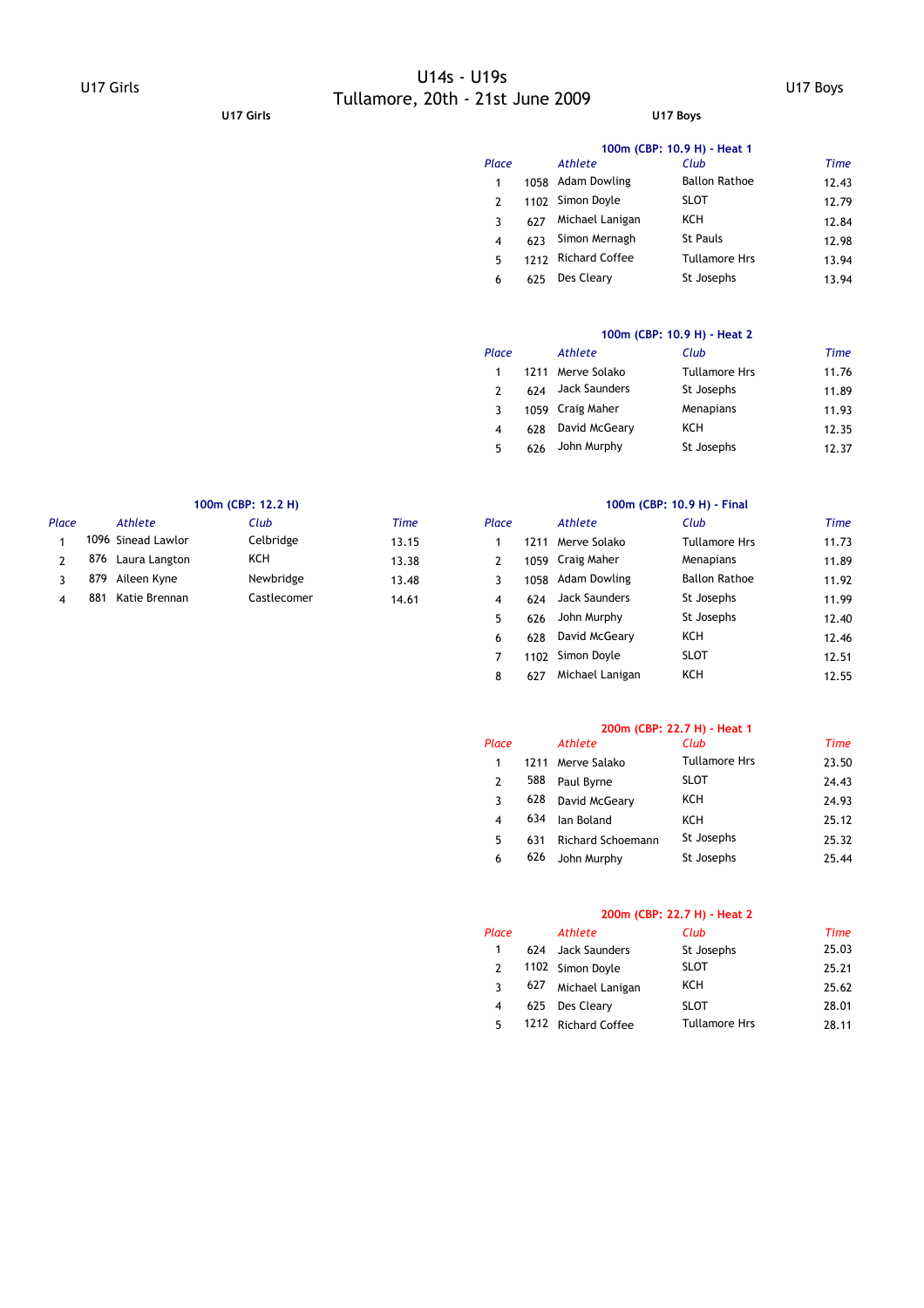# U17 Girls U14s - U19s Tullamore, 20th - 21st June 2009 U17 Boys

|       |     |                   | 200m (CBP: 25.3 H) |       |       |      |               | 200m (CBP: 22.7 H) - Final |
|-------|-----|-------------------|--------------------|-------|-------|------|---------------|----------------------------|
| Place |     | Athlete           | Club               | Time  | Place |      | Athlete       | Club                       |
|       |     | 876 Laura Langton | KCH                | 26.97 |       | 1211 | Merve Salako  | <b>Tullamore Hrs</b>       |
|       |     | 883 Clara Byrne   | Parnell            | 27.45 |       | 588  | Paul Byrne    | <b>SLOT</b>                |
|       |     | 926 Emma Folev    | Trim               | 30.16 |       | 634  | lan Boland    | <b>KCH</b>                 |
| 4     | 881 | Katie Brennan     | Castlecomer        | 30.19 | 4     | 624  | Jack Saunders | St Josephs                 |
|       |     |                   |                    |       | 5.    | 628  | David McGeary | KCH                        |

| Place |     | <b>Athlete</b>  | Club        | <b>Time</b> | Place        |      | Athlete                  | Club                 | Time  |
|-------|-----|-----------------|-------------|-------------|--------------|------|--------------------------|----------------------|-------|
|       | 876 | Laura Langton   | KCH         | 26.97       |              | 1211 | Merve Salako             | <b>Tullamore Hrs</b> | 23.98 |
|       |     | 883 Clara Byrne | Parnell     | 27.45       | $\mathbf{2}$ | 588  | Paul Byrne               | <b>SLOT</b>          | 24.52 |
|       | 926 | Emma Foley      | Trim        | 30.16       |              | 634  | lan Boland               | KCH                  | 24.97 |
| 4     | 881 | Katie Brennan   | Castlecomer | 30.19       | 4            | 624  | Jack Saunders            | St Josephs           | 24.97 |
|       |     |                 |             |             | 5.           | 628  | David McGeary            | KCH                  | 25.18 |
|       |     |                 |             |             | 6            |      | 1102 Simon Doyle         | <b>SLOT</b>          | 25.39 |
|       |     |                 |             |             |              | 627  | Michael Lanigan          | <b>KCH</b>           | 25.51 |
|       |     |                 |             |             | 8            | 631  | <b>Richard Schoemann</b> | St Josephs           | 25.69 |
|       |     |                 |             |             |              |      |                          |                      |       |

|       |     |                 | 300m (CBP: 40.72) |       | 400m (CBP: 51.7) |     |                   |                |       |
|-------|-----|-----------------|-------------------|-------|------------------|-----|-------------------|----------------|-------|
| Place |     | Athlete         | Club              | Time  | Place            |     | Athlete           | Club           | Time  |
|       |     | 883 Clara Byrne | Parnell           | 43.43 |                  | 634 | Ian Boland        | <b>KCH</b>     | 54.49 |
|       | 882 | Shannon Brogan  | Newbridge         | 46.60 |                  | 632 | Chris Ennis       | North Laois    | 55.79 |
|       | 874 | Kate Clarke     | Na Fianna         | 49.17 |                  | 631 | Richard Schoemann | St Josephs     | 57.44 |
|       |     |                 |                   |       |                  |     | $620$ Conor Vound | <b>Duploor</b> | 59.34 |

|       |     |                        | 800m (CBP: 2.16.3) |         | 800m (CBP: 1.57.08 / 1.57) |      |                    |                      |         |  |
|-------|-----|------------------------|--------------------|---------|----------------------------|------|--------------------|----------------------|---------|--|
| Place |     | Athlete                | Club               | Time    | Place                      |      | Athlete            | Club                 | Time    |  |
|       |     | 886 Mary Mulhere       | North Laois        | 2.21.65 |                            | 1205 | John Murphy        | Gowran               | 2.05.17 |  |
|       | 889 | Rachel Smyth           | <b>St Cocas</b>    | 2.22.77 |                            | 637  | Robert Yorke       | <b>Mullingar Hrs</b> | 2.06.20 |  |
|       |     | 1110 Mary Ann Sullivan | Tinrvland          | 2.24.48 |                            | 632  | <b>Chris Ennis</b> | North Laois          | 2.10.80 |  |
|       | 885 | Rachel Nearv           | Na Fianna          | 2.44.69 | 4                          | 1060 | Kevin Murray       | Glenmore             | 2.12.27 |  |
|       |     | 1121 Kerri King        | Castlecomer        | 3.05.96 |                            | 636  | Adam Daly          | <b>Mullingar Hrs</b> | 2.12.93 |  |

|       |     |                        | 1500m (CBP: 4.46.60) |             | 1500m (CBP: 4.01) |      |                 |                      |        |  |
|-------|-----|------------------------|----------------------|-------------|-------------------|------|-----------------|----------------------|--------|--|
| Place |     | Athlete                | Club                 | <b>Time</b> | Place             |      | Athlete         | Club                 | Time   |  |
|       |     | 886 Mary Mulhere       | North Laois          | 4.52.97     |                   | 639  | Stephen Attride | St Abbans            | 4.19.2 |  |
|       |     | 1110 Mary Ann Sullivan | Tinrvland            | 4.58.04     |                   | 205، | John Murphy     | Gowran               | 4.21.4 |  |
|       | 889 | Rachel Smyth           | St Cocas             | 5.03.89     |                   | 640  | Thomas Fagan    | <b>Mullingar Hrs</b> | 4.24.2 |  |
|       | 885 | Rachel Neary           | Na Fianna            | 5.33.69     |                   | 637  | Robert Yorke    | <b>Mullingar Hrs</b> | 4.28.5 |  |
|       |     |                        |                      |             |                   |      |                 |                      |        |  |

|  | 400m (CBP: 51.7 |  |  |
|--|-----------------|--|--|
|  |                 |  |  |

| Club      | Time  | Place |     | Athlete           | Club        | Time  |
|-----------|-------|-------|-----|-------------------|-------------|-------|
| Parnell   | 43.43 |       | 634 | lan Boland        | <b>KCH</b>  | 54.49 |
| Newbridge | 46.60 |       | 632 | Chris Ennis       | North Laois | 55.79 |
| Na Fianna | 49.17 |       | 631 | Richard Schoemann | St Josephs  | 57.44 |
|           |       | 4     | 630 | Conor Young       | Dunleer     | 58.36 |
|           |       | 5     | 633 | Eoin Moore        | Celbridge   | 63.66 |

|     |     | 800m (CBP: 2.16.3)     |             |         |       | 800m (CBP: 1.57.08 / 1.57) |              |                      |         |  |  |  |
|-----|-----|------------------------|-------------|---------|-------|----------------------------|--------------|----------------------|---------|--|--|--|
| асе |     | Athlete                | Club        | Time    | Place |                            | Athlete      | Club                 | Time    |  |  |  |
|     |     | 886 Mary Mulhere       | North Laois | 2.21.65 |       | 1205                       | John Murphy  | Gowran               | 2.05.17 |  |  |  |
|     | 889 | Rachel Smyth           | St Cocas    | 2.22.77 |       | 637                        | Robert Yorke | <b>Mullingar Hrs</b> | 2.06.20 |  |  |  |
|     |     | 1110 Mary Ann Sullivan | Tinrvland   | 2.24.48 |       | 632                        | Chris Ennis  | North Laois          | 2.10.80 |  |  |  |
|     |     | 885 Rachel Neary       | Na Fianna   | 2.44.69 |       | 1060                       | Kevin Murray | Glenmore             | 2.12.27 |  |  |  |
|     |     | 1121 Kerri King        | Castlecomer | 3 05 96 |       | 636                        | Adam Dalv    | <b>Mullingar Hrs</b> | 2 12 93 |  |  |  |

|     |     |                        | 1500M (CBP: 4.46.60) |             | 1500M (CBP: 4.01) |      |                    |                      |             |  |
|-----|-----|------------------------|----------------------|-------------|-------------------|------|--------------------|----------------------|-------------|--|
| асе |     | <b>Athlete</b>         | Club                 | <b>Time</b> | Place             |      | Athlete            | Club                 | <b>Time</b> |  |
|     |     | 886 Mary Mulhere       | North Laois          | 4.52.97     |                   | 639  | Stephen Attride    | St Abbans            | 4.19.26     |  |
|     |     | 1110 Mary Ann Sullivan | Tinryland            | 4.58.04     |                   | 1205 | John Murphy        | Gowran               | 4.21.47     |  |
|     | 889 | Rachel Smyth           | St Cocas             | 5.03.89     |                   | 640  | Thomas Fagan       | <b>Mullingar Hrs</b> | 4.24.29     |  |
| ⊿   |     | 885 Rachel Neary       | Na Fianna            | 5.33.69     | $\overline{4}$    | 637  | Robert Yorke       | Mullingar Hrs        | 4.28.51     |  |
|     |     |                        |                      |             |                   | 613  |                    |                      | 4.32.98     |  |
|     |     |                        |                      |             |                   | 632  | <b>Chris Ennis</b> | North Laois          | 4.37.93     |  |
|     |     |                        |                      |             |                   |      |                    |                      |             |  |

|                |      |                      | 3000m (CBP: 9.01.84) |          |
|----------------|------|----------------------|----------------------|----------|
| Place          |      | Athlete              | Club                 | Time     |
| 1              | 638  | Carl Dunne           | Dunleer              | 9.14.25  |
| $\overline{2}$ | 1060 | Kevin Murray         | Glenmore             | 9.42.38  |
| 3              | 640  | Thomas Fagan         | <b>Mullingar Hrs</b> | 9.42.42  |
| 4              | 643  | Shane Walsh          | Dunleer              | 10.01.26 |
| 5              | 641  | <b>Shane Farrell</b> | Dunleer              | 10.26.74 |
| 6              | 642  | <b>Justin Ferris</b> | Dunleer              | 10.34.16 |

|       |                       | 100m Hurdles (CBP: 15.0 H) |       | 100m Hurdles (CBP: 13.8 H) |     |                |              |       |  |
|-------|-----------------------|----------------------------|-------|----------------------------|-----|----------------|--------------|-------|--|
| Place | Athlete               | Club                       | Time  | Place                      |     | Athlete        | Club         | Time  |  |
|       | 875 Caoimhe Basquille | Greystones & Dist          | 16.84 |                            | 588 | Paul Byrne     | <b>SLOT</b>  | 15.41 |  |
|       | 1096 Sinead Lawlor    | Celbridge                  | 17.13 |                            | 622 | Barry Faulkner | Ardee & Dist | 16.41 |  |
|       | 874 Kate Clarke       | Na Fianna                  | 20.07 |                            |     |                |              |       |  |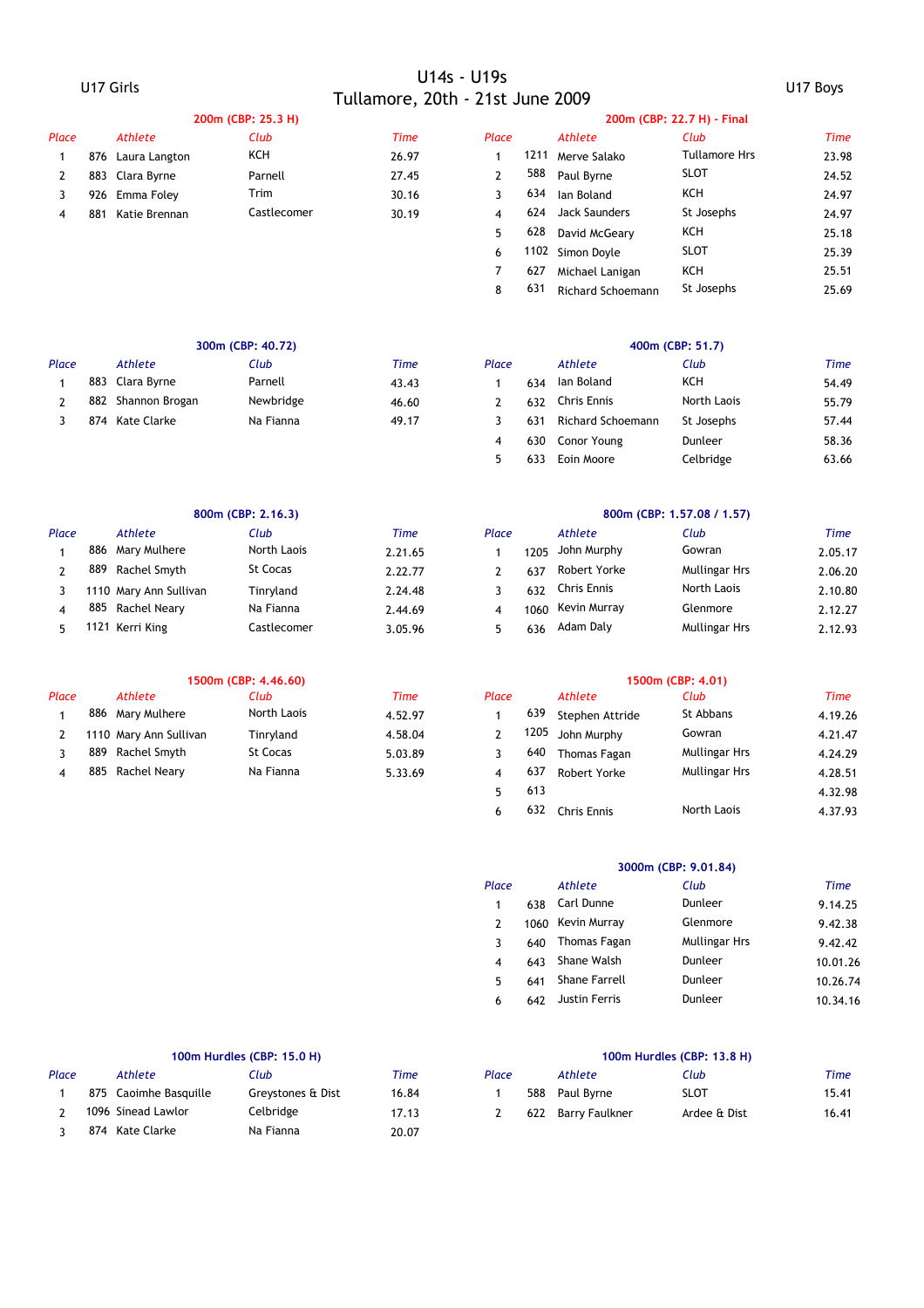|                |     |                           |                                    |                                  | U14s - U19s    |      |                       |                                  |             |
|----------------|-----|---------------------------|------------------------------------|----------------------------------|----------------|------|-----------------------|----------------------------------|-------------|
|                |     | U17 Girls                 |                                    | Tullamore, 20th - 21st June 2009 |                |      |                       |                                  | U17 Boys    |
|                |     |                           | 300m Hurdles (CBP: 45.82 / 45.8 H) |                                  |                |      |                       | 300m Hurdles (CBP: 39.4 H)       |             |
| Place          |     | <b>Athlete</b>            | Club                               | <b>Time</b>                      | Place          |      | <b>Athlete</b>        | Club                             | <b>Time</b> |
| $\mathbf{1}$   |     | 876 Laura Langton         | <b>KCH</b>                         | 48.39                            | $\mathbf{1}$   | 588  | Paul Byrne            | <b>SLOT</b>                      | 40.84       |
| $\mathbf{2}$   |     | 891 Catriona Corcoran     | Bree                               | 52.21                            | $\overline{2}$ | 622  | <b>Barry Faulkner</b> | Ardee & Dist                     | 45.30       |
| 3              |     | 898 Andrea Burke          | St Abbans                          | 52.42                            |                |      |                       |                                  |             |
|                |     |                           | 1200m Steeplechase                 |                                  |                |      |                       | 1500m Steeplechase (CBP: 4.43.5) |             |
| Place          |     | <b>Athlete</b>            | Club                               | <b>Time</b>                      | Place          |      | <b>Athlete</b>        | Club                             | <b>Time</b> |
|                |     |                           |                                    |                                  | $\mathbf{1}$   | 641  | <b>Shane Farrell</b>  | Dunleer                          | 5.13.97     |
|                |     |                           |                                    |                                  | $\overline{2}$ | 1061 | Ronan Marah           | Roundwood                        | 5.31.82     |
|                |     |                           | 3000m Walk (CBP: 15.34.9)          |                                  |                |      |                       | 3000m Walk (CBP: 15.00.74)       |             |
| Place          |     | <b>Athlete</b>            | Club                               | <b>Time</b>                      | Place          |      | Athlete               | Club                             | <b>Time</b> |
|                |     | 1095 Emma Prendiville (G) | <b>Farrenfore MV</b>               | 15.14.43                         |                |      |                       |                                  |             |
| $\mathbf{1}$   |     | 873 Emma Fenlon           | St Josephs                         | 21.59.49                         |                |      |                       |                                  |             |
|                |     | 1095 Emma Prendiville (G) | Farrenfore MV                      | 26.24.27 (5k)                    |                |      |                       |                                  |             |
|                |     |                           | High Jump (CBP: 1.65)              |                                  |                |      |                       | High Jump (CBP: 1.85)            |             |
| Place          |     | <b>Athlete</b>            | Club                               | Height                           | Place          |      | <b>Athlete</b>        | Club                             | Height      |
| $\mathbf{1}$   |     | 875 Caoimhe Basquille     | Greystones & Dist                  | 1.55                             | $\mathbf{1}$   | 1102 | Simon Doyle           | <b>SLOT</b>                      | 1.73        |
| $\overline{2}$ | 891 | <b>Catriona Corcoran</b>  | Bree                               | 1.45                             | 2              | 622  | <b>Barry Faulkner</b> | Ardee & Dist                     | 1.70        |
| 3              |     | 890 Grace Rogers          | <b>St Peters</b>                   | 1.40                             | 3              | 644  | Ronan Power           | Celbridge                        | 1.65        |
|                |     |                           |                                    |                                  | 4              | 627  | Michael Lanigan       | <b>KCH</b>                       | 1.55        |
|                |     |                           |                                    |                                  | 5              | 623  | Simon Mernagh         | <b>St Pauls</b>                  | 1.55        |
|                |     |                           |                                    |                                  | 6              | 626  | John Murphy           | St Josephs                       | 1.50        |
|                |     |                           | Triple Jump (CBP: 11.28)           |                                  |                |      |                       | Triple Jump (CBP: 13.29)         |             |

|       | Triple Jump (CBP: 11.28) |                   |            |             |       | Triple Jump (CBP: 13.29) |               |                 |                 |  |  |
|-------|--------------------------|-------------------|------------|-------------|-------|--------------------------|---------------|-----------------|-----------------|--|--|
| Place |                          | Athlete           | Club       | <b>Mark</b> | Place |                          | Athlete       | Club            | <b>Distance</b> |  |  |
|       |                          | 898 Andrea Burke  | St Abbans  | 9.90        |       | 624                      | Jack Saunders | St Josephs      | 12.38           |  |  |
|       | 873                      | Emma Fenlon       | St Josephs | 9.15        |       | 624                      | Simon Mernagh | <b>St Pauls</b> | 11.31           |  |  |
|       | 891                      | Catriona Corcoran | Bree       | 8.76        |       | 628                      | David McGeary | KCH             | 10.64           |  |  |

|       |     | Long Jump (CBP: 5.56) |                   | Long Jump (CBP: 6.47) |       |                 |                       |              |                 |
|-------|-----|-----------------------|-------------------|-----------------------|-------|-----------------|-----------------------|--------------|-----------------|
| Place |     | Athlete               | Club              | <b>Distance</b>       | Place |                 | Athlete               | Club         | <b>Distance</b> |
|       |     | 1096 Sinead Lawlor    | Celbridge         | 5.23                  |       | 1102            | Simon Doyle           | <b>SLOT</b>  | 6.24            |
|       | 891 | Catriona Corcoran     | Bree              | 5.00                  |       | 622             | <b>Barry Faulkner</b> | Ardee & Dist | 5.67            |
|       |     | 890 Grace Rogers      | <b>St Peters</b>  | 4.98                  |       | 624             | Jack Saunders         | St Joesphs   | 5.52            |
|       | 875 | Caoimhe Basquille     | Greystones & Dist | 4.90                  |       | 63 <sup>4</sup> | Richard Schoemann     | St Joesphs   | 5.43            |
|       | 879 | Aileen Kvne           | Newbridge         | 4.81                  |       | 626             | John Murphy           | St Joesphs   | 5.11            |

| Club       | Mark | Place |     | Athlete           | Club            | <b>Distance</b> |
|------------|------|-------|-----|-------------------|-----------------|-----------------|
| St Abbans  | 9.90 |       | 624 | Jack Saunders     | St Josephs      | 12.38           |
| St Josephs | 9.15 |       |     | 624 Simon Mernagh | <b>St Pauls</b> | 11.31           |
| Bree       | 8.76 |       |     | 628 David McGeary | ксн             | 10.64           |
|            |      | 4     | 630 | Conor Young       | Dunleer         | 9.47            |

|        | Long Jump (CBP: 5.56) |                 |       |      |                   | Long Jump (CBP: 6.47) |                 |
|--------|-----------------------|-----------------|-------|------|-------------------|-----------------------|-----------------|
|        | Club                  | <b>Distance</b> | Place |      | Athlete           | Club                  | <b>Distance</b> |
|        | Celbridge             | 5.23            | 1     | 1102 | Simon Doyle       | <b>SLOT</b>           | 6.24            |
| oran:  | <b>Bree</b>           | 5.00            | 2     | 622  | Barry Faulkner    | Ardee & Dist          | 5.67            |
|        | <b>St Peters</b>      | 4.98            | 3     | 624  | Jack Saunders     | St Joesphs            | 5.52            |
| ıuille | Greystones & Dist     | 4.90            | 4     | 631  | Richard Schoemann | St Joesphs            | 5.43            |
|        | Newbridge             | 4.81            | 5     | 626  | John Murphy       | St Joesphs            | 5.11            |
|        |                       |                 | 6     | 1063 | Daniel Doran      | Cushinstown           | 4.98            |
|        |                       |                 | 7     | 628  | David McGeary     | <b>KCH</b>            | 4.78            |
|        |                       |                 | 8     |      | 1062 Stuart Kelly | <b>St Andrews</b>     | 4.71            |
|        |                       |                 | 9     | 625  | Des Cleary        | St Joesphs            | 4.23            |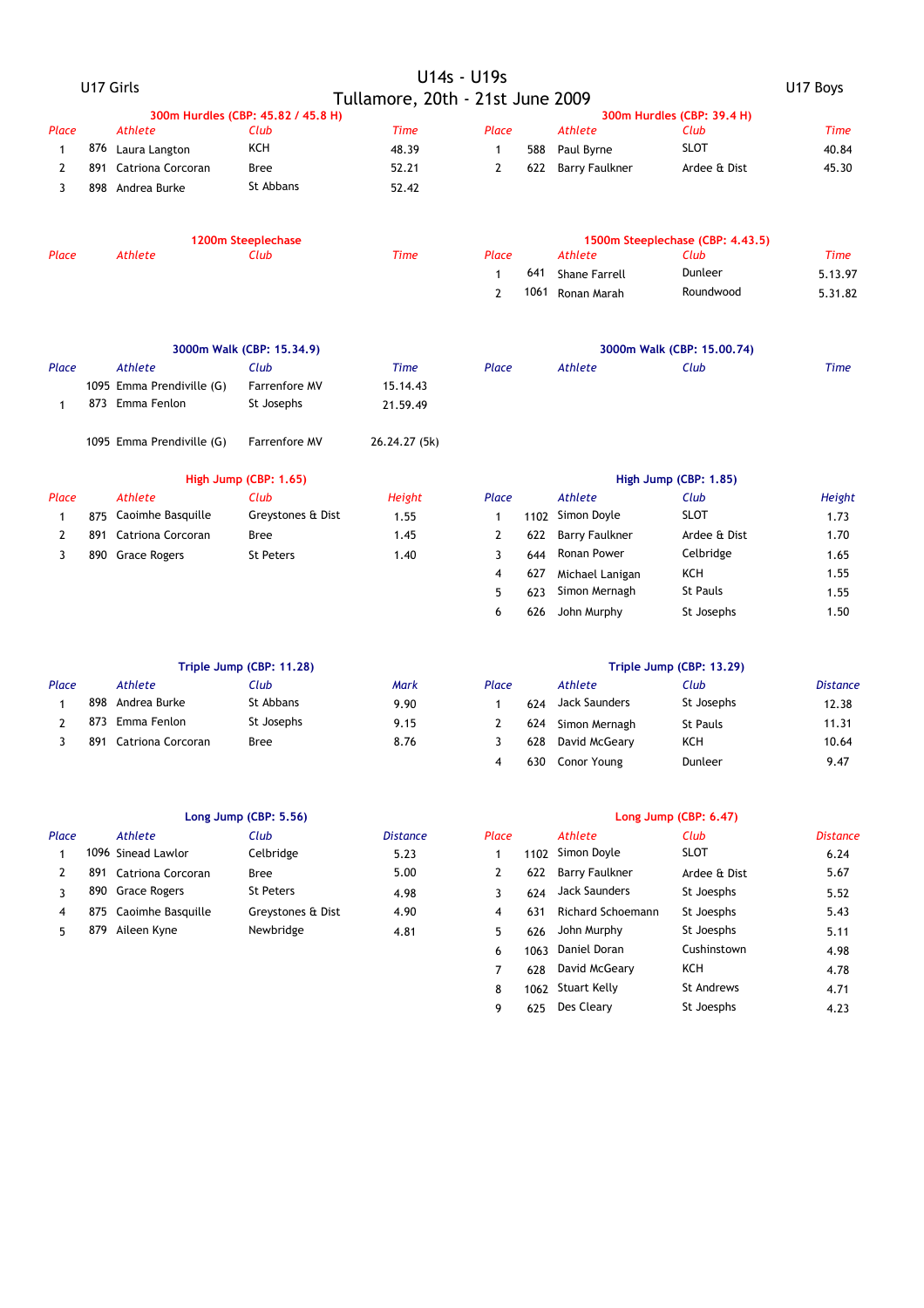# U17 Girls U14s - U19s Tullamore, 20th - 21st June 2009 U17 Boys

|       |                         | Hammer (CBP: 48.73) |                 |       |      |                   | <b>Hammer (CBP: 54.36)</b> |
|-------|-------------------------|---------------------|-----------------|-------|------|-------------------|----------------------------|
| Place | Athlete                 | Club                | <b>Distance</b> | Place |      | <b>Athlete</b>    | Club                       |
|       | 897 Charlotte O Farrell | <b>DMP</b>          | 49.15 (CBP)     |       | 1080 | James McCabe      | Dunboyne                   |
|       | 892 Grainne Higgins     | Fr Murphys          | 43.04           |       |      | 1081 Caiman Dunne | Dunboyne                   |
|       | 896 Christina Furlong   | <b>DMP</b>          | 42.04           |       | 1164 | Brandon Fennelly  | St Abbans                  |
|       | 894 Emma Owens          | St Pauls            | 38.32           | 4     | 691  | Andrew Lynam      | Trim                       |
|       | 893 Emma Daly           | St Abbans           | 36.55           |       |      |                   |                            |
| 6     | 1103 Sarah Jane Conway  | <b>DMP</b>          | 27.87           |       |      |                   |                            |

| Place |     | Athlete               | Club            | <i>Distance</i> | Place |     | Athlete             | Club                |
|-------|-----|-----------------------|-----------------|-----------------|-------|-----|---------------------|---------------------|
|       |     | 899 Clara McGuinness  | <b>DMP</b>      | 10.11           |       | 448 | Marco Pons          | <b>DMP</b>          |
|       | 893 | Emma Daly             | St Abbans       | 9.89            |       |     | 1059 Craig Maher    | Menapians           |
|       | 873 | Emma Fenlon           | St Josephs      | 9.68            |       | 647 | <b>Charles Weir</b> | Crookstown Millview |
| 4     |     | 894 Emma Owens        | <b>St Pauls</b> | 9.12            | 4     | 645 | Michael Kenny       | Kildare             |
|       |     | 1103 Sarah J Conway   | D M P           | 8.66            | 5     | 646 | Keelan Hegary Kelly | Crookstown Millview |
| 6     |     | 1208 Kelly Cunningham | Tullamore Hrs   | 8.35            | 6     | 691 | Andrew Lynam        | Trim                |
|       |     | 1030 Niamh Bowdren    | Newbridge       | 6.50            |       |     |                     |                     |

| Place | Athlete               | Club                 | <b>Distance</b> | Place |     | Athlete                 | Club                |
|-------|-----------------------|----------------------|-----------------|-------|-----|-------------------------|---------------------|
|       | 894 Emma Owens        | St Pauls             | 30.20           |       |     | 448 Marco Pons          | <b>DMP</b>          |
|       | 893 Emma Daly         | St Abbans            | 27.25           |       | 645 | Michael Kenny           | Kildare             |
|       | 1208 Kelly Cunningham | <b>Tullamore Hrs</b> | 26.87           |       |     | 1080 James McCabe       | Dunboyne            |
|       | 873 Emma Fenlon       | St Josephs           | 22.58           | 4     |     | 646 Keelan Hegary Kelly | Crookstown Millview |
|       | 899 Clara McGuinness  | <b>DMP</b>           | 21.24           |       |     | 1064 Brandon Fennelly   | St Abbans           |
| 6     | 993 Niamh Healy       | Castlecomer          | 20.13           |       | 647 | <b>Charles Weir</b>     | Crookstown Millview |
|       |                       |                      |                 |       |     |                         |                     |

### **Javelin (CBP: 35.04) Javelin (CBP: 47.41)**

| Place |     | Athlete          | Club      | Distance | Place |      | Athlete             | Club                | Distance |
|-------|-----|------------------|-----------|----------|-------|------|---------------------|---------------------|----------|
|       | 899 | Clara McGuinness | DMP       | 27.21    |       | 1060 | Kevin Murray        | Glenmore            | 39.05    |
|       | 893 | Emma Daly        | St Abbans | 23.32    |       | 633  | Eoin Moore          | Celbridge           | 31.15    |
|       | 992 | Brianan Conway   | St Peters | 21.38    |       | 646  | Keelan Hegary Kelly | Crookstown Millview | 29.27    |

|                | 4*100m Inter-County Relay |             |
|----------------|---------------------------|-------------|
| Place          | County                    | <b>Time</b> |
| 1              | Kildare                   | 52.54       |
| $\overline{2}$ | Louth                     | 54.10       |
| 3              | Wicklow                   | 54.28       |
| 4              | Laois                     | 54.32       |
| 5              |                           | 55.75       |
| 6              |                           | 56.63       |

|       | <b>Hammer (CDP; 48.73)</b> |                         |            |                 |       | Hammer (CDP; 54.30) |                  |           |             |  |  |  |
|-------|----------------------------|-------------------------|------------|-----------------|-------|---------------------|------------------|-----------|-------------|--|--|--|
| Place |                            | Athlete                 | Club       | <b>Distance</b> | Place |                     | Athlete          | Club      | <b>Mark</b> |  |  |  |
|       |                            | 897 Charlotte O Farrell | DMP        | 49.15 (CBP)     |       | 1080                | James McCabe     | Dunboyne  | 53.26       |  |  |  |
|       |                            | 892 Grainne Higgins     | Fr Murphys | 43.04           |       | 1081                | Caiman Dunne     | Dunboyne  | 43.98       |  |  |  |
|       | 896                        | Christina Furlong       | D M P      | 42.04           |       | 1164                | Brandon Fennelly | St Abbans | 34.21       |  |  |  |
|       | 894                        | Emma Owens              | St Pauls   | 38.32           | 4     | 691                 | Andrew Lynam     | Trim      | 28.56       |  |  |  |
|       |                            |                         |            |                 |       |                     |                  |           |             |  |  |  |

### **Shot Putt (CBP: 12.54) Shot Putt (CBP: 15.51)**

| Place |     | Athlete                 | Club          | <i>Distance</i> | Place |      | Athlete             | Club                | <b>Distance</b> |
|-------|-----|-------------------------|---------------|-----------------|-------|------|---------------------|---------------------|-----------------|
|       | 899 | <b>Clara McGuinness</b> | D M P         | 10.11           |       | 448  | <b>Marco Pons</b>   | <b>DMP</b>          | 15.19           |
|       |     | 893 Emma Daly           | St Abbans     | 9.89            |       | 1059 | Craig Maher         | <b>Menapians</b>    | 10.36           |
|       | 873 | Emma Fenlon             | St Josephs    | 9.68            |       | 647  | <b>Charles Weir</b> | Crookstown Millview | 9.35            |
|       | 894 | Emma Owens              | St Pauls      | 9.12            |       | 645  | Michael Kenny       | Kildare             | 8.68            |
|       |     | 1103 Sarah J Conway     | D M P         | 8.66            |       | 646  | Keelan Hegary Kelly | Crookstown Millview | 8.31            |
| 6     |     | 1208 Kelly Cunningham   | Tullamore Hrs | 8.35            |       | 691  | Andrew Lynam        | Trim                | 8.19            |

|               | <b>Discus (CBP: 35.32)</b> |                       |                      |                 |       | Discus (CBP: 43.53) |                     |                     |             |  |
|---------------|----------------------------|-----------------------|----------------------|-----------------|-------|---------------------|---------------------|---------------------|-------------|--|
| Place         |                            | Athlete               | Club                 | <b>Distance</b> | Place |                     | Athlete             | Club                | Mark        |  |
|               | 894                        | Emma Owens            | St Pauls             | 30.20           |       | 448                 | <b>Marco Pons</b>   | <b>DMP</b>          | 45.10 (CBP) |  |
| $\mathcal{P}$ |                            | 893 Emma Daly         | St Abbans            | 27.25           |       | 645                 | Michael Kenny       | Kildare             | 31.56       |  |
|               |                            | 1208 Kelly Cunningham | <b>Tullamore Hrs</b> | 26.87           | 3     | 1080                | James McCabe        | Dunboyne            | 31.10       |  |
| 4             | 873                        | Emma Fenlon           | St Josephs           | 22.58           | 4     | 646                 | Keelan Hegary Kelly | Crookstown Millview | 22.63       |  |
|               | 899                        | Clara McGuinness      | <b>DMP</b>           | 21.24           | 5     | 1064                | Brandon Fennelly    | St Abbans           | 22.12       |  |
| 6             | 993                        | Niamh Healy           | Castlecomer          | 20.13           | 6     | 647                 | <b>Charles Weir</b> | Crookstown Millview | 21.77       |  |
|               |                            |                       |                      |                 |       | 1161                | Ronan Marah         | Roundwood           | 21.32       |  |
|               |                            |                       |                      |                 | 8     | 691                 | Andrew Lynam        | Trim                | 18.20       |  |

| Club             | <b>Distance</b> | Place |      | Athlete                 | Club                | <b>Distance</b> |
|------------------|-----------------|-------|------|-------------------------|---------------------|-----------------|
| <b>DMP</b>       | 27.21           |       | 1060 | Kevin Murray            | Glenmore            | 39.05           |
| St Abbans        | 23.32           |       | 633  | Eoin Moore              | Celbridge           | 31.15           |
| <b>St Peters</b> | 21.38           | 3     |      | 646 Keelan Hegary Kelly | Crookstown Millview | 29.27           |
|                  |                 | 4     | 649  | Stephen Sheppard        | Castlecomer         | 28.41           |
|                  |                 | 5     | 691  | Andrew Lynam            | Trim                | 25.53           |
|                  |                 | 6     | 623  | Simon Mernagh           | <b>St Pauls</b>     | 25.07           |

### **4\*100m Inter-County Relay 4\*100m Inter-County Relay**

| Place | County  | <b>Time</b> | Place | County   | <b>Time</b> |
|-------|---------|-------------|-------|----------|-------------|
|       | Kildare | 52.54       |       | Wexford  | 46.73       |
|       | Louth   | 54.10       | -     | Kilkenny | 47.48       |
|       | Wicklow | 54.28       |       | Carlow   | 48.09       |
|       | Laois   | 54.32       |       | Laois    | 50.50       |
|       |         |             |       |          |             |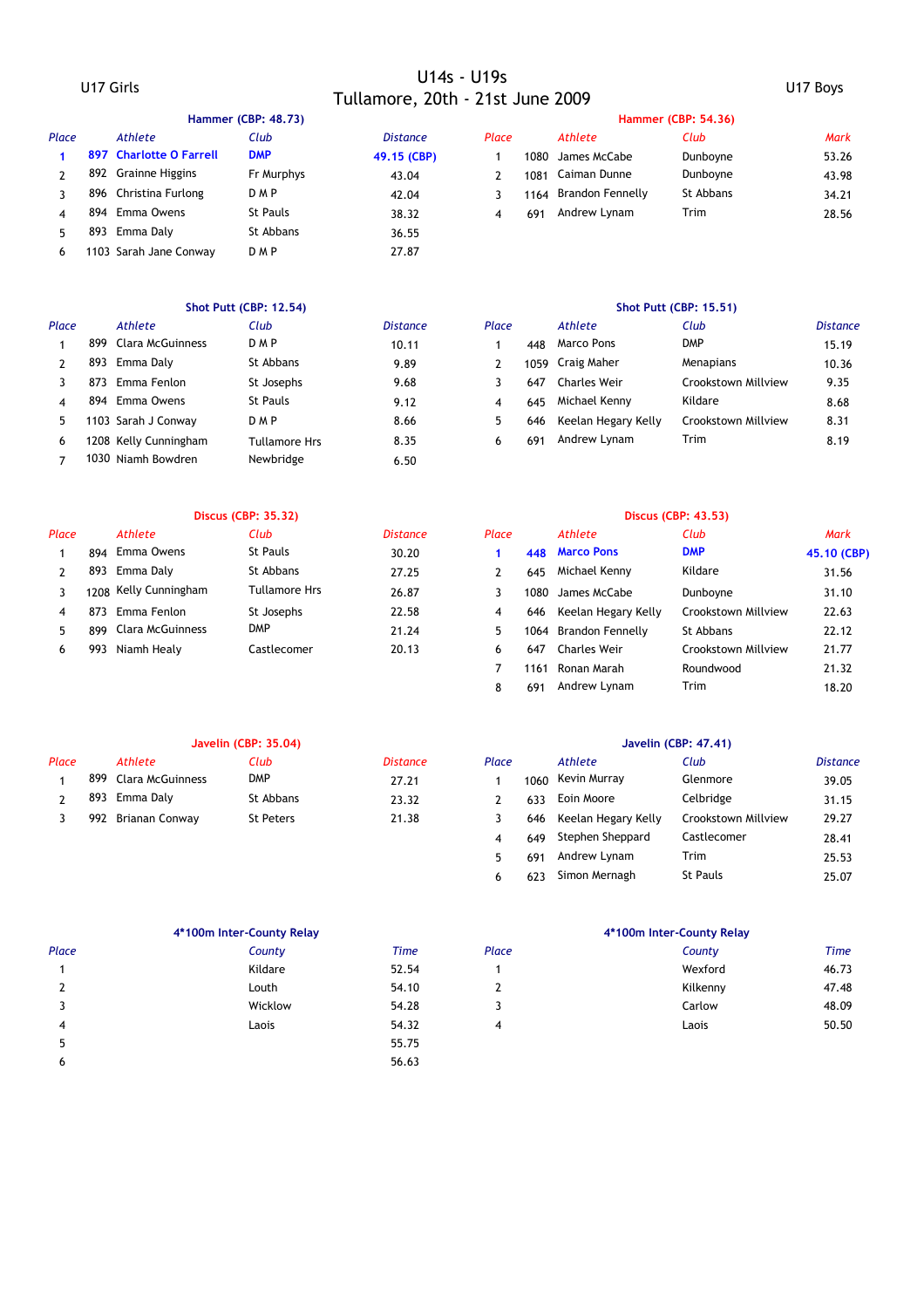# U18 Girls U14s - U19s Tullamore, 20th - 21st June 2009 U18 Boys **U18 Girls U18 Boys**

### **100m (CBP: 11.9 H)**

| Place |     | Athlete             | Club            | Time  |
|-------|-----|---------------------|-----------------|-------|
| 1     | 918 | Niamh Field         | <b>St Cocas</b> | 13.02 |
| 2     |     | 1097 Blessing Adeko | Dunboyne        | 13.15 |
| ર     |     | 912 Isabel Malley   | Greystones      | 13.31 |
| 4     | 915 | Aoife Sewell        | Dunleer         | 13.29 |
| 5     | 911 | Sarah Kyne          | Newbridge       | 13.86 |

### **100m (CBP: 11.9 H)**

| Place                  | Athlete             | Club                 | Time  |
|------------------------|---------------------|----------------------|-------|
|                        | 917 Louise Holmes   | KCH                  | 12.87 |
|                        | 906 Aisling Watters | Navan                | 13.33 |
|                        | 1230 Lauren Dunne   | <b>Tullamore Hrs</b> | 13.59 |
| $\boldsymbol{\Lambda}$ | 904 Laura Boylan    | Greystones & Dist    | 14.01 |

### **100m Final (CBP: 11.9 H) 100m (CBP: 10.52 H)**

| Place |      | <b>Athlete</b>         | Club           | Time  | Place |     | Athlete           | Club              | <b>Time</b> |
|-------|------|------------------------|----------------|-------|-------|-----|-------------------|-------------------|-------------|
|       | 917  | Louise Holmes          | KCH            | 12.92 |       | 656 | Richard Okye Agha | North Laois       | 11.61       |
|       | 918  | Niamh Field            | St Cocas       | 12.94 |       | 654 | Ferdia Kennv      | Greystones & Dist | 11.78       |
|       | 1097 | Blessing Adeko         | Dunboyne       | 13.03 |       | 655 | Cormac Ashall     | Greystones & Dist | 12.15       |
| 4     | 1101 | Isabel Malley          | Greystones     | 13.37 | 4     |     | 1107 Barry Orr    | Greystones & Dist | 12.20       |
| 5.    | 1230 | Lauren Dunne           | Tullamore Hrs  | 13.55 | 5     |     | 1087 Chris Ennis  | North Laois       | 12.42       |
| 6     | 906  | <b>Aisling Watters</b> | Navan          | 13.57 | 6     | 662 | Ian McDonald      | St Peters         | 12.47       |
|       | 915  | Aoife Sewell           | <b>Dunleer</b> | 13.58 |       | 660 | Eamon Lawlor      | Mullingar Hrs     | 13.03       |
| 8     | 911  | Sarah Kyne             | Newbridge      | 14.20 |       |     |                   |                   |             |

|       | 200m (CBP: 25.0 H) |               |                 |       |       | 200m Heat 1 (CBP: 22.46 / 22.4 H) |                        |                   |       |  |  |
|-------|--------------------|---------------|-----------------|-------|-------|-----------------------------------|------------------------|-------------------|-------|--|--|
| Place |                    | Athlete       | Club            | Time  | Place |                                   | Athlete                | Club              | Time  |  |  |
|       | 918                | Niamh Field   | <b>St Cocas</b> | 26.18 |       | 657                               | <b>Martin Staunton</b> | North Laois       | 23.75 |  |  |
|       | 917                | Louise Holmes | <b>KCH</b>      | 26.47 |       |                                   | 654 Ferdia Kenny       | Greystones & Dist | 23.99 |  |  |
|       | 915                | Aoife Sewell  | Dunleer         | 27.82 |       | 668                               | Adam Brady             | <b>SLOT</b>       | 25.17 |  |  |
|       | 905                | Sarah Shovlin | St Killians     | 28.02 |       |                                   | 1197 Paul Carey        | Celbridge         | 25.37 |  |  |
|       | 1196               | Lauren Dunne  | Tullamore Hrs   | 28.48 |       | 663                               | David Campbell         | Celbridge         | 25.51 |  |  |

| Place |     | <b>Athlete</b>    | Club            | Time  | Place |     | <b>Athlete</b>    | Club              | Time  |
|-------|-----|-------------------|-----------------|-------|-------|-----|-------------------|-------------------|-------|
|       | 916 | Claire Mooney     | Naas            | 25.80 |       | 656 | Richard Okye Agha | North Laois       | 23.52 |
|       | 914 | Mary Kate Lanigan | <b>KCH</b>      | 26.37 |       | 650 | David MacAogain   | <b>St Pauls</b>   | 23.34 |
|       | 923 | Rachel Yorke      | Mullingar Hrs   | 29.44 |       | 655 | Sean Ryder        | Greystones & Dist | 24.39 |
|       | 994 | Elaine Beirne     | <b>St Cocas</b> | 31.24 |       | 666 | David Moran       | Mullingar Hrs     | 24.73 |
|       | 995 | Grainne Sheridan  | St Brigids      | 32.29 |       | 664 | Sean Kinsella     | Parnell           | 26.56 |

| Place |     | Athlete              | Club          | Time  | Place |     | Athlete                | Club              | Time  |
|-------|-----|----------------------|---------------|-------|-------|-----|------------------------|-------------------|-------|
|       | 916 | <b>Claire Mooney</b> | <b>Naas</b>   | 25.47 |       | 656 | Richard Okye Agha      | North Laois       | 22.93 |
|       | 918 | Niamh Field          | St Cocas      | 26.07 |       | 650 | David MacAogain        | <b>St Pauls</b>   | 22.97 |
|       | 914 | Mary Kate Lanigan    | <b>KCH</b>    | 26.37 |       | 657 | <b>Martin Staunton</b> | North Laois       | 23.30 |
|       | 917 | Louise Holmes        | <b>KCH</b>    | 26.83 | 4     | 654 | Ferdia Kenny           | Greystones & Dist | 23.50 |
|       | 915 | Aoife Sewell         | Dunleer       | 27.70 |       | 665 | Sean Ryder             | Greystones & Dist | 24.27 |
|       | 923 | Rachel Yorke         | Mullingar Hrs | 29.84 |       | 666 | David Moran            | Mullingar Hrs     | 24.71 |

| Place |     | Athlete           | Club                 | <b>Time</b> |
|-------|-----|-------------------|----------------------|-------------|
| 1     | 656 | Richard Okye Agha | North Laois          | 11.61       |
| 2     |     | 654 Ferdia Kenny  | Greystones & Dist    | 11.78       |
| 3     |     | 655 Cormac Ashall | Greystones & Dist    | 12.15       |
| 4     |     | 1107 Barry Orr    | Greystones & Dist    | 12.20       |
| 5     |     | 1087 Chris Ennis  | North Laois          | 12.42       |
| 6     | 662 | Ian McDonald      | <b>St Peters</b>     | 12.47       |
| 7     | 660 | Eamon Lawlor      | <b>Mullingar Hrs</b> | 13.03       |

### **200m (CBP: 25.0 H) 200m Heat 1 (CBP: 22.46 / 22.4 H)**

| асе |      | <b>Athlete</b> | Club                 | Time  | Place |     | Athlete                | Club                 | Time  |
|-----|------|----------------|----------------------|-------|-------|-----|------------------------|----------------------|-------|
|     | 918  | Niamh Field    | St Cocas             | 26.18 |       | 657 | <b>Martin Staunton</b> | North Laois          | 23.75 |
|     | 917  | Louise Holmes  | KCH                  | 26.47 |       | 654 | Ferdia Kenny           | Greystones & Dist    | 23.99 |
|     | 915  | Aoife Sewell   | Dunleer              | 27.82 |       | 668 | Adam Brady             | <b>SLOT</b>          | 25.17 |
|     | 905  | Sarah Shovlin  | <b>St Killians</b>   | 28.02 | 4     |     | 1197 Paul Carey        | Celbridge            | 25.37 |
|     | 1196 | Lauren Dunne   | <b>Tullamore Hrs</b> | 28.48 | 5.    | 663 | David Campbell         | Celbridge            | 25.51 |
|     |      |                |                      |       | 6     | 660 | Eamon Lawlor           | <b>Mullingar Hrs</b> | 26.18 |

### **200m (CBP: 25.0 H) 200m Heat 1 (CBP: 22.46 / 22.4 H)**

| lace          |     | Athlete           | Club              | Time  |
|---------------|-----|-------------------|-------------------|-------|
| $\mathbf{1}$  | 656 | Richard Okye Agha | North Laois       | 23.52 |
| $\mathcal{P}$ | 650 | David MacAogain   | <b>St Pauls</b>   | 23.34 |
| 3             |     | 655 Sean Ryder    | Greystones & Dist | 24.39 |
| 4             | 666 | David Moran       | Mullingar Hrs     | 24.73 |
| 5             | 664 | Sean Kinsella     | Parnell           | 26.56 |

### **200m (CBP: 25.0 H) 200m (CBP: 22.46 / 22.4 H) - Final**

| <b>ace</b>     |      | <b>Athlete</b>         | Club                 | <b>Time</b> |
|----------------|------|------------------------|----------------------|-------------|
| 1              | 656  | Richard Okye Agha      | North Laois          | 22.93       |
| $\overline{2}$ | 650  | David MacAogain        | <b>St Pauls</b>      | 22.97       |
| 3              | 657  | <b>Martin Staunton</b> | North Laois          | 23.30       |
| $\overline{4}$ | 654  | Ferdia Kenny           | Greystones & Dist    | 23.50       |
| 5              |      | 665 Sean Ryder         | Greystones & Dist    | 24.27       |
| 6              | 666  | David Moran            | <b>Mullingar Hrs</b> | 24.71       |
| 7              | 668  | Adam Brady             | <b>SLOT</b>          | 25.11       |
| 8              | 1197 | Paul Carev             | Celbridge            | 25.17       |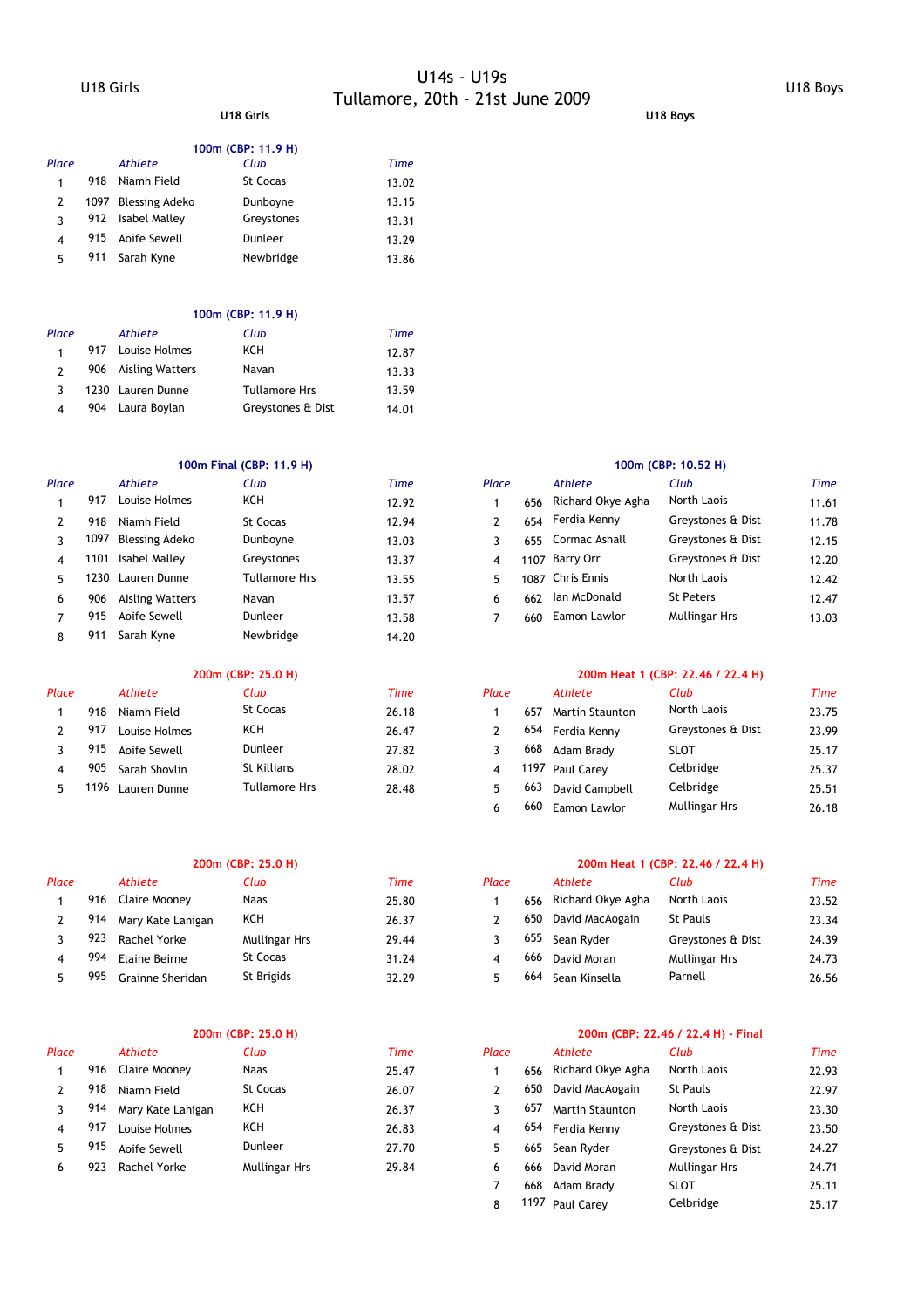# U18 Girls U14s - U19s Tullamore, 20th - 21st June 2009 U18 Boys

|                |      |                        | 300m (CBP: 41.0 H)   |             |                |      |                   | 400m (CBP: 49.6 H)   |             |
|----------------|------|------------------------|----------------------|-------------|----------------|------|-------------------|----------------------|-------------|
| Place          |      | <b>Athlete</b>         | Club                 | <b>Time</b> | Place          |      | <b>Athlete</b>    | Club                 | <b>Time</b> |
| 1              | 916  | <b>Claire Mooney</b>   | <b>Naas</b>          | 39.91 (CBP) | 1              | 650  | David MacAogain   | <b>St Pauls</b>      | 50.77       |
| $\overline{2}$ | 914  | Mary Kate Lanigan      | KCH                  | 41.73       | $\overline{2}$ | 656  | Richard Okye Agha | North Laois          | 52.04       |
| 3              | 915  | Aoife Sewell           | Dunleer              | 44.31       | 3              | 665  | Sean Ryder        | Greystones & Dist    | 52.87       |
| 4              | 1228 | Niamh McNamara         | <b>Tullamore Hrs</b> | 47.51       | 4              | 666  | David Moran       | <b>Mullingar Hrs</b> | 53.75       |
|                |      |                        |                      |             | 5              | 659  | Robert Whelan     | Navan                | 55.06       |
|                |      |                        |                      |             | 6              | 667  | Cillian Dyas      | Dunleer              | 58.39       |
|                |      |                        |                      |             | $\overline{7}$ | 664  | Sean Kinsella     | Parnell              | 60.84       |
|                |      |                        | 800m (CBP: 2.10.3)   |             |                |      |                   | 800m (CBP: 1.55.1)   |             |
| Place          |      | Athlete                | Club                 | <b>Time</b> | Place          |      | Athlete           | Club                 | <b>Time</b> |
| $\mathbf{1}$   | 919  | <b>Claire Earls</b>    | Inbhear Dee          | 2.21.29     | $\mathbf{1}$   | 673  | Cathal Daly       | Inbhear Dee          | 1.59.61     |
| $\overline{2}$ | 997  | <b>Elaine Plunkett</b> | St Brigids           | 2.26.61     | $\overline{2}$ | 671  | Jake Byrne        | <b>Mullingar Hrs</b> | 2.00.66     |
| 3              | 1130 | Aisling McGee          | Greystones           | 2.29.35     | 3              | 669  | Aidan Moloney     | Celbridge            | 2.07.71     |
| 4              | 925  | Ciara O Connor         | Naas                 | 2.31.52     | 4              | 672  | Kieran McCabe     | Bree                 | 2.11.10     |
| 5              | 922  | Sara Nolan             | KCH                  | 2.38.10     | 5              | 1119 | Keith Kehoe       | <b>Brow Rangers</b>  | 2.27.89     |
| 6              | 920  | Ailbhe Joyce           | North Laois          | 2.41.12     | 6              | 683  | Craig Reid        | Dunleer              | 2.32.02     |
| $\overline{7}$ | 923  | Rachel Yorke           | Mullingar Hrs        | 2.41.12     |                |      |                   |                      |             |
|                |      |                        | 1500m (CBP: 4.46.3)  |             |                |      |                   | 1500m (CBP: 4.01.5)  |             |
| Place          |      | <b>Athlete</b>         | Club                 | <b>Time</b> | Place          |      | <b>Athlete</b>    | Club                 | <b>Time</b> |
| 1              | 919  | <b>Claire Earls</b>    | <b>Inbhear Dee</b>   | 5.00.24     | $\mathbf{1}$   | 671  | Jake Byrne        | <b>Mullingar Hrs</b> | 4.10.15     |
| $\overline{2}$ | 907  | Shauna Moore           | Dunshaughlin         | 5.08.91     | $\mathbf{2}$   |      | 1114 Liam Brady   | <b>Tullamore Hrs</b> | 4.14.14     |
| 3              | 997  | <b>Elaine Plunkett</b> | St Brigids           | 5.11.33     | 3              | 684  | Jonathan Phillips | Roundwood            | 4.14.71     |
| 4              | 925  | Ciara O Connor         | <b>Naas</b>          | 5.17.90     | 4              | 675  | Conor Rochford    | St Senans            | 4.16.93     |
| 5              | 1167 | Naoimi NiChleirigh     | <b>KCH</b>           | 5.23.05     | 5              | 673  | Cathal Daly       | <b>Inbhear Dee</b>   | 4.19.90     |
| 6              | 920  | Ailbhe Joyce           | North Laois          | 5.41.77     | 6              | 679  | Vincent Connolly  | <b>Mullingar Hrs</b> | 4.26.70     |
| 7              | 903  | Niamh O'Brien          | <b>St Cocas</b>      | 5.44.36     | $\overline{7}$ | 669  | Aidan Moloney     | Celbridge            | 4.28.53     |
| 8              | 995  | Grainne Sheridan       | St Brigids           | 6.15.21     | 8              | 682  | Cathal Kahn       | Dunleer              | 4.51.64     |
|                |      |                        |                      |             | 9              |      | 667 Cillian Dyas  | Dunleer              | 5.32.76     |
|                |      |                        | 3000m (CBP: 10.20.3) |             |                |      |                   | 3000m (CBP: 8.45.5)  |             |
| Place          |      | <b>Athlete</b>         | Club                 | <b>Time</b> | Place          |      | <b>Athlete</b>    | Club                 | <b>Time</b> |
| 1              | 907  | Shauna Moore           | Dunshaughlin         | 11.33.08    | $\mathbf{1}$   |      | 1114 Liam Brady   | <b>Tullamore Hrs</b> | 9.11.75     |
| 2              |      | Niamh O'Brien          | <b>St Cocas</b>      | 12.11.34    | 2              | 684  | Jonathan Phillips | Roundwood            | 9.13.37     |
|                | 903  |                        |                      |             |                |      |                   |                      |             |
| 3              | 910  | Aoife O Connor         | Thomastown           | 12.35.02    | 3              | 675  | Conor Rochford    | <b>St Senans</b>     | 9.18.46     |
|                |      |                        |                      |             | 4              | 676  | Tom Groome        | <b>St Cocas</b>      | 9.30.45     |
|                |      |                        |                      |             | 5              | 681  | Aaron Goring      | Dunleer              | 9.33.91     |

|       | 100m Hurdles (CBP: 14.9 H) |                 |             |       | 110m Hurdles (CBP: 13.8 H) |     |                 |                 |       |  |
|-------|----------------------------|-----------------|-------------|-------|----------------------------|-----|-----------------|-----------------|-------|--|
| Place |                            | Athlete         | Club        | Time  | Place                      |     | Athlete         | Club            | Time  |  |
|       | 906                        | Aisling Watters | Navan       | 16.24 |                            | 650 | David MacAogain | <b>St Pauls</b> | 15.93 |  |
|       | 904                        | Laura Boylan    | Grevstones  | 16.24 |                            | 651 | Michael Bowler  | Caim            | 16.33 |  |
|       | 905                        | Sarah Shovlin   | St Killians | 17.00 |                            | 652 | Eoghan Kavanagh | Caim            | 17.13 |  |

|       | 100m Hurdles (CBP: 14.9 H) |                        |                |       |       | 110m Hurdles (CBP: 13.8 H) |                                  |                 |       |  |  |
|-------|----------------------------|------------------------|----------------|-------|-------|----------------------------|----------------------------------|-----------------|-------|--|--|
| Place |                            | Athlete                | Club           | Time  | Place |                            | Athlete                          | Club            | Time  |  |  |
|       | 906                        | <b>Aisling Watters</b> | Navan          | 16.24 |       | 650                        | David MacAogain                  | <b>St Pauls</b> | 15.93 |  |  |
|       | 904                        | Laura Bovlan           | Grevstones     | 16.24 |       | 651                        | Michael Bowler                   | Caim            | 16.33 |  |  |
|       |                            | ONE Carab Chaulin      | $C +$ Killianc | 17.00 |       |                            | <b>AFO</b> Fredrick Mossociation | $\sim$          | 17.12 |  |  |

7 688 James Griffen SLOT 10.00.81 8 680 10.07.38 Norbert Feeney Dunleer 9 674 10.07.66 Conor Burke Celbridge 10 685 Keith Geraghty Inbhear Dee 10.15.96 11 678 Shane Mcguire Ardee & Dist 10.48.71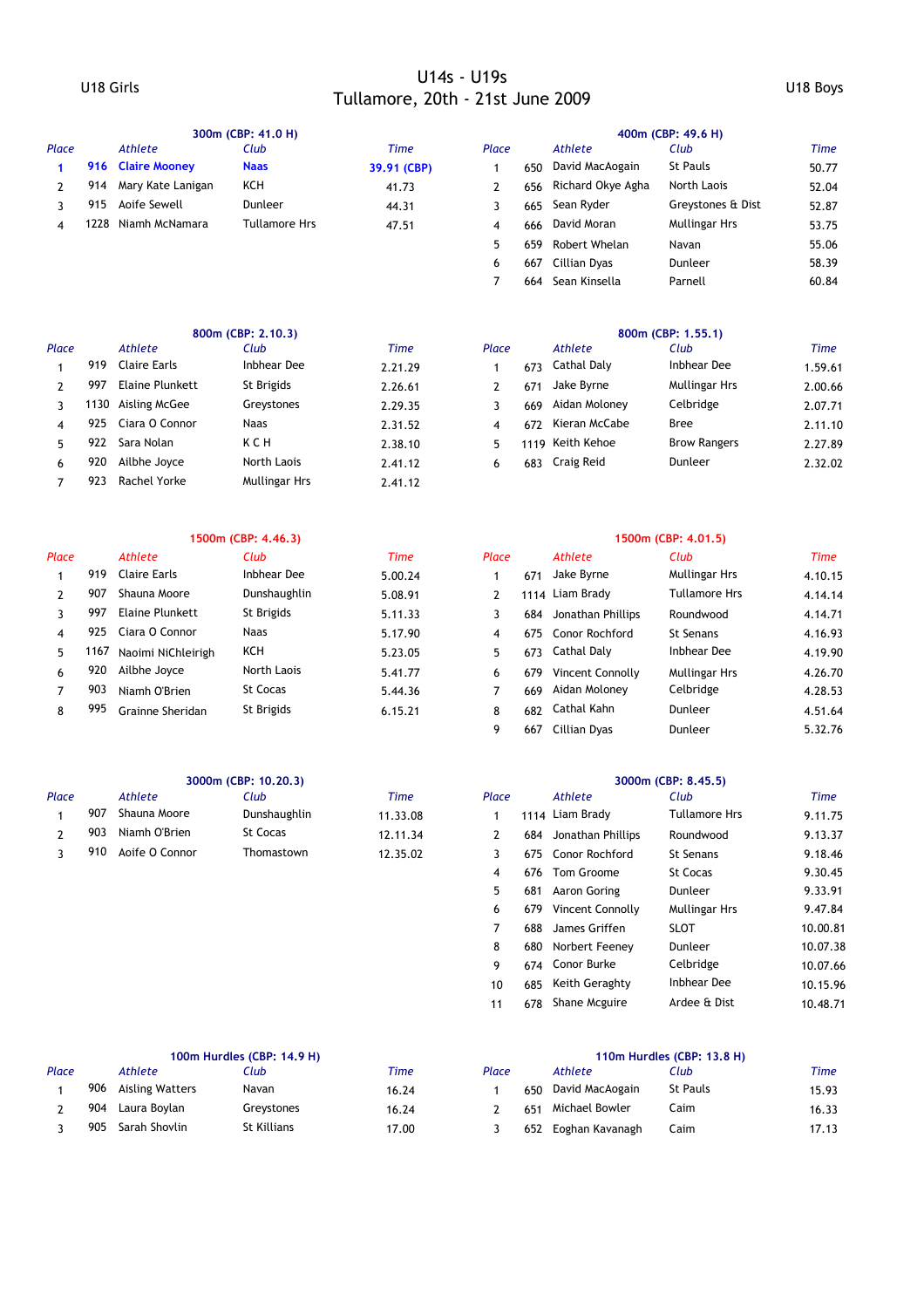|                |           |                       | U14s - U19s                       |                                  |                         |     |                         |                                   |                 |
|----------------|-----------|-----------------------|-----------------------------------|----------------------------------|-------------------------|-----|-------------------------|-----------------------------------|-----------------|
|                | U18 Girls |                       |                                   | Tullamore, 20th - 21st June 2009 |                         |     | U18 Boys                |                                   |                 |
|                |           |                       | 300m Hurdles (CBP: 44.6 H)        |                                  |                         |     |                         | 400m Hurdles (CBP: 55.6 H)        |                 |
| Place          |           | <b>Athlete</b>        | Club                              | <b>Time</b>                      | Place                   |     | <b>Athlete</b>          | Club                              | <b>Time</b>     |
| $\mathbf{1}$   | 1101      | <b>Isabel Malley</b>  | Greystones & Dist                 | 48.40                            | $\mathbf{1}$            | 650 | David MacAogain         | <b>St Pauls</b>                   | 57.99           |
| $\overline{2}$ | 905       | Sarah Shovlin         | St Killians                       | 49.04                            | $\overline{2}$          | 672 | Kieran McCabe           | <b>Bree</b>                       | 63.97           |
| 3              | 904       | Laura Boylan          | Greystones & Dist                 | 50.37                            |                         |     |                         |                                   |                 |
|                |           |                       | 1500m Steeplechase (CBP: 6.35.84) |                                  |                         |     |                         | 2000m Steeplechase (CBP: 6.17.42) |                 |
| Place          |           | <b>Athlete</b>        | Club                              | <b>Time</b>                      | Place                   |     | Athlete                 | Club                              | <b>Time</b>     |
| $\mathbf{1}$   |           | 1194 Dara Broe        | <b>Inbhear Dee</b>                | 5.53.19 (CBP)                    | $\mathbf{1}$            | 688 | James Griffen           | <b>SLOT</b>                       | 6.40.73         |
| $\overline{2}$ | 910       | Aoife O'Connor        | Thomastown                        | 6.27.39                          | $\overline{2}$          | 681 | Aaron Goring            | Dunleer                           | 6.45.93         |
|                |           |                       |                                   |                                  | 3                       | 672 | Kieron McCabe           | <b>Bree</b>                       | 6.55.34         |
|                |           |                       |                                   |                                  | 4                       |     | 674 Conor Burke         | Celbridge                         | 7.13.54         |
|                |           |                       |                                   |                                  | 5                       |     | 678 Shane Mcguire       | Ardee & Dist                      | 7.17.27         |
|                |           |                       |                                   |                                  | 6                       | 683 | Craig Reid              | Dunleer                           | 8.09.81         |
|                |           |                       |                                   |                                  | $\overline{7}$          |     | 1065 Nick Hoey          | Navan                             | 8.13.47         |
|                |           |                       |                                   |                                  |                         |     |                         |                                   |                 |
| Place          |           | <b>Athlete</b>        | 3000m Walk (CBP: 14.38.1)<br>Club | <b>Time</b>                      | Place                   |     | <b>Athlete</b>          | 5000m Walk (CBP: 23.31)<br>Club   | <b>Time</b>     |
| $\mathbf{1}$   |           | 902 Fiona Dennehy     | <b>St Senans</b>                  | 15.13.92                         |                         |     |                         |                                   |                 |
| $\overline{2}$ | 900       | <b>Ruth Farrell</b>   | St Abbans                         | 21.03.13                         |                         |     |                         |                                   |                 |
|                |           |                       |                                   |                                  |                         |     |                         |                                   |                 |
|                | 902       | Fiona Dennehy         | <b>St Senans</b>                  | 26.35.75 (5k)                    |                         |     |                         |                                   |                 |
|                |           |                       | High Jump (CBP: 1.63)             |                                  |                         |     |                         | High Jump (CBP: 2.11)             |                 |
| Place          |           | <b>Athlete</b>        | Club                              | Height                           | Place                   |     | <b>Athlete</b>          | Club                              | Mark            |
| 1              |           | 914 Mary Kate Lanagan | <b>KCH</b>                        | 1.73 (CBP)                       | $\mathbf{1}$            |     | 1067 Michael O'Sullivan | KCH                               | 1.90            |
| $\overline{2}$ | 926       | Emma Foley            | Trim                              | 1.30                             | 2                       | 651 | Michael Bowler          | Caim                              | 1.80            |
|                |           |                       |                                   |                                  | 3                       |     | 652 Eoghan Kavanagh     | Caim                              | 1.70            |
|                |           |                       |                                   |                                  | $\overline{4}$          |     | 1069 John Keys          | Tinahely                          | 1.40            |
|                |           |                       |                                   |                                  | 5                       |     | 1109 Ciaran Brady       | Greystones & Dist                 | 1.35            |
|                |           |                       | Triple Jump (CBP: 11.49)          |                                  |                         |     |                         | Triple Jump (CBP: 13.23)          |                 |
| Place          |           | Athlete               | Club                              | <b>Distance</b>                  | Place                   |     | Athlete                 | Club                              | Mark            |
| $\mathbf{1}$   | 998       | Aoife Corcoran        | KCH                               | 10.08                            | $\mathbf{1}$            |     | 652 Eoghan Kavanagh     | Caim                              | 12.03           |
| 2              | 905       | Sarah Shovlin         | St killians                       | 9.85                             | $\overline{2}$          | 659 | Robert Whelan           | Navan                             | 11.34           |
| 3              |           | Naomi NiChleirigh     | KCH                               | 8.52                             | 3                       |     | 1108 David Downey       | Greystones & Dist                 | 9.09            |
|                |           |                       | Long Jump (CBP: 5.69)             |                                  |                         |     |                         | Long Jump (CBP: 6.78)             |                 |
| Place          |           | <b>Athlete</b>        | Club                              | <b>Distance</b>                  | Place                   |     | Athlete                 | Club                              | <b>Distance</b> |
| $\mathbf{1}$   | 998       | Aoife Corcoran        | KCH                               | 5.04                             | $\mathbf{1}$            | 652 | Eoghan Kavanagh         | Caim                              | 6.34            |
| $\mathbf{2}$   | 999       | Emma O'Toole          | <b>Ballon Rathoe</b>              | 4.99                             | $\overline{2}$          | 654 | Ferdia Kenny            | Greystones & Dist                 | 6.20            |
|                |           |                       |                                   |                                  | 3                       | 659 | Robert Whelan           | Navan                             | 5.90            |
|                |           |                       |                                   |                                  | $\overline{\mathbf{4}}$ | 662 | Ian McDonald            | <b>St Peters</b>                  | 5.74            |
|                |           |                       |                                   |                                  | 5                       |     | 1108 David Downey       | Greystones & Dist                 | 5.41            |
|                |           |                       |                                   |                                  | 6                       | 651 | Michael Bowler          | Caim                              | 5.40            |

|       | <b>Hammer (CBP: 45.66)</b> |                |      |          | <b>Hammer (CBP: 62.62)</b> |  |                    |            |       |  |
|-------|----------------------------|----------------|------|----------|----------------------------|--|--------------------|------------|-------|--|
| Place |                            | Athlete        | Club | Distance | Place                      |  | Athlete            | Club       | Mark  |  |
|       | 927                        | Teresea Conlon | ксн  | 41.38    |                            |  | 692 Conal Campion  | St Andrews | 58.81 |  |
|       |                            |                |      |          |                            |  | 694 Thomas Furlong | <b>DMP</b> | 55.04 |  |

7 655 Cormac Ashall Greystones & Dist 5.19

Greystones & Dist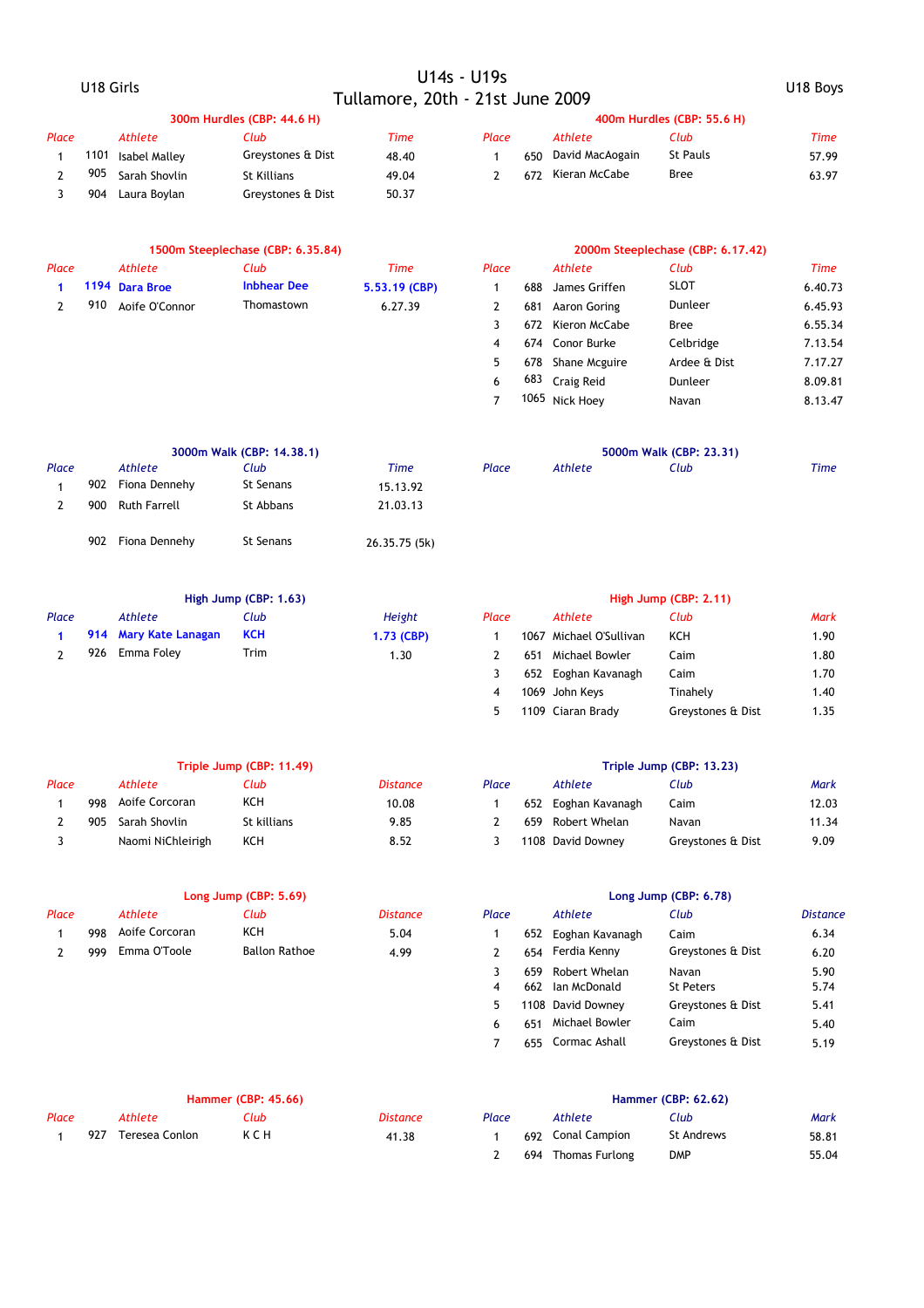|       |           |                      |                               |                                  | U14s - U19s    |          |                      |                               |             |
|-------|-----------|----------------------|-------------------------------|----------------------------------|----------------|----------|----------------------|-------------------------------|-------------|
|       | U18 Girls |                      |                               | Tullamore, 20th - 21st June 2009 |                | U18 Boys |                      |                               |             |
|       |           |                      | <b>Shot Putt (CBP: 12.07)</b> |                                  |                |          |                      | <b>Shot Putt (CBP: 16.39)</b> |             |
| Place |           | <b>Athlete</b>       | Club                          | <b>Distance</b>                  | Place          |          | <b>Athlete</b>       | Club                          | <b>Mark</b> |
| 1     | 927       | Teresea Conlon       | K C H                         | 9.34                             | $\mathbf{1}$   | 1210     | Darragh Hanlon       | <b>Tullamore Hrs</b>          | 13.41       |
|       |           |                      |                               |                                  | $\overline{2}$ |          | 1070 Peter Walsh     | KCH                           | 12.35       |
|       |           |                      |                               |                                  | 3              | 692      | Conal Campion        | St Andrews                    | 11.98       |
|       |           |                      |                               |                                  | $\overline{4}$ | 690      | Patrick Doyle        | Tinahely                      | 9.93        |
|       |           |                      |                               |                                  | 5              |          | 1109 Ciaran Brady    | Greystones & Dist             | 9.66        |
|       |           |                      |                               |                                  | 6              |          | 1069 John Keys       | Tinahely                      | 8.12        |
|       |           |                      | <b>Discus (CBP: 39.50)</b>    |                                  |                |          |                      | <b>Discus (CBP: 46.35)</b>    |             |
| Place |           | <b>Athlete</b>       | Club                          | <b>Distance</b>                  | Place          |          | <b>Athlete</b>       | Club                          | <b>Mark</b> |
| 1     | 927       | <b>Teresa Conlon</b> | <b>KCH</b>                    | 27.20                            | 1              |          | 1210 Darragh Hanlon  | <b>Tullamore Hrs</b>          | 47.75 (CBP) |
|       |           |                      |                               |                                  | $\overline{2}$ | 692      | Conal Campion        | <b>St Andrews</b>             | 43.40       |
|       |           |                      |                               |                                  | 3              | 690      | Patrick Doyle        | Tinahely                      | 26.81       |
|       |           |                      |                               |                                  | $\overline{4}$ |          | 1108 David Downey    | Greystones & Dist             | 23.98       |
|       |           |                      |                               |                                  | 5              |          | 1109 Ciaran Brady    | Greystones & Dist             | 21.44       |
|       |           |                      |                               |                                  | 6              |          | 1069 John Keys       | Tinahely                      | 16.41       |
|       |           |                      | <b>Javelin (CBP: 36.72)</b>   |                                  |                |          |                      | <b>Javelin (CBP: 56.19)</b>   |             |
| Place |           | <b>Athlete</b>       | Club                          | <b>Distance</b>                  | Place          |          | <b>Athlete</b>       | Club                          | <b>Mark</b> |
| 1     | 1100      | Erica Dixon          | Le Cheile                     | 30.08                            | $\mathbf{1}$   | 692      | <b>Conal Campion</b> | St Andrews                    | 44.56       |
|       |           |                      |                               |                                  | $\overline{2}$ | 690      | Patrick Doyle        | Tinahely                      | 40.30       |
|       |           |                      |                               |                                  | 3              |          | Chris Burke          | Kilmore                       | 33.56       |
|       |           |                      | <b>Pole Vault</b>             |                                  |                |          |                      | <b>Pole Vault</b>             |             |
| Place |           | <b>Athlete</b>       | Club                          | <b>Distance</b>                  | Place          |          | Athlete              | Club                          | Mark        |
|       |           |                      |                               |                                  | $\mathbf{1}$   | 652      | Eoghan Kavanagh      | Caim                          | 2.80        |
|       |           |                      |                               |                                  | 2              | 651      | Michael Bowler       | Caim                          | 2.60        |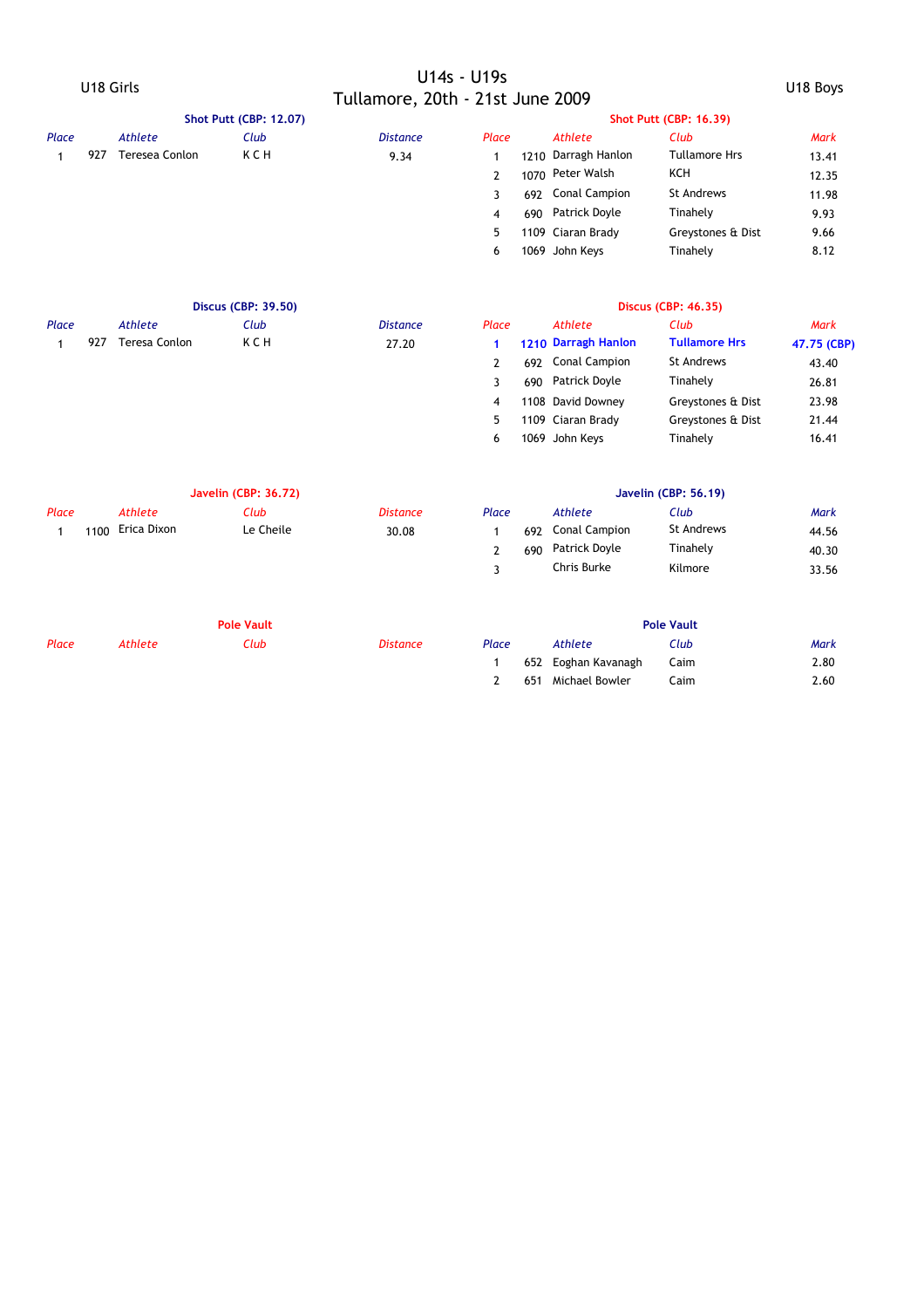### U19 Girls U14s - U19s Tullamore, 20th - 21st June 2009 U19 Boys **U19 Girls U19 Boys**

|                     |            |                                 | 100m (CBP: 12.50 / 12.3 H)         |               |                     |     |                                    | 100m (CBP: 11.00 / 11.0 H)        |                    |
|---------------------|------------|---------------------------------|------------------------------------|---------------|---------------------|-----|------------------------------------|-----------------------------------|--------------------|
| Place               |            | Athlete                         | Club                               | <b>Time</b>   | Place               |     | Athlete                            | Club                              | <b>Time</b>        |
| $\mathbf{1}$        | 932        | <b>Hilary Kerr</b>              | <b>St Peters</b>                   | 13.37         | $\mathbf{1}$        |     | 1209 Ferghus Hannon                | <b>Tullamore Hrs</b>              | 11.55              |
| 2                   | 1123       | Eva Murphy                      | <b>DMP</b>                         | 13.74         | 2                   | 697 | Shane Murphy                       | Bree                              | 11.96              |
| 3                   | 951        | Sinead O'Gorman                 | St Abbans                          | 14.25         | 3                   | 658 | Adrian Ruddy                       | Ardee & Dist                      | 14.95              |
|                     |            |                                 | 200m (CBP: 24.4 H)                 |               |                     |     |                                    | 200m (CBP: 22.2 H)                |                    |
| Place               |            | <b>Athlete</b>                  | Club                               | <b>Time</b>   | Place               |     | <b>Athlete</b>                     | Club                              | Time               |
| $\overline{2}$      | 932        | <b>Hilary Kerr</b>              | <b>St Peters</b>                   | 27.05         |                     |     |                                    |                                   |                    |
| 4                   | 933        | Fiona Hill                      | Newbridge                          | 27.42         |                     |     |                                    |                                   |                    |
| 3                   | 931        | Sinead O'Gorman                 | St Abbans                          | 28.14         |                     |     |                                    |                                   |                    |
|                     |            |                                 |                                    |               |                     |     |                                    |                                   |                    |
| Place               |            | Athlete                         | 400m (CBP: 58.72 / 58.7 H)<br>Club | <b>Time</b>   | Place               |     | Athlete                            | 400m (CBP: 50.3 H)<br>Club        | <b>Time</b>        |
| $\mathbf{1}$        | 933        | Fiona Hill                      | Newbridge                          | 63.46         | $\mathbf{1}$        | 698 | Brian Kelly                        | St Abbans                         |                    |
|                     |            |                                 |                                    |               | $\overline{2}$      | 658 | Adrian Ruddy                       | Ardee & Dist                      | 52.35<br>69.53     |
|                     |            |                                 |                                    |               |                     |     |                                    |                                   |                    |
|                     |            |                                 | 800m (CBP: 2.23.6)                 |               |                     |     |                                    | 800m (CBP: 1.53.3)                |                    |
| Place               |            | Athlete                         | Club                               | <b>Time</b>   | Place               |     | Athlete                            | Club                              | <b>Time</b>        |
| 1                   | 934        | Alish Brennan                   | St Abbans                          | 2.25.32       | 1                   |     | 702 David Vaughey                  | Dunleer                           | 2.03.78            |
|                     |            |                                 |                                    |               | $\overline{2}$      |     | 701 Colm Maher                     | North Laois                       | 2.06.30            |
|                     |            |                                 | 1500m (CBP: 4.44.4)                |               |                     |     |                                    | 1500m (CBP: 3.54.8)               |                    |
| Place               |            | <b>Athlete</b><br>Alish Brennan | Club<br>St Abbans                  | <b>Time</b>   | Place               |     | <b>Athlete</b>                     | Club                              | <b>Time</b>        |
| 1<br>$\overline{2}$ | 934<br>935 | Tara Jameson                    | Inbhear Dee                        | 4.57.64       | 1<br>$\overline{2}$ | 705 | Darragh Rennicks<br>701 Colm Maher | Bohermeen                         | 4.13.92<br>4.18.31 |
|                     |            |                                 |                                    | 5.04.95       |                     |     |                                    | North Laois                       |                    |
|                     |            |                                 | 3000m (CBP: 10.24.0)               |               |                     |     |                                    | 3000m (CBP: 8.51.0)               |                    |
| Place               |            | <b>Athlete</b>                  | Club                               | <b>Time</b>   | Place               |     | Athlete                            | Club                              | <b>Time</b>        |
| 1                   | 935        | <b>Tara Jameson</b>             | <b>Inbhear Dee</b>                 | 11.05.78      | 1                   |     | 705 Darragh Rennicks               | Bohermeen                         | 9.13.41            |
|                     |            |                                 |                                    |               | 2                   |     | 687 Shane Lawlor                   | <b>SLOT</b>                       | 9.23.70            |
|                     |            |                                 |                                    |               | 3                   |     | 704 Fergal Barnes                  | Dunleer                           | 10.20.12           |
|                     |            |                                 | 100m Hurdles (CBP: 15.56)          |               |                     |     |                                    | 110m Hurdles (CBP: 15.1 H)        |                    |
| Place               |            | Athlete                         | Club                               | <b>Time</b>   | Place               |     | Athlete                            | Club                              | Time               |
| 1                   | 931        | Sinead O'Gorman                 | St Abbans                          | 19.93         |                     |     |                                    |                                   |                    |
|                     |            |                                 | 400m Hurdles (CBP: 64.36)          |               |                     |     |                                    | 400m Hurdles (CBP: 54.8 H)        |                    |
| Place               |            | <b>Athlete</b>                  | Club                               | <b>Time</b>   | Place               |     | <b>Athlete</b>                     | Club                              | Time               |
| $\mathbf{1}$        | 931        | Sinead O'Gorman                 | St Abbans                          | 73.21         |                     |     |                                    |                                   |                    |
| 2                   |            | 1006 Theresa Slattery           | St Benidicts                       | 77.73         |                     |     |                                    |                                   |                    |
|                     |            |                                 | 1500m Steeplechase (CBP: NR)       |               |                     |     |                                    | 2000m Steeplechase (CBP: 6.19.02) |                    |
| Place               |            | <b>Athlete</b>                  | Club                               | <b>Time</b>   | Place               |     | <b>Athlete</b>                     | Club                              | Time               |
| 1                   |            | 1002 Roseanne Kennedy           | <b>St Senans</b>                   | 6.43.30 (CBP) | $\mathbf{1}$        |     | 704 Fergal Barnes                  | Dunleer                           | 7.31.48            |